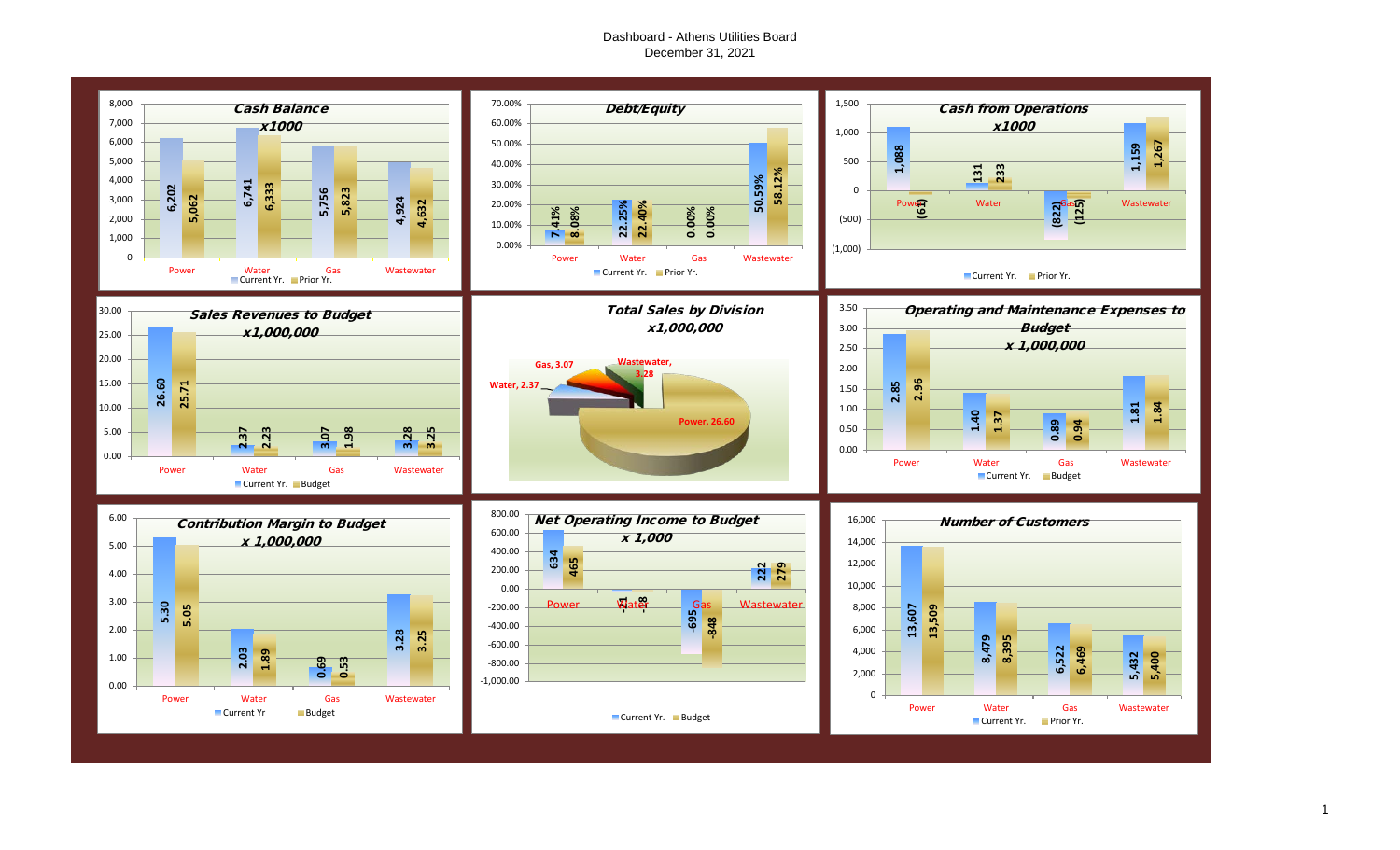#### **Athens Utilities Board Combined Balance Sheet (000 Omitted) December 31, 2021**

|                                         | December 31, 2021      | <b>Prior Year</b>      | <b>Change</b>        |
|-----------------------------------------|------------------------|------------------------|----------------------|
| <b>Current Assets</b>                   | \$33,856               | \$30,425               | \$3,431              |
| Long-Term Assets<br><b>Total Assets</b> | \$117,852<br>\$151,708 | \$118,887<br>\$149,312 | (\$1,036)<br>\$2,395 |
| <b>Current Liabilities</b>              | \$6,652                | \$5.680                | \$973                |
| Long-Term Liabilities                   | \$26.324               | \$26,659               | (\$334)              |
| Net Assets                              | \$118,731              | \$116,974              | \$1,757              |
| <b>Total Liabilities and Net Assets</b> | \$151,708              | \$149.312              | \$2,395              |

#### **Athens Utilities Board Combined Profit and Loss Statement (000 Omitted)**

## **December 31, 2021**

|                                       |                   | YEAR-TO-DATE      |                 |                   | <b>CURRENT MONTH</b> |                 |               |               |                 |  |
|---------------------------------------|-------------------|-------------------|-----------------|-------------------|----------------------|-----------------|---------------|---------------|-----------------|--|
|                                       | <b>YTD</b>        | <b>YTD</b>        | <b>Variance</b> | Month             | Month                | <b>Variance</b> | Annual        | <b>YTD</b>    | <b>Variance</b> |  |
|                                       | December 31, 2021 | <b>Prior Year</b> |                 | December 31, 2021 | <b>Prior Year</b>    |                 | <b>Budget</b> | <b>Budget</b> |                 |  |
| <i>Sales Revenue</i>                  | \$34,999          | \$32,165          | \$2,834         | \$6,351           | \$5,246              | \$1,104         | \$68,435      | \$33,157      | \$1,842         |  |
| Cost of Goods Sold                    | \$24,011          | \$21,923          | (\$2,088)       | \$4,140           | \$3,966              | (\$174)         | \$47,125      | \$22,438      | (\$1,572)       |  |
| <b>Contribution Margin</b>            | \$10,989          | \$10,242          | \$747           | \$2,211           | \$1,280              | \$930           | \$21,309      | \$10,719      | \$270           |  |
| Operating and Maintenance Expenses    | \$6,672           | \$6,540           | (\$132)         | \$1,257           | \$1,097              | (\$160)         | \$13,110      | \$7,250       | \$578           |  |
| Depreciation and Taxes Equivalents    | \$4,155           | \$3,740           | (\$415)         | \$703             | \$619                | (\$84)          | \$6,256       | \$3,590       | (\$565)         |  |
| <b>Total Operating Expenses</b>       | \$10,827          | \$10,280          | (\$547)         | \$1,959           | \$1,716              | (\$244)         | \$19,366      | \$10,840      | \$13            |  |
| <b>Net Operating Income</b>           | \$161             | ( \$38)           | \$199           | \$251             | (\$435)              | \$687           | \$1,943       | (\$121)       | \$283           |  |
| Grants, Contributions & Extraordinary | \$109             | \$64              | \$45            | \$31              | \$1                  | \$30            | \$504         | \$330         | (\$221)         |  |
| <b>Change in Net Assets</b>           | \$270             | \$26              | \$244           | \$282             | (\$434)              | \$716           | \$2,447       | \$208         | \$62            |  |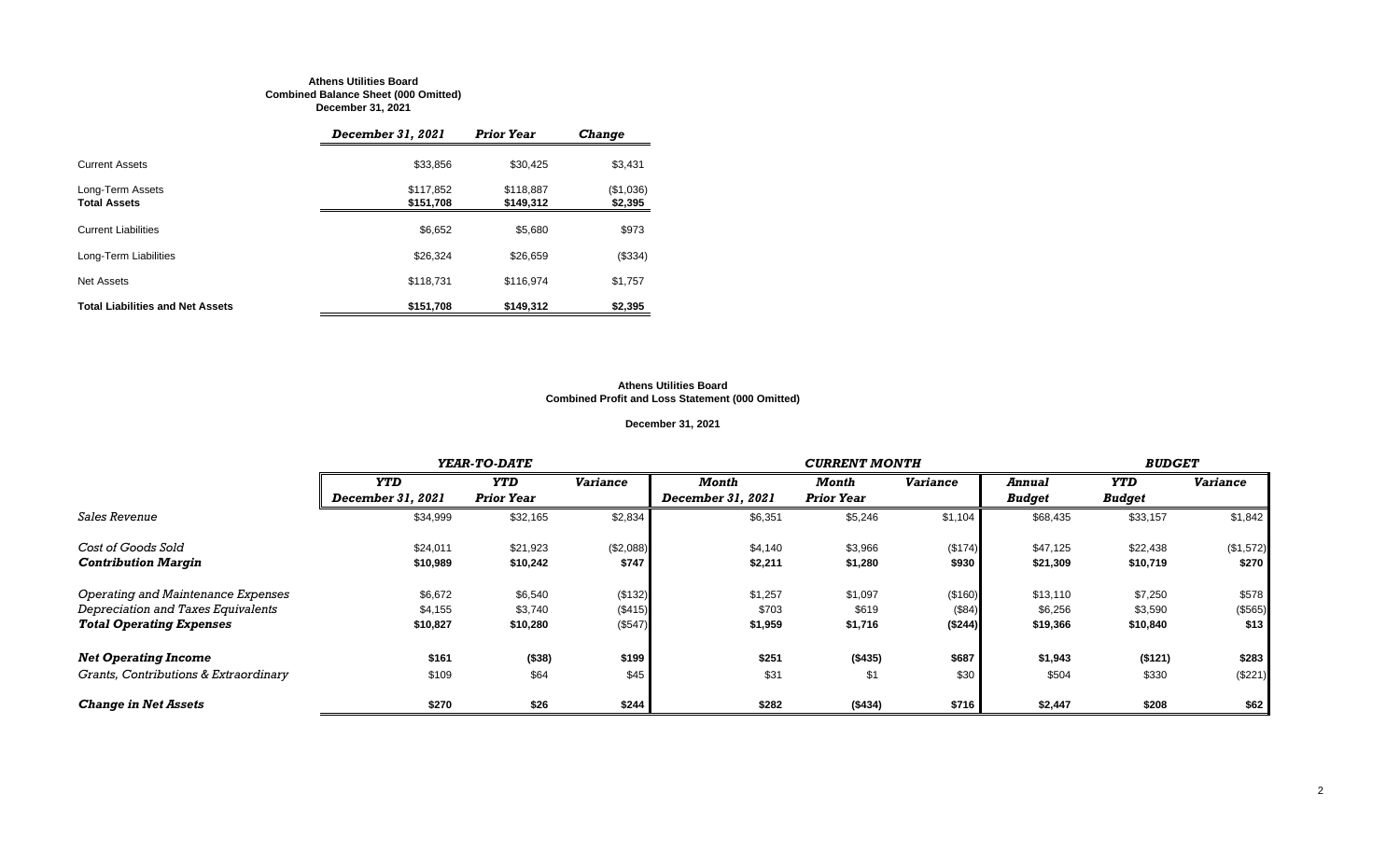## **Athens Utilities Board Financial Statement Synopsis 12/31/2021**

|                                             |                |           |                |           |        |                   | (000 Omitted)  |              |              |                                     |             |          |             |                                     |                |                   |             |                   |              |                   |
|---------------------------------------------|----------------|-----------|----------------|-----------|--------|-------------------|----------------|--------------|--------------|-------------------------------------|-------------|----------|-------------|-------------------------------------|----------------|-------------------|-------------|-------------------|--------------|-------------------|
|                                             |                |           | <b>Power</b>   |           |        | <b>Water</b>      |                |              |              | Gas                                 |             |          |             |                                     | Wastewater     |                   |             |                   | <b>Total</b> |                   |
|                                             | Y-T-D          | $Y-T-D$   | M-T-D          | $M-T-D$   | Y-T-D  | Y-T-D             | M-T-D          | M-T-D        | Y-T-D        | $Y-T-D$                             | M-T-D       | M-T-D    | Y-T-D       | $Y-T-D$                             | M-T-D          | M-T-D             | -T-D        | $Y-T-D$           | $M-T-D$      | $M-T-D$           |
|                                             | <b>Current</b> | Prior Yr. | <b>Current</b> | Prior Yr. |        | Current Prior Yr. |                |              |              | Current Prior Yr. Current Prior Yr. |             |          |             | Current Prior Yr. Current Prior Yr. |                | Current Prior Yr. |             | Current Prior Yr. |              | Current Prior Yr. |
| Cash Balance                                | 6,202          | 5,062     |                |           | 6,741  | 6,333             |                |              | 5,756        | 5,823                               |             |          | 4,924       | 4,632                               |                |                   | 23,623      | 21,849            |              |                   |
|                                             |                |           |                |           |        |                   |                |              |              |                                     |             |          |             |                                     |                |                   |             |                   |              |                   |
| <b>Working Capital</b>                      | 8,197          | 8,805     |                |           | 7,738  | 7,248             |                |              | 6,791        | 6,192                               |             |          | 6,073       | 5,431                               |                |                   | 28,799      | 27,676            |              |                   |
| <b>Plant Assets</b>                         | 75,271         | 73,556    |                |           | 33,974 | 33,931            |                |              | 24,707       | 24,318                              |             |          | 58,368      | 57,795                              |                |                   | 192,320     | 189,600           |              |                   |
|                                             |                |           |                |           |        |                   |                |              |              |                                     |             |          |             |                                     |                |                   |             |                   |              |                   |
| Debt                                        | 3,784          | 4,040     |                |           | 4,767  | 4,805             |                |              | $\Omega$     | $\Omega$                            |             |          | 14,190      | 14,911                              |                |                   | 22,740      | 23,756            |              |                   |
| Net Assets (Net Worth)                      | 51,040         | 50,010    |                |           | 21,420 | 21,454            |                |              | 20,148       | 19,855                              |             |          | 25,731      | 25,655                              |                |                   | 118,339     | 116,974           |              |                   |
| <b>Cash from Operations</b>                 | 1,088          | (61)      | 14             | (378)     | 131    | 233               | 118            | 93           | (822)        | (125)                               | 200         | 245      | 1,159       | 1,267                               | 236            | 110               | 1,556       | 1,314             | 569          | 70                |
|                                             |                |           |                |           |        |                   |                |              |              |                                     |             |          |             |                                     |                |                   |             |                   |              |                   |
| <b>Net Pension Liability</b>                | 2,903          | 2,271     |                |           | 828    | 669               |                |              | 585          | 473                                 |             |          | 1,141       | 667                                 |                |                   | 5,457       | 4,080             |              |                   |
| Principal Paid on Debt {Lease Included} (1) | $\overline{0}$ | $\Omega$  | $\Omega$       |           | 98     | 96                | 13             | 16           | $\mathbf{0}$ | $\mathbf{0}$                        | $\mathbf 0$ |          | 71          | 58                                  | 12             | 12                | 169         | 153               | 25           | 28                |
|                                             |                |           |                |           |        |                   |                |              |              |                                     |             |          |             |                                     |                |                   |             |                   |              |                   |
| New Debt-YTD                                | $\mathbf 0$    | 0         | $\overline{0}$ | $\Omega$  | 0      | $\Omega$          | $\mathbf{0}$   | $\Omega$     | $\mathbf 0$  | $\overline{0}$                      | 0           | $\Omega$ | $\mathbf 0$ | $\mathbf 0$                         | $\overline{0}$ | $\Omega$          | $\mathbf 0$ | $\Omega$          |              |                   |
| Cash Invested in Plant                      | 1,409          | 1,263     | 268            | 72        | (109)  | 621               | 39             | 352          | 267          | 313                                 | 38          | 78       | 592         | 1,113                               | 85             | (53)              | 2,159       | 3,310             | 430          | 449               |
|                                             |                |           |                |           |        |                   |                |              |              |                                     |             |          |             |                                     |                |                   |             |                   |              |                   |
| Cash Flow                                   | (253)          | (1, 337)  | (173)          | (452)     | 185    | (484)             | 93             | (276)        | (1,088)      | (422)                               | 163         | 167      | 490         | 112                                 | 140            | 152               | (667)       | (2, 131)          | 222          | (409)             |
| Sales                                       | 26,601         | 24,873    | 4,377          | 3,749     | 2,368  | 2,214             | 400            | 336          | 3,065        | 2,084                               | 1,012       | 730      | 3,284       | 3,361                               | 623            | 496               | 35,318      | 32,532            | 6,412        | 5,311             |
|                                             |                |           |                |           | 335    |                   | 57             | 53           |              |                                     |             |          |             |                                     |                |                   |             |                   | 4,140        |                   |
| Cost of Goods Sold {COGS}                   | 21,304         | 20,158    | 3,516          | 3,450     |        | 339               |                |              | 2,372        | 1,426                               | 566         | 463      |             |                                     |                |                   | 24,011      | 21,923            |              | 3,966             |
| O&M Expenses-YTD {minus COGS}               | 4,675          | 4,530     | 869            | 793       | 2,009  | 1,839             | 365            | 298          | 1,390        | 1,351                               | 253         | 223      | 3,033       | 2,808                               | 537            | 446               | 11,107      | 10,529            | 2,025        | 1,760             |
| <b>Net Operating Income</b>                 | 634            | 174       | 3              | (500)     | (21)   | (6)               | (29)           | (22)         | (695)        | (688)                               | 193         | 44       | 222         | 482                                 | 82             | 43                | 140         | (38)              | 248          | (435)             |
|                                             |                |           |                |           |        |                   |                |              |              |                                     |             |          |             |                                     |                |                   |             |                   |              |                   |
| Interest on Debt                            |                | 12        |                |           | 48     | 51                | 8              |              | $\Omega$     | $\mathbf{0}$                        | 0           |          | 30          | 39                                  | -5             |                   | 81          | 103               | 14           | 24                |
| Variable Rate Debt Interest Rate            | 0.26%          | 0.22%     |                |           |        |                   |                |              |              |                                     |             |          | 0.26%       | 0.22%                               |                |                   |             |                   |              |                   |
|                                             |                |           |                |           |        |                   |                |              |              |                                     |             |          |             |                                     |                |                   |             |                   |              |                   |
| Grants, Contributions, Extraordinary        | 73             | 22        | $\mathbf 0$    |           | 43     | $\mathbf{0}$      | 30             | $\mathbf{0}$ | 0            | 16                                  | 0           | -0       | (7)         | 27                                  | 0              | $\overline{0}$    | 109         | 64                | 31           |                   |
| Net Income                                  | 707            | 196       | 3              | (499)     | 22     | (6)               | $\overline{1}$ | (22)         | (695)        | (672)                               | 193         | 44       | 216         | 509                                 | 82             | 43                | 249         | 26                | 279          | (434)             |
|                                             |                |           |                |           |        |                   |                |              |              |                                     |             |          |             |                                     |                |                   |             |                   |              |                   |
| <b># Customers</b>                          | 13,607         | 13,509    |                |           | 8,479  | 8,395             |                |              | 6,522        | 6,469                               |             |          | 5,432       | 5,400                               |                |                   | 34,040      | 33,773            |              |                   |
| Sales Volume                                | 329,194        | 306,879   | 51,608         | 50,198    | 4,962  | 4,743             | 799            | 721          | 3,245        | 2,914                               | 1,022       | 94'      | 2,419       | 2,290                               | 398            | 362               |             |                   |              |                   |
| Revenue per Unit Sold (2)                   | 0.081          | 0.081     | 0.085          | 0.075     | 0.48   | 0.47              | 0.50           | 0.47         | 0.94         | 0.72                                | 0.99        | 0.78     | 1.36        | 1.47                                | 1.57           | 1.37              |             |                   |              |                   |
|                                             |                |           |                |           |        |                   |                |              |              |                                     |             |          |             |                                     |                |                   |             |                   |              |                   |
| Natural Gas Market Price (Dth)              |                |           |                |           |        |                   |                |              |              |                                     | 5.36        | 2.77     |             |                                     |                |                   |             |                   |              |                   |
| Natural Gas Total Unit Cost (Dth)           |                |           |                |           |        |                   |                |              | 6.25         | 3.78                                | 6.62        | 4.02     |             |                                     |                |                   |             |                   |              |                   |
|                                             |                |           |                |           |        |                   |                |              |              |                                     |             |          |             |                                     |                |                   |             |                   |              |                   |
| <b>Full Time Equivalent Employees</b>       | 64.90          | 63.17     | 68.69          | 63.93     | 14.73  | 14.6              | 15.22          | 14.54        | 8.61         | 10.06                               | 8.83        | 9.84     | 18.93       | 19.61                               | 19.57          | 19.53             | 107.17      | 107.44            | 112.31       | 107.84            |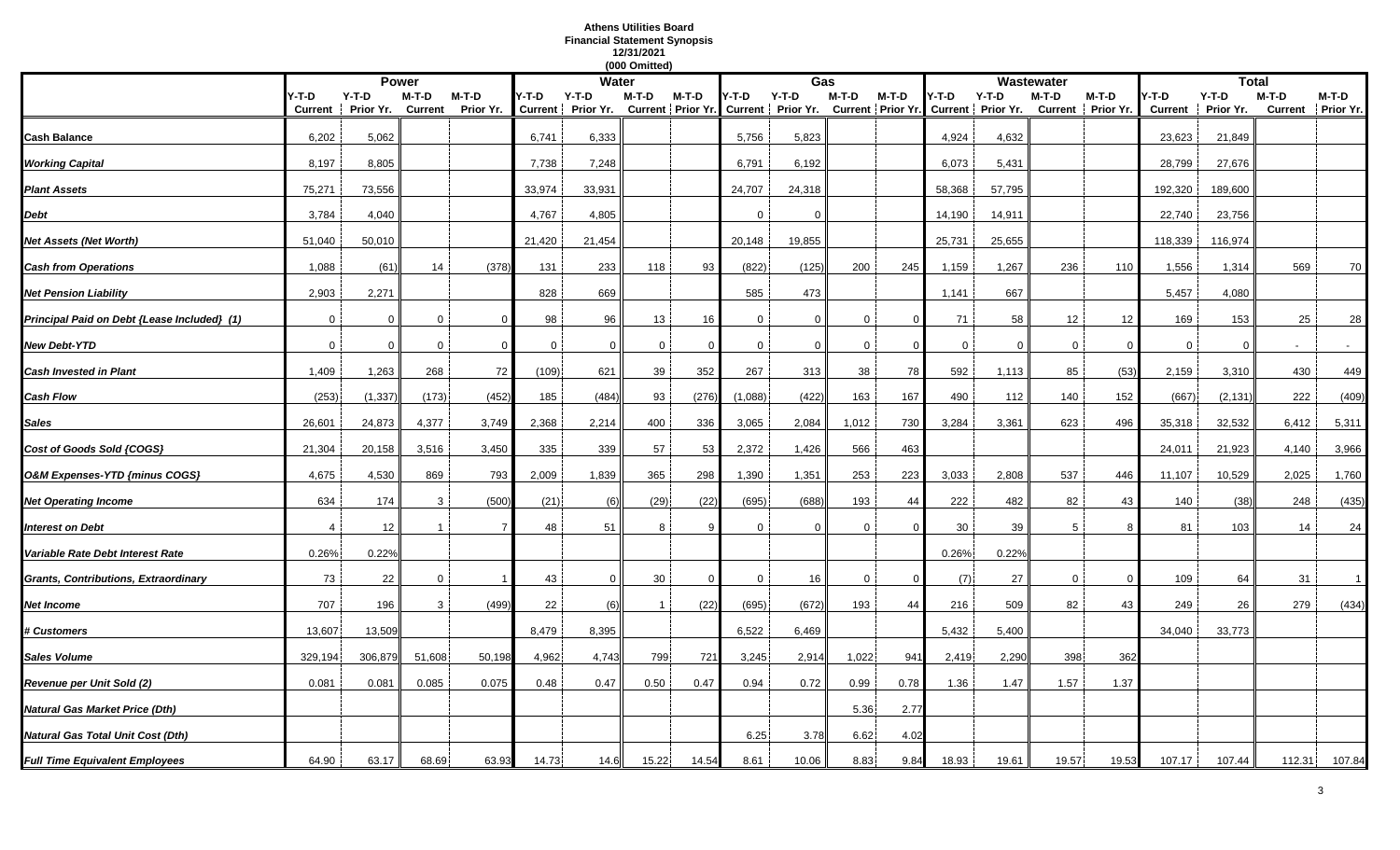### **ATHENS UTILITIES BOARD POWER DIVISION BALANCE SHEET December 31, 2021**

| <b>Current Period</b> | <b>Prior Year</b>   |                                  |                                                | <b>Current Period</b> | Prior               | Change                     |
|-----------------------|---------------------|----------------------------------|------------------------------------------------|-----------------------|---------------------|----------------------------|
| December 31, 2021     |                     | Change from<br><b>Prior Year</b> |                                                | December 31, 2021     | <b>Month</b>        | from prior<br><b>Month</b> |
|                       |                     |                                  | Assets:                                        |                       |                     |                            |
| 6,201,598.88          | 5,062,101.24        | 1,139,497.64                     | Cash and Cash Equivalents                      | 6,201,598.88          | 6,374,493.18        | (172, 894.30)              |
| 0.00                  | 0.00                | 0.00                             | <b>Bond Funds Available</b>                    | 0.00                  | 0.00                | 0.00                       |
| 3,335,792.16          | 3,341,832.50        | (6,040.34)                       | <b>Customer Receivables</b>                    | 3,335,792.16          | 2,971,145.48        | 364,646.68                 |
| 0.00                  | 0.00                | 0.00                             | Due from (to) Other Divisions                  | 0.00                  | 0.00                | 0.00                       |
| 366,527.57            | 269,351.78          | 97,175.79                        | <b>Other Receivables</b>                       | 366,527.57            | 343,854.60          | 22,672.97                  |
| 158,133.38            | 163,256.10          | (5, 122.72)                      | <b>Prepaid Expenses</b>                        | 158,133.38            | 182,897.26          | (24, 763.88)               |
| 1,108,108.37          | 1,086,212.33        | 21,896.04                        | <b>Unbilled Revenues</b>                       | 1,108,108.37          | 1,108,108.37        | 0.00                       |
| 1,940,123.94          | 1,678,797.06        | 261,326.88                       | Materials and Supplies Inventory               | 1,940,123.94          | 1,843,006.09        | 97,117.85                  |
| 13,110,284.30         | 11,601,551.01       | 1,508,733.29                     | <b>Total Current Assets</b>                    | 13,110,284.30         | 12,823,504.98       | 286,779.32                 |
| 0.00                  | 0.00                | 0.00                             | <b>Unamortized Debt Expense</b>                | 0.00                  | 0.00                | 0.00                       |
| 0.00                  | 0.00                | 0.00                             | TVA Heat Pump Loans Receivable                 | 0.00                  | 0.00                | 0.00                       |
| 2,036,972.36          | 1,557,494.07        | 479,478.29                       | <b>Deferred Pension Outflows</b>               | 2,036,972.36          | 2,036,972.36        | 0.00                       |
| 75,270,784.91         | 73,555,692.66       | 1,715,092.25                     | Electric Utility Plant, at Cost                | 75,270,784.91         | 75,002,384.71       | 268,400.20                 |
| (27,698,207.70)       | (25,803,193.69)     | (1,895,014.01)                   | Less: Accumulated Depreciation                 | (27,698,207.70)       | (27, 447, 617.66)   | (250, 590.04)              |
| 47,572,577.21         | 47,752,498.97       | (179, 921.76)                    | <b>Net Electric Utility Plant</b>              | 47,572,577.21         | 47,554,767.05       | 17,810.16                  |
| 49,609,549.57         | 49,309,993.04       | 299,556.53                       | <b>Total Long Term Assets</b>                  | 49,609,549.57         | 49,591,739.41       | 17,810.16                  |
| 62.719.833.87<br>- \$ | \$<br>60.911.544.05 | \$<br>1,808,289.82               | <b>Total Assets</b>                            | 62,719,833.87<br>\$   | \$<br>62,415,244.39 | \$<br>304,589.48           |
|                       |                     |                                  | <b>Liabilities and Retained Earnings:</b>      |                       |                     |                            |
| 3,599,050.27          | 3,332,744.88        | 266,305.39                       | <b>Accounts Payable</b>                        | 3,599,050.27          | 3,474,542.50        | 124,507.77                 |
| 578,971.51            | 575,811.51          | 3,160.00                         | <b>Customer Deposits</b>                       | 578,971.51            | 561,371.51          | 17,600.00                  |
| 0.00                  | 0.00                | 0.00                             | Deferred Income                                | 0.00                  | 0.00                | 0.00                       |
| 734,949.18            | 551,309.35          | 183,639.83                       | <b>Other Current Liabilities</b>               | 734,949.18            | 620,730.09          | 114,219.09                 |
| 4,912,970.96          | 4,459,865.74        | 453,105.22                       | <b>Total Current Liabilities</b>               | 4,912,970.96          | 4,656,644.10        | 256,326.86                 |
| 0.00                  | 0.00                | 0.00                             | <b>Bonds Payable</b>                           | 0.00                  | 0.00                | 0.00                       |
| 0.00                  | 0.00                | 0.00                             | Long-Term Leases Payable                       | 0.00                  | 0.00                | 0.00                       |
| 3,784,090.80          | 4,039,511.63        | (255, 420.83)                    | Notes Payable                                  | 3,784,090.80          | 3,784,090.80        | 0.00                       |
| 2,902,630.31          | 2,271,492.64        | 631,137.67                       | Net Pension Liability                          | 2,902,630.31          | 2,857,529.73        | 45,100.58                  |
| 80,168.74             | 130,580.80          | (50, 412.06)                     | <b>Deferred Pension Inflows</b>                | 80,168.74             | 80,168.74           | 0.00                       |
| 0.00                  | 0.00                | 0.00                             | TVA Advances, Energy Right Loans               | 0.00                  | 0.00                | 0.00                       |
| 6,766,889.85          | 6,441,585.07        | 325,304.78                       | <b>Total Long Term Liabilities</b>             | 6,766,889.85          | 6,721,789.27        | 45,100.58                  |
| 51,039,973.06         | 50,010,093.24       | 1,029,879.82                     | <b>Net Position</b>                            | 51,039,973.06         | 51,036,811.02       | 3,162.04                   |
| 62,719,833.87<br>\$   | 60,911,544.05<br>\$ | 1,808,289.82<br>\$               | <b>Total Liabilities and Retained Earnings</b> | 62,719,833.87<br>\$.  | 62,415,244.39<br>\$ | 304,589.48<br>\$           |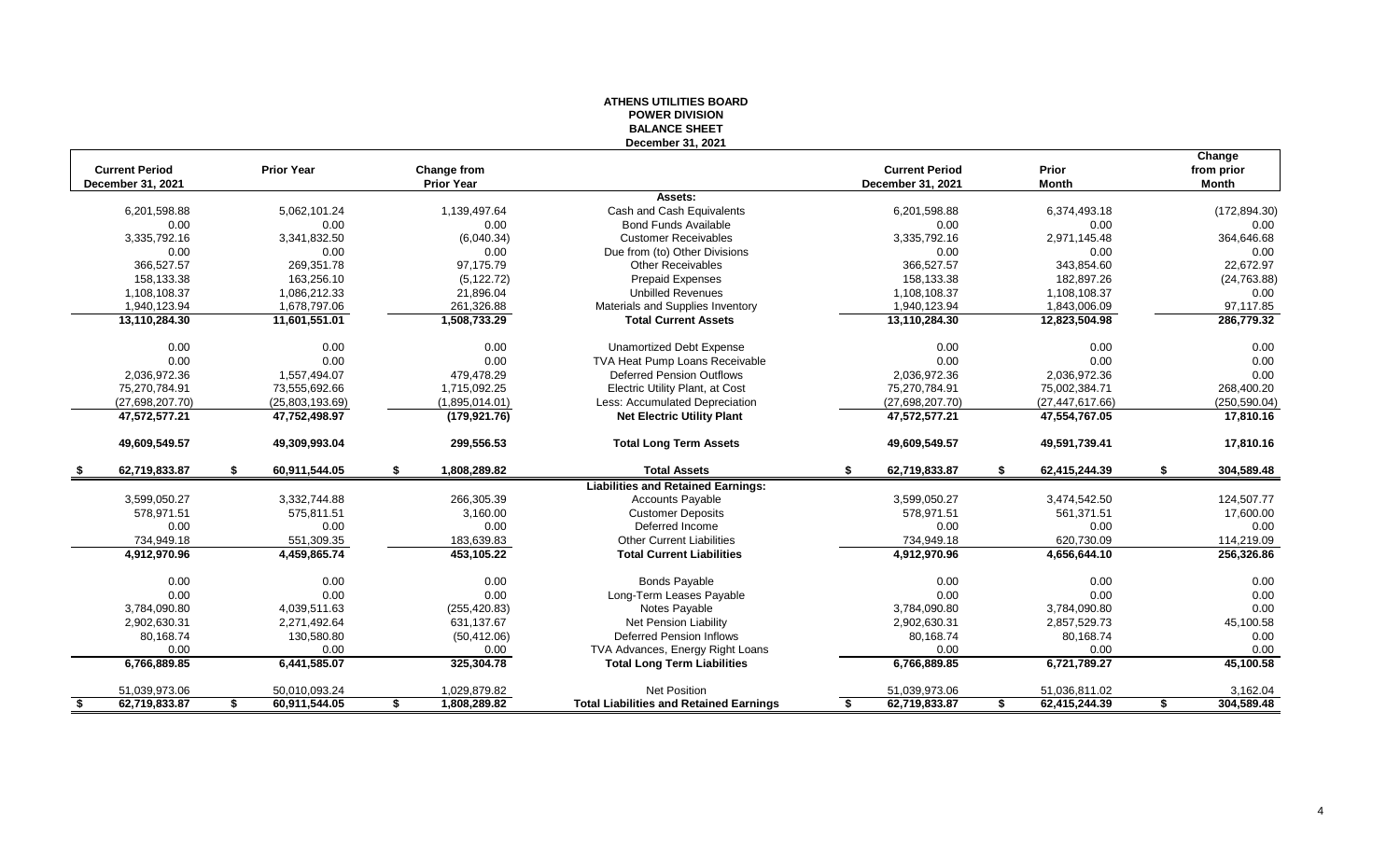|                                   |                                   |                                        | Profit and Loss Statement - Power<br>December 31, 2021         |                                              |                                       |                                        |
|-----------------------------------|-----------------------------------|----------------------------------------|----------------------------------------------------------------|----------------------------------------------|---------------------------------------|----------------------------------------|
| Year-to-Date<br>December 31, 2021 | Year-to-Date<br><b>Prior Year</b> | Variance<br>Favorable<br>(Unfavorable) | <b>Description</b>                                             | <b>Current</b><br>Month<br>December 31, 2021 | Current<br>Month<br><b>Prior Year</b> | Variance<br>Favorable<br>(Unfavorable) |
|                                   |                                   |                                        | <b>REVENUE:</b>                                                |                                              |                                       |                                        |
| 8,229,551.95                      | 7,756,736.57                      | 472.815.38                             | <b>Residential Sales</b>                                       | 1,399,413.63                                 | 1,152,222.99                          | 247.190.64                             |
| 2,201,627.29                      | 2,042,978.97                      | 158,648.32                             | <b>Small Commercial Sales</b>                                  | 342,349.36                                   | 298,111.50                            | 44,237.86                              |
| 15,284,791.48                     | 14,226,931.65                     | 1,057,859.83                           | Large Commercial Sales                                         | 2,486,641.60                                 | 2,159,659.15                          | 326,982.45                             |
| 223,031.28                        | 202,094.72                        | 20,936.56                              | Street and Athletic Lighting                                   | 38,567.13                                    | 33,431.67                             | 5,135.46                               |
| 303,900.13                        | 288,743.83                        | 15,156.30                              | Outdoor Lighting                                               | 51,432.23                                    | 48,124.53                             | 3,307.70                               |
| 357,892.30                        | 355,392.48                        | 2,499.82                               | Revenue from Fees                                              | 58,666.89                                    | 57,849.05                             | 817.84                                 |
| 26,600,794.43                     | 24,872,878.22                     | 1,727,916.21                           | <b>Total Revenue</b>                                           | 4,377,070.84                                 | 3,749,398.89                          | 627,671.95                             |
| 21,303,886.45                     | 20, 157, 580. 73                  | (1, 146, 305.72)                       | <b>Power Costs</b>                                             | 3,516,370.44                                 | 3,449,684.07                          | (66, 686.37)                           |
| 5,296,907.98                      | 4,715,297.49                      | 581,610.49                             | <b>Contribution Margin</b>                                     | 860,700.40                                   | 299,714.82                            | 560,985.58                             |
|                                   |                                   |                                        | <b>OPERATING EXPENSES:</b>                                     |                                              |                                       |                                        |
| 2,900.00                          | 1,984.30                          | (915.70)                               | <b>Transmission Expense</b>                                    | 200.00                                       | 435.67                                | 235.67                                 |
| 650,659.78                        | 577,442.15                        | (73, 217.63)                           | <b>Distribution Expense</b>                                    | 127,948.83                                   | 95,748.91                             | (32, 199.92)                           |
| 488,126.13                        | 490,709.77                        | 2,583.64                               | Customer Service and Customer Acct. Expense                    | 93,622.67                                    | 120,663.92                            | 27,041.25                              |
| 1,120,206.08                      | 1,121,082.98                      | 876.90                                 | Administrative and General Expenses                            | 207,530.70                                   | 191,480.67                            | (16,050.03)                            |
| 2,261,891.99                      | 2,191,219.20                      | (70, 672.79)                           | <b>Total Operating Expenses</b><br><b>Maintenance Expenses</b> | 429,302.20                                   | 408,329.17                            | (20,973.03)                            |
| 0.00                              | 0.00                              | 0.00                                   | <b>Transmission Expense</b>                                    | 0.00                                         | 0.00                                  | 0.00                                   |
| 566,149.96                        | 655,892.43                        | 89,742.47                              | <b>Distribution Expense</b>                                    | 116,487.98                                   | 108,773.06                            | (7,714.92)                             |
| 24,151.32                         | 20,374.74                         | (3,776.58)                             | Administrative and General Expense                             | 3,740.38                                     | 4,675.71                              | 935.33                                 |
| 590,301.28                        | 676,267.17                        | 85,965.89                              | <b>Total Maintenance Expenses</b>                              | 120,228.36                                   | 113,448.77                            | (6,779.59)                             |
|                                   |                                   |                                        | <b>Other Operating Expense</b>                                 |                                              |                                       |                                        |
| 1,378,485.14                      | 1,132,140.54                      | (246, 344.60)                          | <b>Depreciation Expense</b>                                    | 230,865.84                                   | 184, 184. 77                          | (46, 681.07)                           |
| 444,234.33                        | 530,833.79                        | 86,599.46                              | <b>Tax Equivalents</b>                                         | 88,223.83                                    | 87,030.34                             | (1, 193.49)                            |
| 1,822,719.47                      | 1,662,974.33                      | (159, 745.14)                          | <b>Total Other Operating Expenses</b>                          | 319,089.67                                   | 271,215.11                            | (47, 874.56)                           |
| 25,978,799.19                     | 24,688,041.43                     | (1, 290, 757.76)                       | <b>Total Operating and Maintenance Expenses</b>                | 4,384,990.67                                 | 4,242,677.12                          | (142, 313.55)                          |
| 621,995.24                        | 184,836.79                        | 437,158.45                             | <b>Operating Income</b>                                        | (7,919.83)                                   | (493, 278.23)                         | 485,358.40                             |
| 20,954.89                         | 12,890.81                         | 8,064.08                               | Other Income                                                   | 11,614.17                                    | 1,851.47                              | 9,762.70                               |
| 642,950.13                        | 197,727.60                        | 445,222.53                             | <b>Total Income</b>                                            | 3,694.34                                     | (491, 426.76)                         | 495,121.10                             |
| 4,995.02                          | 11,574.60                         | 6,579.58                               | Miscellaneous Income Deductions                                | 0.00                                         | 1,887.55                              | 1,887.55                               |
| 637,955.11                        | 186,153.00                        | 451,802.11                             | <b>Net Income Before Debt Expenses</b>                         | 3,694.34                                     | (493, 314.31)                         | 497,008.65                             |
|                                   |                                   |                                        | <b>DEBT RELATED EXPENSES:</b>                                  |                                              |                                       |                                        |
| 0.00                              | 0.00                              | 0.00                                   | Amortization of Debt Related Expenses                          | 0.00                                         | 0.00                                  | 0.00                                   |
| 3,802.57                          | 12,423.51                         | 8,620.94                               | Interest Expense                                               | 762.66                                       | 7,094.53                              | 6,331.87                               |
| 3,802.57                          | 12,423.51                         | 8,620.94                               | <b>Total debt related expenses</b>                             | 762.66                                       | 7,094.53                              | 6,331.87                               |
| 634, 152.54                       | 173,729.49                        | 460,423.05                             | Net Income before Extraordinary Exp.                           | 2,931.68                                     | (500, 408.84)                         | 503,340.52                             |
| 72,668.60                         | 21,889.13                         | 50,779.47                              | Extraordinary Income (Expense)                                 | 230.36                                       | 925.00                                | (694.64)                               |
| 706,821.14<br><u>_\$</u>          | 195,618.62                        | 511,202.52<br>\$                       | <b>CHANGE IN NET ASSETS</b>                                    | 3,162.04                                     | (499, 483.84)<br>S                    | 502,645.88<br>S.                       |

# **Athens Utilities Board**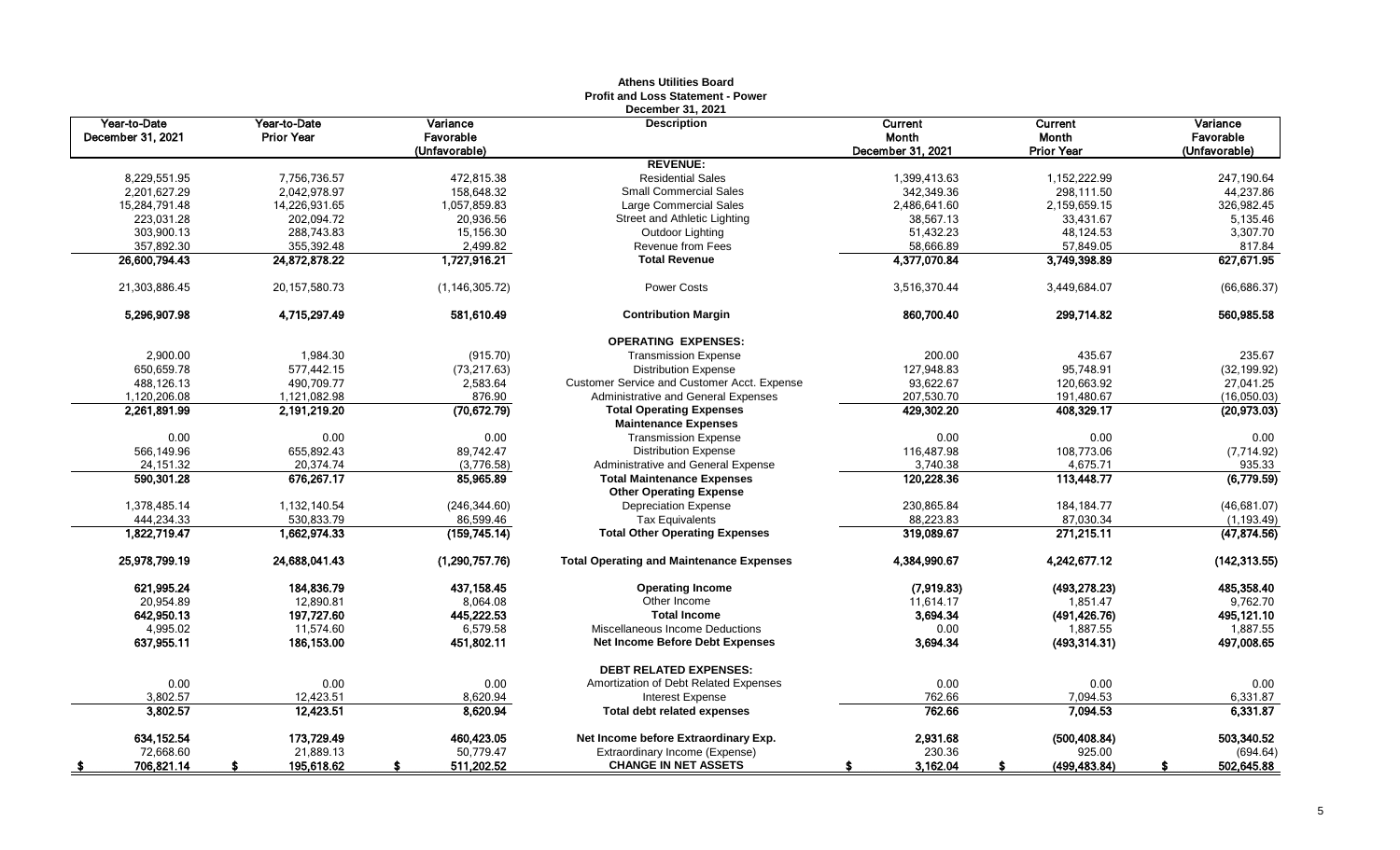|                   |                  |                  | <b>Athens Utilities Board</b><br><b>Budget Comparison - Power</b><br>December 31, 2021 |                      |                     |                  |
|-------------------|------------------|------------------|----------------------------------------------------------------------------------------|----------------------|---------------------|------------------|
| Year-to-Date      | Year-to-Date     | $Y-T-D$          | <b>Description</b>                                                                     | <b>Current Month</b> | Monthly             | <b>Budget</b>    |
| December 31, 2021 | <b>Budget</b>    | Variance         |                                                                                        | December 31, 2021    | <b>Budget</b>       | Variance         |
|                   |                  |                  | <b>REVENUE:</b>                                                                        |                      |                     |                  |
| 8,229,551.95      | 7.917.006.39     | 312.545.56       | <b>Residential Sales</b>                                                               | 1.399.413.63         | 1.262.584.70        | 136.828.93       |
| 2,201,627.29      | 2,123,554.32     | 78,072.97        | <b>Small Commercial Sales</b>                                                          | 342,349.36           | 309,175.12          | 33,174.24        |
| 15,284,791.48     | 14,677,715.76    | 607,075.72       | <b>Large Commercial Sales</b>                                                          | 2,486,641.60         | 2,149,541.11        | 337,100.49       |
| 223,031.28        | 203,876.44       | 19,154.84        | Street and Athletic Lighting                                                           | 38,567.13            | 33,846.02           | 4,721.11         |
| 303,900.13        | 286,828.18       | 17.071.95        | <b>Outdoor Lighting</b>                                                                | 51,432.23            | 47,829.29           | 3.602.94         |
| 357,892.30        | 498,234.65       | (140, 342.35)    | <b>Revenue from Fees</b>                                                               | 58,666.89            | 94,234.81           | (35, 567.92)     |
| 26,600,794.43     | 25,707,215.74    | 893,578.69       | <b>Total Revenue</b>                                                                   | 4,377,070.84         | 3,897,211.05        | 479,859.79       |
| 21,303,886.45     | 20,655,344.57    | (648, 541.88)    | <b>Power Costs</b>                                                                     | 3,516,370.44         | 3,277,629.50        | (238, 740.94)    |
| 5,296,907.98      | 5,051,871.16     | 245,036.82       | <b>Contribution Margin</b><br><b>OPERATING EXPENSES:</b>                               | 860,700.40           | 619,581.55          | 241,118.85       |
| 2,900.00          | 2,531.77         | (368.23)         | <b>Transmission Expense</b>                                                            | 200.00               | 56.60               | (143.40)         |
| 650,659.78        | 600,803.05       | (49, 856.73)     | <b>Distribution Expense</b>                                                            | 127,948.83           | 109,703.24          | (18, 245.59)     |
| 488,126.13        | 485,410.61       | (2,715.52)       | Customer Service and Customer Acct. Expense                                            | 93,622.67            | 73,638.86           | (19,983.81)      |
| 1,120,206.08      | 1,173,450.86     | 53,244.78        | Administrative and General Expenses                                                    | 207,530.70           | 204,171.30          | (3,359.40)       |
| 2,261,891.99      | 2,262,196.29     | 304.30           | <b>Total Operating Expenses</b><br><b>Maintenance Expenses</b>                         | 429,302.20           | 387,570.00          | (41, 732.20)     |
| 0.00              | 7,678.19         | 7,678.19         | <b>Transmission Expense</b>                                                            | 0.00                 | 0.00                | 0.00             |
| 566,149.96        | 665,194.22       | 99,044.26        | <b>Distribution Expense</b>                                                            | 116,487.98           | 110,663.15          | (5,824.83)       |
| 24,151.32         | 20.768.71        | (3,382.61)       | Administrative and General Expense                                                     | 3,740.38             | 2,516.69            | (1,223.69)       |
| 590,301.28        | 693,641.12       | 103,339.84       | <b>Total Maintenance Expenses</b>                                                      | 120,228.36           | 113,179.85          | (7,048.51)       |
|                   |                  |                  | <b>Other Operating Expense</b>                                                         |                      |                     |                  |
| 1,378,485.14      | 1,129,578.24     | (248,906.90)     | <b>Depreciation Expense</b>                                                            | 230,865.84           | 194,395.31          | (36, 470.53)     |
| 444,234.33        | 476,582.93       | 32,348.60        | <b>Tax Equivalents</b>                                                                 | 88,223.83            | 79,722.00           | (8,501.83)       |
| 1,822,719.47      | 1,606,161.17     | (216, 558.30)    | <b>Total Other Operating Expenses</b>                                                  | 319,089.67           | 274,117.31          | (44, 972.36)     |
| 25,978,799.19     | 25,217,343.16    | (761, 456.03)    | <b>Total Operating and Maintenance Expenses</b>                                        | 4,384,990.67         | 4,052,496.65        | (332, 494.02)    |
| 621,995.24        | 489,872.57       | 132,122.67       | <b>Operating Income</b>                                                                | (7,919.83)           | (155, 285.60)       | 147,365.77       |
| 20,954.89         | 8,481.28         | 12,473.61        | Other Income                                                                           | 11,614.17            | 693.39              | 10,920.78        |
| 642,950.13        | 498,353.85       | 144,596.28       | <b>Total Income</b>                                                                    | 3,694.34             | (154, 592.21)       | 158,286.55       |
| 4,995.02          | 18,596.33        | 13,601.31        | Miscellaneous Income Deductions                                                        | 0.00                 | 4,378.81            | 4,378.81         |
| 637,955.11        | 479,757.52       | 158,197.59       | <b>Net Income Before Debt Expenses</b><br><b>DEBT RELATED EXPENSES:</b>                | 3,694.34             | (158, 971.03)       | 162,665.37       |
| 0.00              | 0.00             | 0.00             | Amortization of Debt Related Expenses                                                  | 0.00                 | 0.00                | 0.00             |
| 3,802.57          | 14,286.85        | 10,484.28        | Interest Expense                                                                       | 762.66               | 2,497.60            | 1,734.94         |
| 3,802.57          | 14,286.85        | 10,484.28        | <b>Total debt related expenses</b>                                                     | 762.66               | 2,497.60            | 1,734.94         |
| 634,152.54        | 465,470.67       | 168,681.87       | Net Income before Extraordinary Exp.                                                   | 2,931.68             | (161, 468.63)       | 164,400.31       |
| 72,668.60         | 18,815.90        | 53,852.70        | <b>Extraordinary Income (Expense)</b>                                                  | 230.36               | 3,135.98            | (2,905.62)       |
| 706,821.14<br>\$  | 484,286.57<br>\$ | 222,534.57<br>\$ | <b>CHANGE IN NET ASSETS</b>                                                            | 3,162.04<br>\$       | (158, 332.64)<br>\$ | 161,494.68<br>\$ |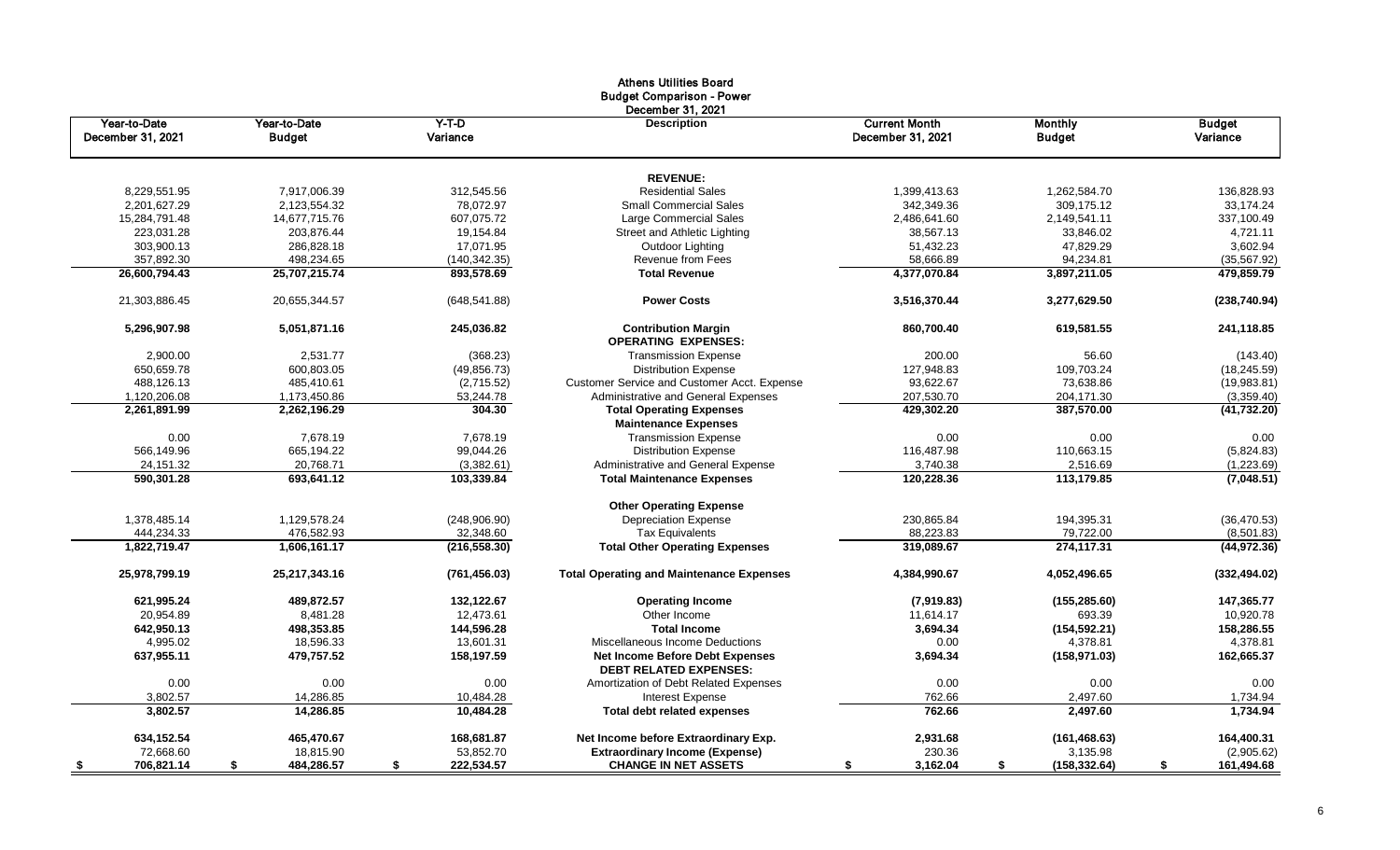#### **Athens Utilities Board Power Division STATEMENTS OF CASH FLOWS December 31, 2021**

| Year-to-Date<br>December 31, 2021 |    | Year-to-Date<br><b>Prior Year</b> |    | Variance      |                                                                              | <b>Month to Date</b><br>December 31, 2021 |               |    | <b>Month to Date</b><br><b>Prior Year</b> |    | Variance      |
|-----------------------------------|----|-----------------------------------|----|---------------|------------------------------------------------------------------------------|-------------------------------------------|---------------|----|-------------------------------------------|----|---------------|
|                                   |    |                                   |    |               | <b>CASH FLOWS FROM OPERATION ACTIVITIES:</b>                                 |                                           |               |    |                                           |    |               |
| 706,821.14                        |    | 195,618.62                        |    | 511,202.52    | Net Operating Income                                                         |                                           | 3,162.04      |    | (499, 483.84)                             |    | 502,645.88    |
|                                   |    |                                   |    |               | Adjustments to reconcile operating income                                    |                                           |               |    |                                           |    |               |
|                                   |    |                                   |    |               | to net cash provided by operations:                                          |                                           |               |    |                                           |    |               |
| 1,378,485.14                      |    | 1,132,140.54                      |    | 246,344.60    | Depreciation                                                                 |                                           | 230,865.84    |    | 184, 184. 77                              |    | 46,681.07     |
|                                   |    |                                   |    |               | <b>Changes in Assets and Liabilities:</b>                                    |                                           |               |    |                                           |    |               |
| (360, 909.24)                     |    | (463, 654.02)                     |    | 102,744.78    | <b>Accounts Receivable</b>                                                   |                                           | (387, 319.65) |    | (366, 719.07)                             |    | (20,600.58)   |
| 0.00                              |    | 0.00                              |    | 0.00          | Due from (to) Other Divisions                                                |                                           | 0.00          |    | 0.00                                      |    | 0.00          |
| (127, 881.21)                     |    | (112, 458.42)                     |    | (15, 422.79)  | <b>Prepaid Expenses</b>                                                      |                                           | 24,763.88     |    | 15,096.31                                 |    | 9,667.57      |
| 17,325.87                         |    | (104, 683.12)                     |    | 122,008.99    | <b>Deferred Pension Outflows</b>                                             |                                           | 0.00          |    | 0.00                                      |    | 0.00          |
| 0.00                              |    | 0.00                              |    | 0.00          | Accrued. Unbilled Revenue                                                    |                                           | 0.00          |    | 0.00                                      |    | 0.00          |
| (78,700.66)                       |    | (90, 210.15)                      |    | 11,509.49     | Materials and Supplies                                                       |                                           | (97, 117.85)  |    | (29, 646.93)                              |    | (67, 470.92)  |
| (240, 874.97)                     |    | (309, 600.75)                     |    | 68,725.78     | <b>Accounts Payable</b>                                                      |                                           | 124,507.77    |    | 440,394.80                                |    | (315, 887.03) |
| 12,839.88                         |    | (58, 933.81)                      |    | 71.773.69     | <b>Other Current Liabilities</b>                                             |                                           | 33,193.70     |    | 3,258.69                                  |    | 29,935.01     |
| 5,100.00                          |    | 40.00                             |    | 5,060.00      | <b>Customer Deposits</b>                                                     |                                           | 17,600.00     |    | (1,100.00)                                |    | 18,700.00     |
| (287, 929.33)                     |    | (159, 105.94)                     |    | (128, 823.39) | Net Pension Liability                                                        |                                           | 45,100.58     |    | 43,964.85                                 |    | 1,135.73      |
| 0.00                              |    | 0.00                              |    | 0.00          | <b>Deferred Pension Inflows</b>                                              |                                           | 0.00          |    | 0.00                                      |    | 0.00          |
| 63,430.91                         |    | (90, 405.16)                      |    | 153,836.07    | <b>Retirements and Salvage</b>                                               |                                           | 19,724.20     |    | (168, 031.50)                             |    | 187,755.70    |
| 0.00                              |    | 0.00                              |    | 0.00          | Deferred Income                                                              |                                           | 0.00          |    | 0.00                                      |    | 0.00          |
| 1,087,707.53                      |    | (61, 252.21)                      |    | 1,148,959.74  | <b>Net Cash from Operating Activities</b><br>CASH FROM NONCAPITAL FINANCING: |                                           | 14,480.51     |    | (378,081.92)                              |    | 392,562.43    |
| 0.00                              |    | 0.00                              |    | 0.00          | Changes in Long-Term Lease Payable                                           |                                           | 0.00          |    | 0.00                                      |    | 0.00          |
| 69,088.55                         |    | (12, 336.72)                      |    | 81,425.27     | Changes in Notes Payable                                                     |                                           | 81,025.39     |    | (2,056.12)                                |    | 83,081.51     |
| 0.00                              |    | 0.00                              |    | 0.00          | Changes in Bonds Payable                                                     |                                           | 0.00          |    | 0.00                                      |    | 0.00          |
| 0.00                              |    | 0.00                              |    | 0.00          | Changes in TVA Loan Program                                                  |                                           | 0.00          |    | 0.00                                      |    | 0.00          |
| 69,088.55                         |    | (12, 336.72)                      |    | 81,425.27     | Net Cash from Noncapital Financing Activities                                |                                           | 81,025.39     |    | (2,056.12)                                |    | 83,081.51     |
|                                   |    |                                   |    |               | <b>CASH FLOWS FROM CAPITAL AND RELATED</b><br><b>INVESTING ACTIVITIES</b>    |                                           |               |    |                                           |    |               |
| 0.00                              |    | 0.00                              |    | 0.00          | Adj.Retained Earnings - TVA loss Adjustment                                  |                                           | 0.00          |    | 0.00                                      |    | 0.00          |
| 0.00                              |    | 0.00                              |    | 0.00          | <b>Prior Period Adjustment</b>                                               |                                           | 0.00          |    | 0.00                                      |    | 0.00          |
| (1,409,475.32)                    |    | (1,262,994.65)                    |    | (146, 480.67) | Changes in Electric Plant                                                    |                                           | (268, 400.20) |    | (71, 807.39)                              |    | (196,592.81)  |
| (1,409,475.32)                    |    | (1,262,994.65)                    |    | (146, 480.67) | <b>Capital and Related Investing Activities</b>                              |                                           | (268, 400.20) |    | (71, 807.39)                              |    | (196, 592.81) |
| (252, 679.24)                     | \$ | (1, 336, 583.58)                  | \$ | 1,083,904.34  | <b>Net Changes in Cash Position</b>                                          | \$                                        | (172, 894.30) | \$ | (451, 945.43)                             | \$ | 279,051.13    |
|                                   |    |                                   |    |               |                                                                              |                                           |               |    |                                           |    |               |
| 6,454,278.12                      |    | 6,398,684.82                      |    | 55,593.30     | Cash at Beginning of Period                                                  |                                           | 6,374,493.18  |    | 5,514,046.67                              |    | 860,446.51    |
| 6,201,598.88                      |    | 5,062,101.24                      |    | 1,139,497.64  | Cash at end of Period                                                        |                                           | 6,201,598.88  |    | 5,062,101.24                              |    | 1,139,497.64  |
| \$<br>(252, 679.24)               | s, | (1,336,583.58)                    | s, | 1,083,904.34  | <b>Changes in Cash and Equivalents</b>                                       | $\overline{\mathbf{s}}$                   | (172, 894.30) | s, | (451, 945.43)                             | Ŝ, | 279,051.13    |

**Long-Term Debt** \$3,784,090.80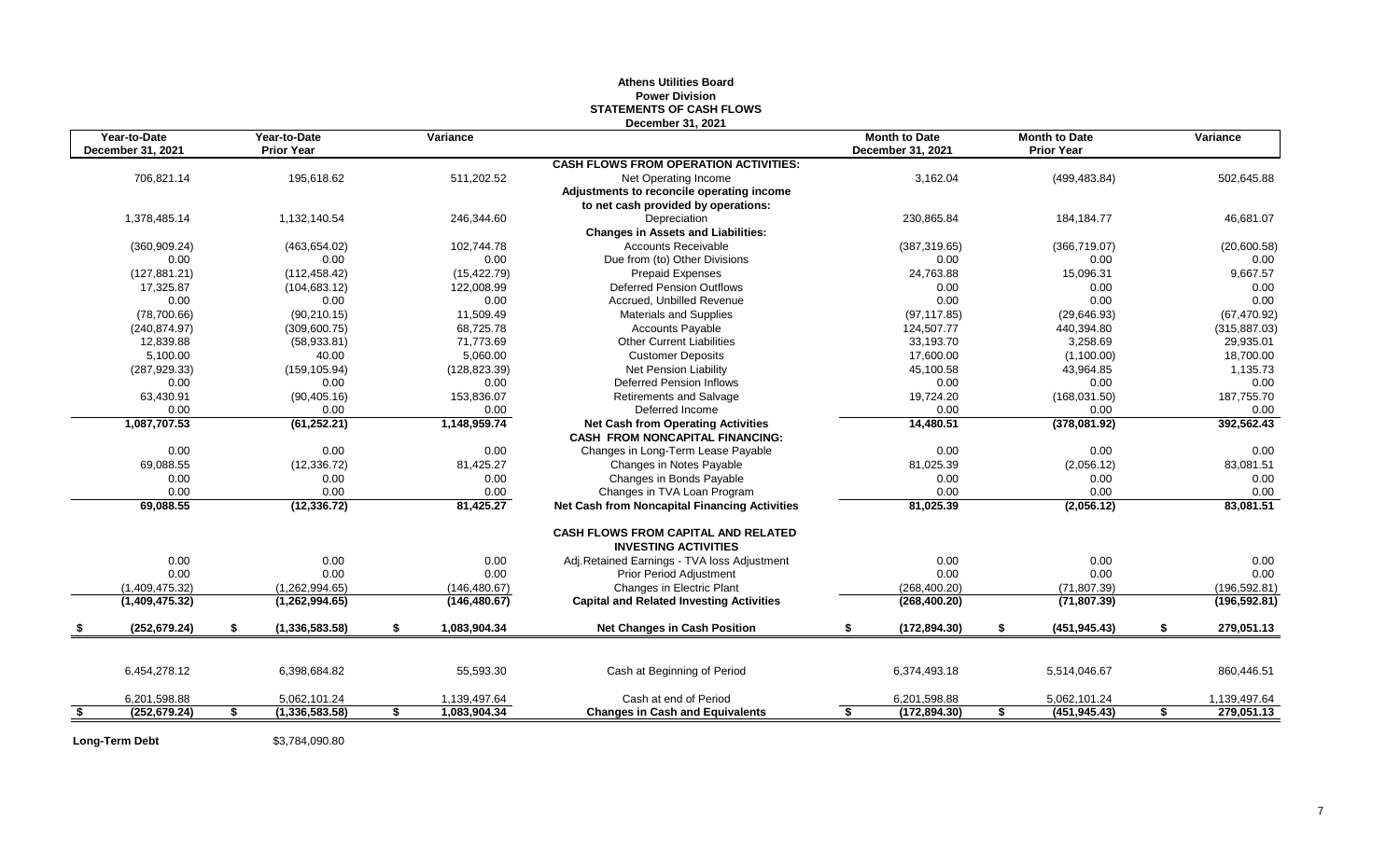## Athens Utilities Board Statistics Report December 31, 2021

| Power:                       |         |        |        |            |
|------------------------------|---------|--------|--------|------------|
|                              | Current | Prior  | %      | # Accounts |
| <b>INumber of services:</b>  | Month   | Year   | Change | Change     |
| Residential                  | 11,180  | 11,144 | 0.32%  | <b>36</b>  |
| Small Commercial             | 2,067   | 2,014  | 2.63%  | 53         |
| Large Commercial             | 259     | 253    | 2.37%  | 61         |
| Street and Athletic Lighting | 20      | 19     | 5.26%  |            |
| Outdoor Lighting             | 81      | 79     | 2.53%  | 211        |
|                              |         |        |        |            |
| Total Services               | 13.607  | 13.509 | 0.73%  | 98         |

| <b>ISales Volumes:</b>      |            | <b>Current Month</b> |          | Year-to-Date |                   |           |  |
|-----------------------------|------------|----------------------|----------|--------------|-------------------|-----------|--|
| <b>Kwh</b>                  | 12/31/2021 | <b>Prior Year</b>    | Change   | 12/31/2021   | <b>Prior Year</b> | Change    |  |
| Residential                 | 12,760,177 | 11,473,365           | 11.22%   | 77,496,022   | 74,396,558        | 4.17%     |  |
| <b>I</b> ISmall Commercial  | 2,620,276  | 2,469,734            | 6.10%    | 17,730,838   | 16.643.238        | 6.53%     |  |
| Large Commercial            | 35,823,629 | 35,843,494           | $-0.06%$ | 231,562,907  | 213,207,644       | 8.61%     |  |
| <b>IStreet and Athletic</b> | 191.573    | 196,368              | $-2.44%$ | 1.124.165    | 1.327.564         | $-15.32%$ |  |
| Outdoor Lighting            | 212.748    | 215.497              | $-1.28%$ | 1.279.663    | 1.303.981         | $-1.86%$  |  |
| Total                       | 51.608.403 | 50.198.458           | 2.81%    | 329,193,595  | 306,878,985       | 7.27%     |  |

| Employment            |                   |                   |         |
|-----------------------|-------------------|-------------------|---------|
|                       | December 31, 2021 | <b>Difference</b> |         |
| Employee Headcount    | 58.00             | 59.00             | $-1.00$ |
| <b>IFTE</b>           | 68.69             | 63.93             | 4.76    |
| $\parallel$ Y-T-D FTE | 64.90             | 63.17             | 1.73    |

| Heating/Cooling Degree Days (Calendar Month): |                   |                   |                   |
|-----------------------------------------------|-------------------|-------------------|-------------------|
|                                               | December 31, 2021 | <b>Prior Year</b> | <b>Difference</b> |
| Heating Degree Days                           | 440               | 817               | -377              |
| Cooling Degree Days                           |                   |                   |                   |
|                                               |                   |                   |                   |

| Heating/Cooling Degree Days (Billing Period): |                   |                   |                   |
|-----------------------------------------------|-------------------|-------------------|-------------------|
|                                               | December 31, 2021 | <b>Prior Year</b> | <b>Difference</b> |
| Heating Degree Days                           | 574               | 612               | -38               |
| Cooling Degree Days                           |                   |                   |                   |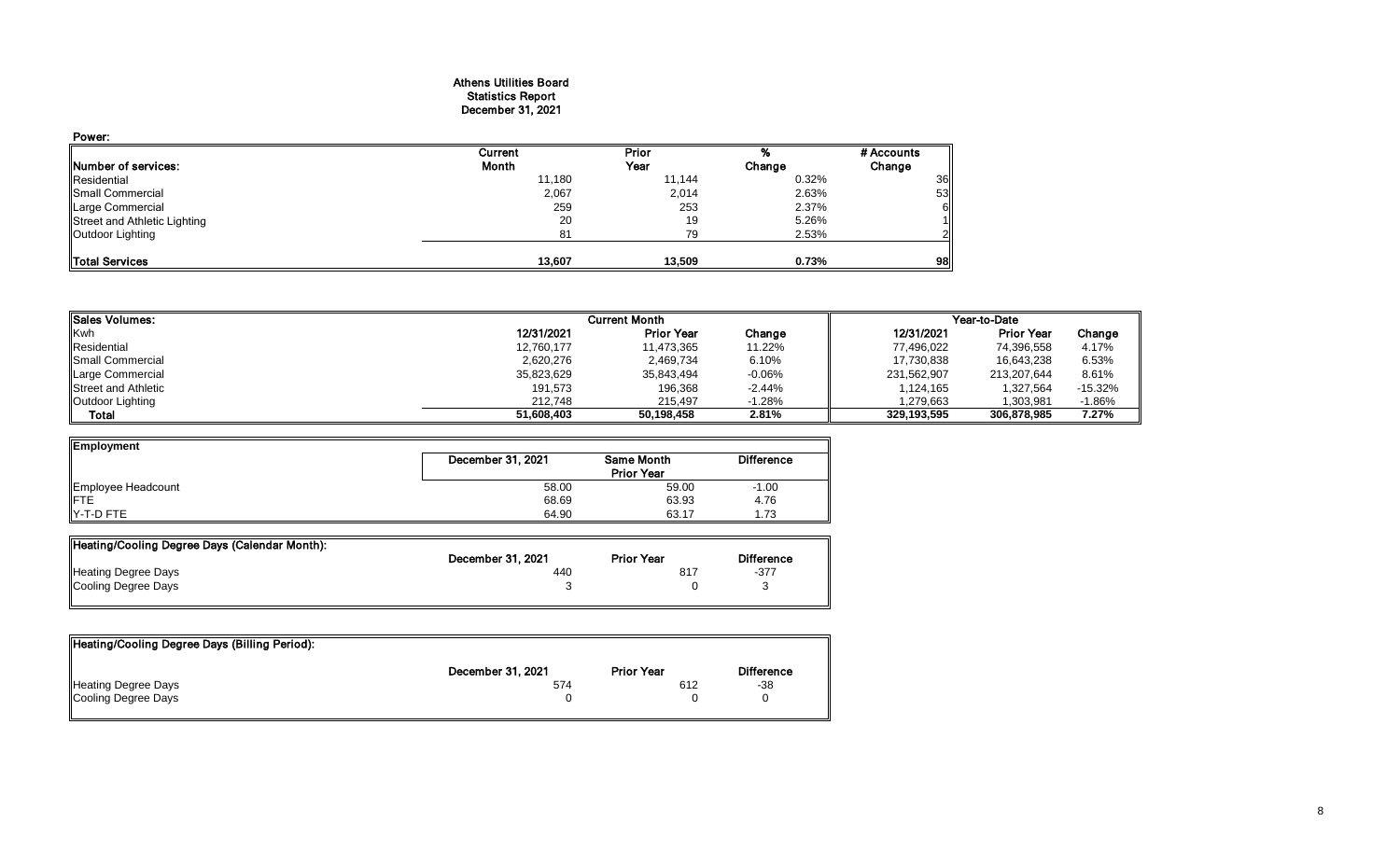## **Athens Utilities Board Power Division Capital Budget Month Ending as of December 31, 2021**

|                                            | <b>Budget</b> | Actual            | Variance to date<br>Favorable | <b>Estimated</b><br>% Project | % of Budget<br><b>Expended</b> |
|--------------------------------------------|---------------|-------------------|-------------------------------|-------------------------------|--------------------------------|
| <b>Planned Capital Improvements:</b>       |               |                   | (Unfavorable)                 | Completion                    |                                |
| Replace Truck 8                            | 220,000       |                   | 220,000                       |                               |                                |
| Replace Truck 60 (CNG)                     | 53,000        |                   | 53,000                        |                               |                                |
| Replace Truck 35 (CNG)                     | 53,000        |                   | 53,000                        |                               |                                |
| <b>LED Purchases</b>                       | 300,000       | 113,148           | 186,852                       | 33.14%                        | 37.72%                         |
| Distribution automation 2-6 and 7-1        | 200,000       |                   | 200,000                       |                               |                                |
| West Athens Sub Controls                   | 100,000       |                   | 100,000                       |                               |                                |
| Fiber Path Englewood to Airport            | 75,000        | 5,785             | 69,215                        | 5.00%                         | 7.71%                          |
| SCADA (Add Vipers and Cyber Security)      | 60,000        |                   | 60,000                        |                               |                                |
| Fiber GIS build plan for system(ECC)       | 50,000        | 2,673             | 47,327                        | 90.00%                        | 5.35%                          |
| Central Athens Sub 9 Switches              | 35,000        |                   | 35,000                        |                               |                                |
| Vision Meters Upgrade                      | 25,000        | 3,993             | 21,007                        | 15.97%                        | 15.97%                         |
| Diversified Fiber Exit Path                | 25,000        |                   | 25,000                        |                               |                                |
| mPower Improvements                        | 25,000        | 21,300            | 3,700                         | 85.20%                        | 85.20%                         |
| Radio GPS integration                      | 20,000        |                   | 20,000                        |                               |                                |
| <b>Building Improvements</b>               | 15,000        |                   | 15,000                        |                               |                                |
| Other System Improvements                  | 390,000       | 93,685            | 296,315                       |                               | 24.02% Continuous              |
| Poles                                      | 300,000       | 93,810            | 206,190                       |                               | 31.27% Continuous              |
| Primary Wire and Underground               | 500,000       | 324,302           | 175,698                       |                               | 64.86% Continuous              |
| Transformers                               | 400,000       | 122,637           | 277,363                       |                               | 30.66% Continuous              |
| Services                                   | 400,000       | 269,139           | 130,861                       |                               | 67.28% Continuous              |
| IT Core (Servers, mainframe, etc.)         | 25,000        | 23,999            | 1,001                         |                               | 95.99% Continuous              |
| <b>Total Planned Capital Improvements:</b> | 3,271,000     | 1,074,469         | 2,196,531                     |                               |                                |
| <b>Other Assets:</b>                       |               |                   |                               |                               |                                |
| Substation Signage (FY 2021)               | 40,000        | 6,736             | 33,264                        |                               |                                |
| Englewood Sub Voltage Reduction (FY 2021)  | 180,000       | 18,600            | 161,400                       |                               |                                |
| #6 Change out - CR250 (FY 2021)            | 250,000       | 104,150           | 145,850                       |                               |                                |
| Truck 1 Repair                             |               | 4,623             | (4,623)                       |                               |                                |
| Replace Truck 6 (FY 2021)                  | 300,000       | 221,991           | 78,009                        |                               |                                |
| Truck 60 Repair                            |               | 1,000             | (1,000)                       |                               |                                |
| Truck 11 Repair                            |               | 2,806             | (2,806)                       |                               |                                |
| Other                                      |               | 3,806             | (3,806)                       |                               |                                |
| <b>Total Other Assets:</b>                 | 770.000       | 363,712           | 406,288                       |                               |                                |
| Totals:                                    | 4,041,000 \$  | 1,438,181<br>- \$ | 2,602,819                     |                               |                                |
|                                            |               |                   |                               |                               |                                |

Percentage of Budget Spent Year-to-date **35.59%** Fiscal Year **50.00%**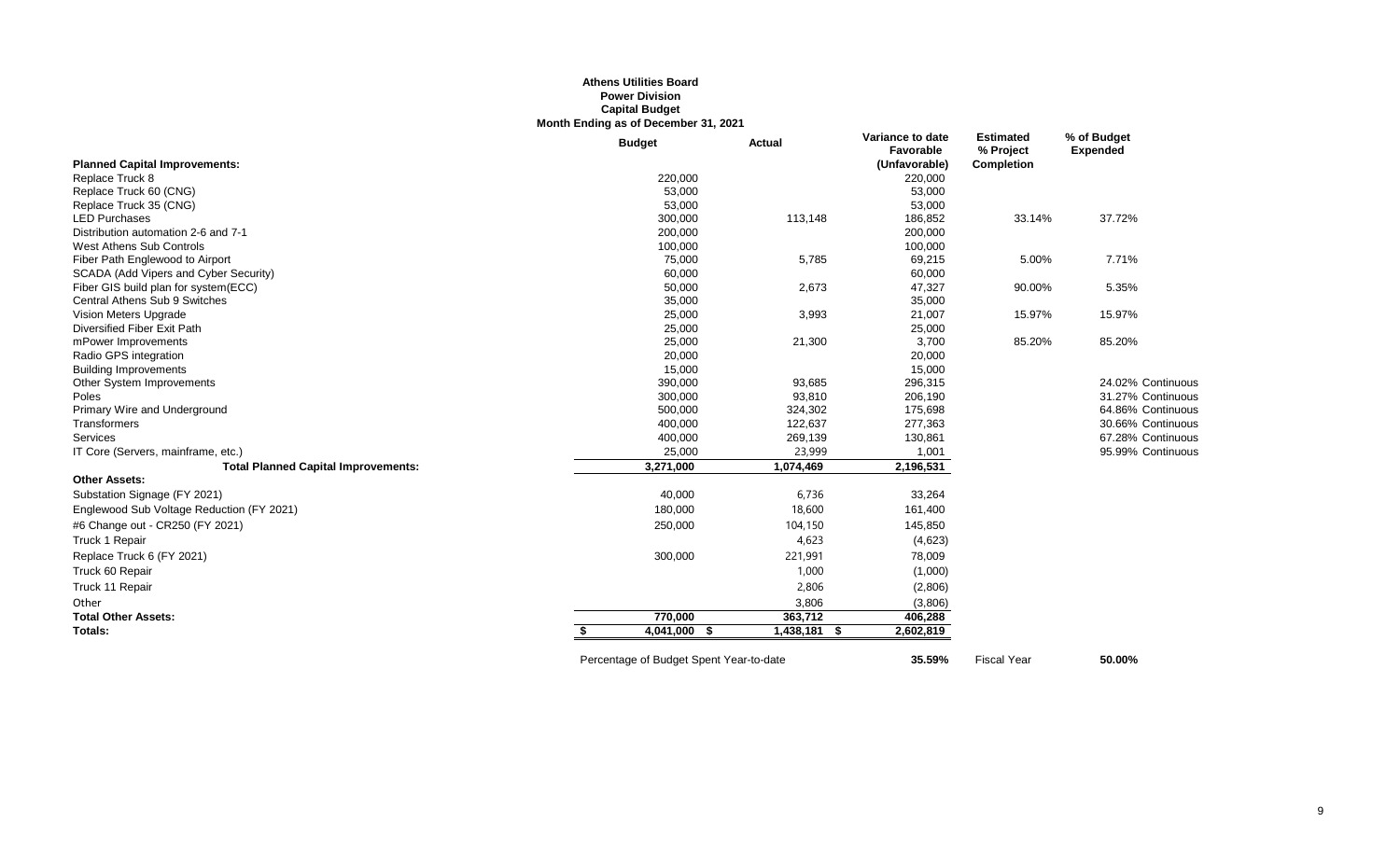#### **ATHENS UTILITIES BOARD WATER DIVISION BALANCE SHEET December 31, 2021**

|     | <b>Current Period</b> | <b>Prior Year</b>   | Change from       |                                                | <b>Current Period</b> | Prior               | Change<br>from prior |
|-----|-----------------------|---------------------|-------------------|------------------------------------------------|-----------------------|---------------------|----------------------|
|     | December 31, 2021     |                     | <b>Prior Year</b> |                                                | December 31, 2021     | <b>Month</b>        | <b>Month</b>         |
|     |                       |                     |                   | Assets:                                        |                       |                     |                      |
|     | 6,741,382.11          | 6.332.811.67        | 408.570.44        | Cash and Cash Equivalents                      | 6,741,382.11          | 6,648,439.61        | 92,942.50            |
|     | 349,862.60            | 272,454.58          | 77,408.02         | <b>Customer Receivables</b>                    | 349.862.60            | 358,539.82          | (8,677.22)           |
|     | 0.00                  | 0.00                | 0.00              | Due to/from Other Divisions                    | 0.00                  | 0.00                | 0.00                 |
|     | 16,367.57             | 12,718.96           | 3,648.61          | <b>Other Receivables</b>                       | 16,367.57             | 15,833.54           | 534.03               |
|     | 77,656.99             | 159,223.59          | (81, 566.60)      | <b>Prepaid Expenses</b>                        | 77,656.99             | 89,610.55           | (11,953.56)          |
|     | 242,138.64            | 235,858.67          | 6,279.97          | Materials and Supplies Inventory               | 242,138.64            | 254,190.33          | (12,051.69)          |
|     | 7,427,407.91          | 7,013,067.47        | 414,340.44        | <b>Total Current Assets</b>                    | 7,427,407.91          | 7,366,613.85        | 60,794.06            |
|     | 0.00                  | 0.00                | 0.00              | Reserve and Other                              | 0.00                  | 0.00                | 0.00                 |
|     | 0.00                  | 0.00                | 0.00              | <b>Total Restricted Assets</b>                 | 0.00                  | 0.00                | 0.00                 |
|     | 0.00                  | 0.00                | 0.00              | Debt Issue Costs, Net of Amortization          | 0.00                  | 0.00                | 0.00                 |
|     | 597,452.89            | 458,333.96          | 139,118.93        | <b>Deferred Pension Outflows</b>               | 597,452.89            | 597,452.89          | 0.00                 |
|     | 33,974,450.73         | 33,930,984.33       | 43,466.40         | Water Utility Plant, at cost                   | 33,974,450.73         | 33,935,692.90       | 38,757.83            |
|     | (15,525,914.48)       | (14,919,956.34)     | (605, 958.14)     | Less: Accumulated Depreciation                 | (15,525,914.48)       | (15, 428, 584.23)   | (97, 330.25)         |
|     | 18,448,536.25         | 19,011,027.99       | (562, 491.74)     | <b>Net Water Utility Plant</b>                 | 18,448,536.25         | 18,507,108.67       | (58, 572.42)         |
|     | 19,045,989.14         | 19,469,361.95       | (423, 372.81)     | <b>Total Long Term Assets</b>                  | 19,045,989.14         | 19,104,561.56       | (58, 572.42)         |
| - 5 | 26,473,397.05         | \$<br>26,482,429.42 | \$<br>(9,032.37)  | <b>Total Assets</b>                            | \$<br>26,473,397.05   | \$<br>26,471,175.41 | \$<br>2,221.64       |
|     |                       |                     |                   | <b>Liabilities and Retained Earnings:</b>      |                       |                     |                      |
|     | 75,918.34             | 28,959.20           | 46.959.14         | <b>Accounts Payable</b>                        | 75,918.34             | 75,506.36           | 411.98               |
|     | 90,165.14             | 89,070.14           | 1,095.00          | <b>Customer Deposits</b>                       | 90,165.14             | 88,555.14           | 1,610.00             |
|     | 120,371.66            | 105,223.35          | 15,148.31         | <b>Other Current Liabilities</b>               | 120,371.66            | 119,868.37          | 503.29               |
|     | 286,455.14            | 223,252.69          | 63,202.45         | <b>Total Current Liabilities</b>               | 286,455.14            | 283,929.87          | 2,525.27             |
|     | 828,222.76            | 668,569.96          | 159,652.80        | Net Pension Liability                          | 828,222.76            | 813,098.79          | 15,123.97            |
|     | 22,684.35             | 37,985.70           | (15, 301.35)      | <b>Deferred Pension Inflows</b>                | 22,684.35             | 22,684.35           | 0.00                 |
|     | 0.00                  | 0.00                | 0.00              | <b>Bonds Payable</b>                           | 0.00                  | 0.00                | 0.00                 |
|     | 3,915,682.26          | 4,098,254.96        | (182, 572.70)     | Note Payable                                   | 3,915,682.26          | 3,932,054.68        | (16, 372.42)         |
|     | 4,766,589.37          | 4,804,810.62        | (38, 221.25)      | <b>Total Long Term Liabilities</b>             | 4,766,589.37          | 4,767,837.82        | (1, 248.45)          |
|     |                       |                     |                   |                                                |                       |                     |                      |
|     | 21,420,352.54         | 21,454,366.11       | (34,013.57)       | <b>Net Position</b>                            | 21,420,352.54         | 21,419,407.72       | 944.82               |
| \$  | 26,473,397.05         | \$<br>26.482.429.42 | \$<br>(9,032.37)  | <b>Total Liabilities and Retained Earnings</b> | \$<br>26,473,397.05   | \$<br>26,471,175.41 | \$<br>2,221.64       |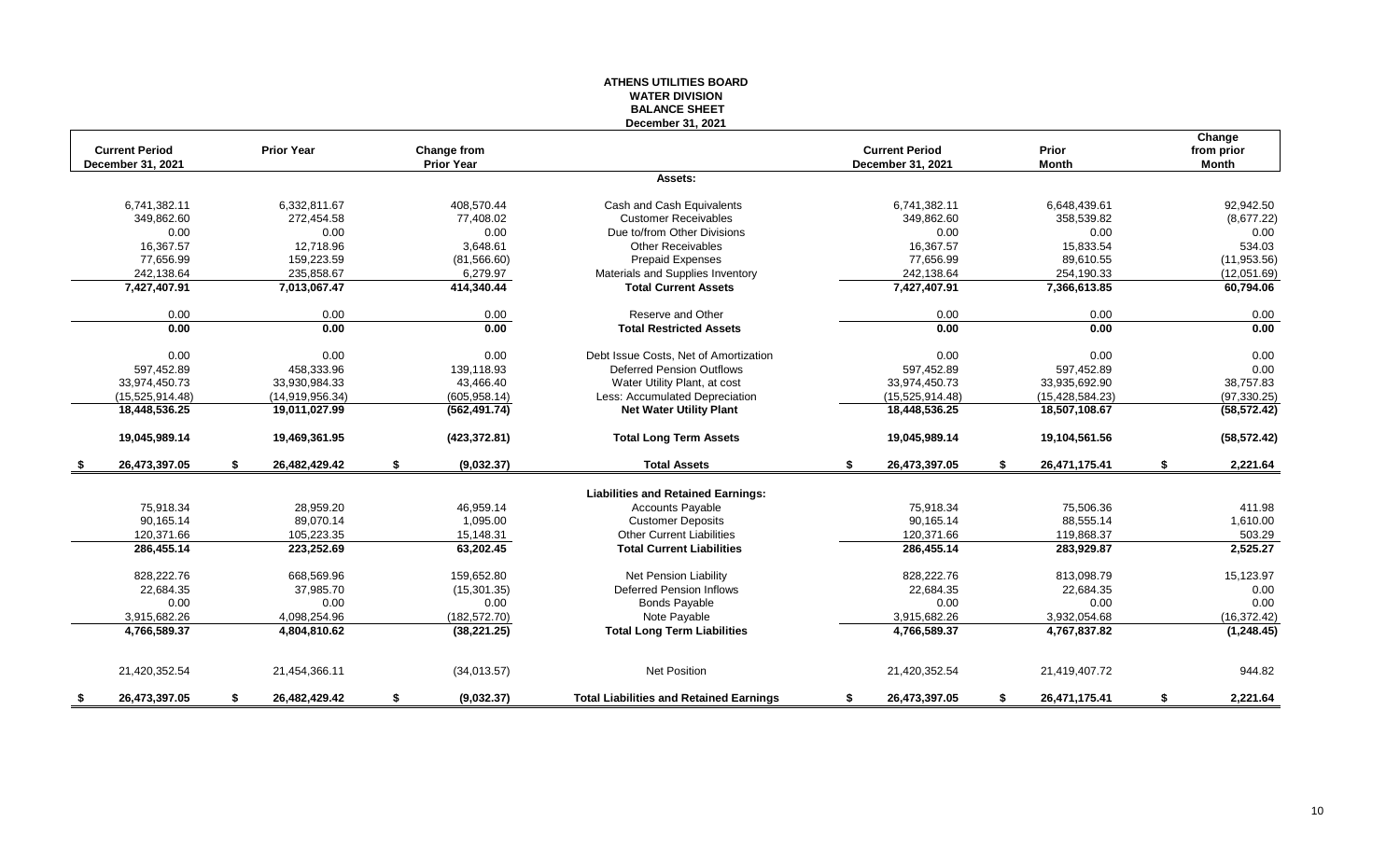|                                   |                                   |                                        | <b>Athens Utilities Board</b><br><b>Profit and Loss Statement - Water</b><br>December 31, 2021 |                                       |                                       |                                        |
|-----------------------------------|-----------------------------------|----------------------------------------|------------------------------------------------------------------------------------------------|---------------------------------------|---------------------------------------|----------------------------------------|
| Year-to-Date<br>December 31, 2021 | Year-to-Date<br><b>Prior Year</b> | Variance<br>Favorable<br>(Unfavorable) | <b>Description</b>                                                                             | Current<br>Month<br>December 31, 2021 | Current<br>Month<br><b>Prior Year</b> | Variance<br>Favorable<br>(Unfavorable) |
|                                   |                                   |                                        | <b>REVENUE:</b>                                                                                |                                       |                                       |                                        |
| 980,561.95                        | 943.661.96                        | 36,899.99                              | Residential                                                                                    | 164,450.37                            | 147,368.90                            | 17,081.47                              |
| 1,042,613.29                      | 939,452.97                        | 103,160.32                             | Small Commercial                                                                               | 169,400.85                            | 140,802.81                            | 28,598.04                              |
| 254,872.74                        | 250,018.65                        | 4,854.09                               | Large Commercial                                                                               | 44, 157. 18                           | 39,725.45                             | 4,431.73                               |
| 89,818.41                         | 80,426.93                         | 9,391.48                               | Other                                                                                          | 21,918.58                             | 7,996.17                              | 13,922.41                              |
| 2,367,866.39                      | 2,213,560.51                      | 154,305.88                             | <b>Total Revenue</b>                                                                           | 399,926.98                            | 335,893.33                            | 64,033.65                              |
| 334,720.82                        | 338,728.68                        | 4,007.86                               | <b>Purchased Supply</b>                                                                        | 57,416.11                             | 52,716.41                             | (4,699.70)                             |
| 2,033,145.57                      | 1,874,831.83                      | 158,313.74                             | <b>Contribution Margin</b>                                                                     | 342,510.87                            | 283,176.92                            | 59,333.95                              |
|                                   |                                   |                                        | <b>OPERATING EXPENSES:</b>                                                                     |                                       |                                       |                                        |
| 226,145.71                        | 193,950.82                        | (32, 194.89)                           | Source and Pump Expense                                                                        | 44,664.00                             | 30,434.96                             | (14, 229.04)                           |
| 154,353.71                        | 119,755.74                        | (34, 597.97)                           | <b>Distribution Expense</b>                                                                    | 29,253.27                             | 21,992.35                             | (7,260.92)                             |
| 248,704.26                        | 239.878.08                        | (8,826.18)                             | Customer Service and Customer Acct. Expense                                                    | 50,159.52                             | 37,413.39                             | (12, 746.13)                           |
| 480.711.62                        | 501.277.59                        | 20.565.97                              | Administrative and General Expense                                                             | 81,594.47                             | 84,028.84                             | 2,434.37                               |
| 1,109,915.30                      | 1,054,862.23                      | (55,053.07)                            | <b>Total operating expenses</b>                                                                | 205,671.26                            | 173,869.54                            | (31,801.72)                            |
|                                   |                                   |                                        | <b>Maintenance Expenses</b>                                                                    |                                       |                                       |                                        |
| 45,859.91                         | 35,655.90                         | (10, 204.01)                           | Source and Pump Expense                                                                        | 4,437.93                              | 3,605.48                              | (832.45)                               |
| 244,701.70                        | 246,847.89                        | 2,146.19                               | <b>Distribution Expense</b>                                                                    | 60,336.81                             | 36,662.72                             | (23, 674.09)                           |
| 1,263.19                          | 2,715.51                          | 1,452.32                               | Administrative and General Expense                                                             | 169.59                                | 188.24                                | 18.65                                  |
| 291,824.80                        | 285,219.30                        | (6,605.50)                             | <b>Total Maintenance Expense</b>                                                               | 64,944.33                             | 40,456.44                             | (24, 487.89)                           |
|                                   |                                   |                                        | <b>Other Operating Expenses</b>                                                                |                                       |                                       |                                        |
| 607,455.71                        | 499.131.99                        | (108, 323.72)                          | <b>Depreciation Expense</b>                                                                    | 94.761.96                             | 83,583.31                             | (11, 178.65)                           |
| 607.455.71                        | 499,131.99                        | (108, 323, 72)                         | <b>Total Other Operating Expenses</b>                                                          | 94,761.96                             | 83,583.31                             | (11, 178.65)                           |
| 2,343,916.63                      | 2,177,942.20                      | (165, 974.43)                          | <b>Total Operating and Maintenance Expense</b>                                                 | 422,793.66                            | 350,625.70                            | (72, 167.96)                           |
| 23,949.76                         | 35,618.31                         | (11,668.55)                            | <b>Operating Income</b>                                                                        | (22, 866.68)                          | (14, 732.37)                          | (8, 134.31)                            |
| 7,382.55                          | 13,965.98                         | (6,583.43)                             | Other Income                                                                                   | 1,300.73                              | 2,223.99                              | (923.26)                               |
| 31,332.31                         | 49,584.29                         | (18, 251.98)                           | <b>Total Income</b>                                                                            | (21, 565.95)                          | (12,508.38)                           | (9,057.57)                             |
| 4,621.89                          | 4,838.31                          | 216.42                                 | Other Expense                                                                                  | 0.00                                  | 0.00                                  | 0.00                                   |
| 26,710.42                         | 44,745.98                         | (18,035.56)                            | <b>Net Income Before Debt Expense</b>                                                          | (21, 565.95)                          | (12,508.38)                           | (9,057.57)                             |
|                                   |                                   |                                        | <b>DEBT RELATED EXPENSES:</b>                                                                  |                                       |                                       |                                        |
| 0.00                              | 0.00                              | 0.00                                   | Amortization of Debt Discount                                                                  | 0.00                                  | 0.00                                  | 0.00                                   |
| 47,836.83                         | 51,056.12                         | 3,219.29                               | Interest on Long Term Debt                                                                     | 7,921.38                              | 9,240.30                              | 1,318.92                               |
| 47,836.83                         | 51,056.12                         | 3,219.29                               | Total debt related expenses                                                                    | 7,921.38                              | 9,240.30                              | 1,318.92                               |
| (21, 126.41)                      | (6,310.14)                        | (14, 816.27)                           | Net Income Before Extraordinary Income                                                         | (29, 487.33)                          | (21,748.68)                           | (7,738.65)                             |
| 42,691.32                         | 0.00                              | 42,691.32                              | Grants, Contributions, Extraordinary                                                           | 30,432.15                             | 0.00                                  | 30,432.15                              |
| 21,564.91<br>- \$                 | (6,310.14)                        | 27,875.05                              | <b>CHANGE IN NET ASSETS</b>                                                                    | 944.82                                | (21,748.68)                           | 22,693.50                              |

11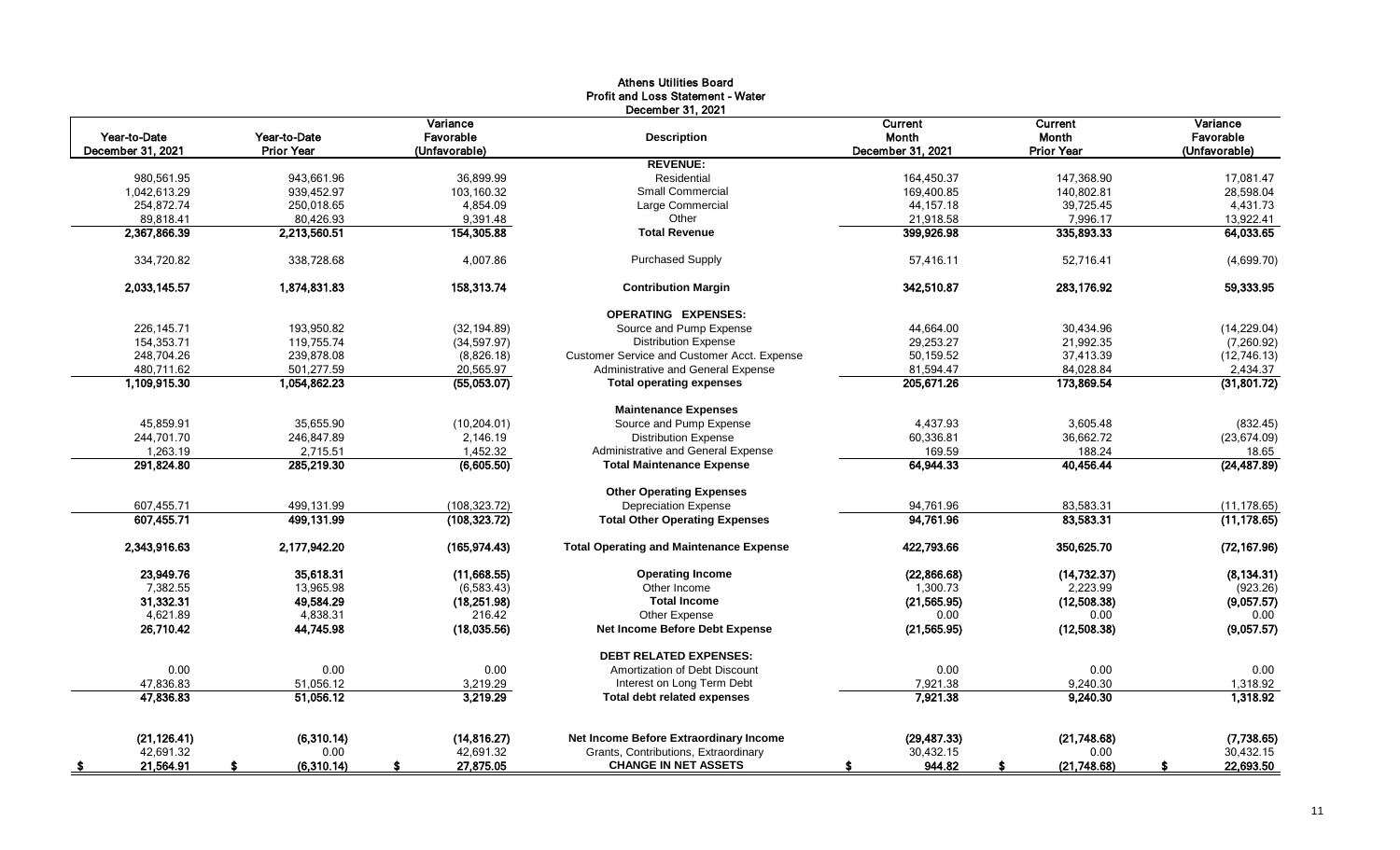|                   |                   |                 | <b>Athens Utilities Board</b><br><b>Budget Comparison - Water</b><br>December 31, 2021 |                      |                   |                 |
|-------------------|-------------------|-----------------|----------------------------------------------------------------------------------------|----------------------|-------------------|-----------------|
| Year-to-Date      | Year-to-Date      | $Y-T-D$         | <b>Description</b>                                                                     | <b>Current Month</b> | Monthly           | <b>Budget</b>   |
| December 31, 2021 | <b>Budget</b>     | Variance        |                                                                                        | December 31, 2021    | <b>Budget</b>     | Variance        |
|                   |                   |                 | <b>REVENUE:</b>                                                                        |                      |                   |                 |
| 980,561.95        | 926,208.94        | 54,353.01       | Residential                                                                            | 164,450.37           | 147,656.09        | 16,794.28       |
| 1,042,613.29      | 966,881.58        | 75,731.71       | Small Commercial                                                                       | 169,400.85           | 149,265.90        | 20,134.95       |
| 254,872.74        | 248,598.64        | 6,274.10        | Large Commercial                                                                       | 44,157.18            | 38,924.16         | 5,233.02        |
| 89,818.41         | 83,389.60         | 6,428.81        | Other                                                                                  | 21,918.58            | 11,974.09         | 9,944.49        |
| 2,367,866.39      | 2,225,078.76      | 142,787.63      | <b>Total Revenue</b>                                                                   | 399,926.98           | 347,820.24        | 52,106.74       |
|                   |                   |                 |                                                                                        |                      |                   |                 |
| 334,720.82        | 331,143.68        | (3,577.14)      | <b>Purchased Supply</b>                                                                | 57,416.11            | 54,753.67         | (2,662.44)      |
| 2,033,145.57      | 1,893,935.08      | 139,210.49      | <b>Contribution Margin</b>                                                             | 342,510.87           | 293,066.57        | 49,444.30       |
|                   |                   |                 | <b>OPERATING EXPENSES:</b>                                                             |                      |                   |                 |
| 226,145.71        | 206,264.58        | (19, 881.13)    | Source and Pump Expense                                                                | 44,664.00            | 33,114.54         | (11, 549.46)    |
| 154,353.71        | 117,409.22        | (36, 944.49)    | <b>Distribution Expense</b>                                                            | 29,253.27            | 22,328.47         | (6,924.80)      |
| 248,704.26        | 254,259.40        | 5,555.14        | <b>Customer Service and Customer Acct. Expense</b>                                     | 50,159.52            | 37,708.49         | (12, 451.03)    |
| 480,711.62        | 500,732.01        | 20,020.39       | Administrative and General Expense                                                     | 81,594.47            | 79,409.85         | (2, 184.62)     |
| 1,109,915.30      | 1,078,665.21      | (31, 250.09)    | <b>Total operating expenses</b>                                                        | 205,671.26           | 172,561.35        | (33, 109.91)    |
|                   |                   |                 | <b>Maintenance Expenses</b>                                                            |                      |                   |                 |
| 45,859.91         | 41,333.24         | (4,526.67)      | Source and Pump Expense                                                                | 4,437.93             | 4,655.86          | 217.93          |
| 244,701.70        | 246,498.11        | 1,796.41        | <b>Distribution Expense</b>                                                            | 60,336.81            | 44,758.69         | (15, 578.12)    |
| 1,263.19          | 2,367.66          | 1,104.47        | Administrative and General Expense                                                     | 169.59               | 245.74            | 76.15           |
| 291,824.80        | 290,199.02        | (1,625.78)      | <b>Total Maintenance Expense</b>                                                       | 64,944.33            | 49,660.29         | (15, 284.04)    |
|                   |                   |                 | <b>Other Operating Expenses</b>                                                        |                      |                   |                 |
| 607,455.71        | 500,113.97        | (107, 341.74)   | <b>Depreciation Expense</b>                                                            | 94,761.96            | 93,952.43         | (809.53)        |
| 607,455.71        | 500,113.97        | (107, 341.74)   | <b>Total Other Operating Expenses</b>                                                  | 94,761.96            | 93,952.43         | (809.53)        |
|                   |                   |                 |                                                                                        |                      |                   |                 |
| 2,343,916.63      | 2,200,121.89      | (143, 794.74)   | <b>Total Operating and Maintenance Expenses</b>                                        | 422,793.66           | 370,927.73        | (51, 865.93)    |
| 23,949.76         | 24,956.88         | (1,007.12)      | <b>Operating Income</b>                                                                | (22,866.68)          | (23, 107.49)      | 240.81          |
| 7,382.55          | 15,159.36         | (7,776.81)      | Other Income                                                                           | 1,300.73             | 3,039.04          | (1,738.31)      |
| 31,332.31         | 40,116.24         | (8,783.93)      | <b>Total Income</b>                                                                    | (21, 565.95)         | (20,068.45)       | (1,497.50)      |
| 4,621.89          | 5,595.38          | 973.49          | Other Expense                                                                          | 0.00                 | 41.78             | 41.78           |
| 26,710.42         | 34,520.86         | (7,810.44)      | Net Income Before Debt Expense                                                         | (21, 565.95)         | (20, 110.23)      | (1,455.72)      |
|                   |                   |                 | <b>DEBT RELATED EXPENSES:</b>                                                          |                      |                   |                 |
| 0.00              | 0.00              | 0.00            | Amortization of Debt Discount                                                          | 0.00                 | 0.00              | 0.00            |
| 47,836.83         | 52,367.98         | 4,531.15        | Interest on Long Term Debt                                                             | 7,921.38             | 8,955.25          | 1,033.87        |
| 47,836.83         | 52,367.98         | 4,531.15        | <b>Total debt related expenses</b>                                                     | 7,921.38             | 8,955.25          | 1,033.87        |
|                   |                   |                 |                                                                                        |                      |                   |                 |
| (21, 126.41)      | (17, 847.12)      | (3,279.29)      | Net Income Before Extraordinary Income                                                 | (29, 487.33)         | (29,065.48)       | (421.85)        |
| 42,691.32         | 2,775.00          | 39,916.33       | Grants, Contributions, Extraordinary                                                   | 30,432.15            | 462.50            | 29,969.65       |
| 21,564.91<br>- \$ | (15,072.12)<br>\$ | 36,637.03<br>\$ | <b>CHANGE IN NET ASSETS</b>                                                            | 944.82<br>\$         | (28, 602.98)<br>S | 29,547.80<br>\$ |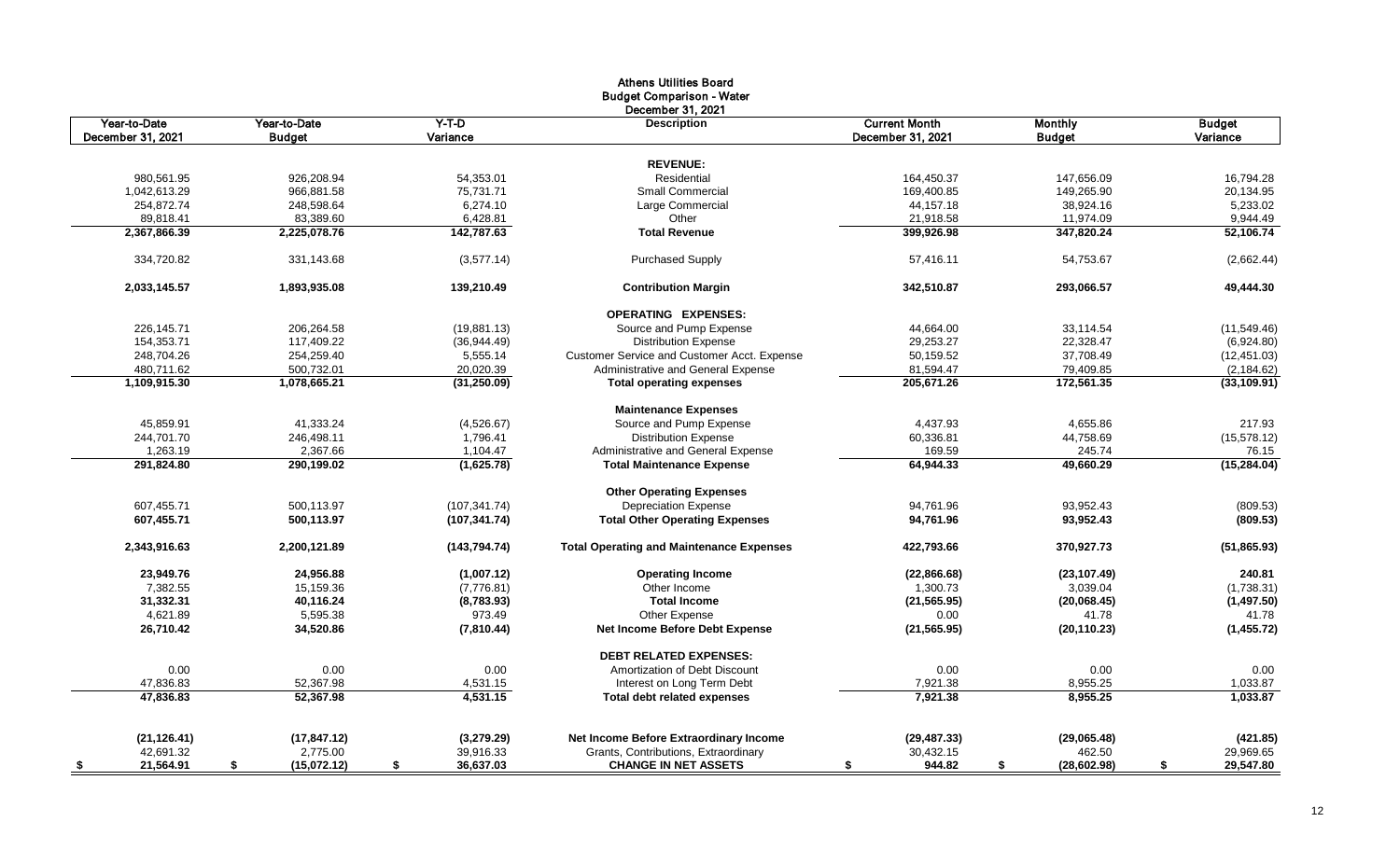## **Athens Utilities Board Water Division STATEMENTS OF CASH FLOWS December 31, 2021**

| Year-to-Date<br>December 31, 2021 | Year-to-Date<br><b>Prior Year</b> | Variance         |                                                                                        |    | <b>Month to Date</b><br>December 31, 2021 | <b>Month to Date</b><br><b>Prior Year</b> | Variance         |
|-----------------------------------|-----------------------------------|------------------|----------------------------------------------------------------------------------------|----|-------------------------------------------|-------------------------------------------|------------------|
|                                   |                                   |                  | <b>CASH FLOWS FROM OPERATING ACTIVITIES:</b>                                           |    |                                           |                                           |                  |
| (21, 126.41)                      | (6,310.14)                        | (14, 816.27)     | Net Operating Income                                                                   |    | (29, 487.33)                              | (21, 748.68)                              | (7,738.65)       |
|                                   |                                   |                  | <b>Adjustments to Reconcile Operating Income</b><br>to Net Cash Provided by Operations |    |                                           |                                           |                  |
| 607,455.71                        | 499,131.99                        | 108,323.72       | Depreciation                                                                           |    | 94,761.96                                 | 83,583.31                                 | 11,178.65        |
|                                   |                                   |                  | <b>Changes in Assets and Liabilities:</b>                                              |    |                                           |                                           |                  |
| 4,470.63                          | 10,439.81                         | (5,969.18)       | <b>Receivables</b>                                                                     |    | 8,143.19                                  | 1,726.54                                  | 6,416.65         |
| 0.00                              | 0.00                              | 0.00             | Due from (to) Other Divisions                                                          |    | 0.00                                      | 0.00                                      | 0.00             |
| (58, 368.99)                      | (49,031.94)                       | (9,337.05)       | <b>Prepaid Expenses</b>                                                                |    | 11,953.56                                 | 5,431.88                                  | 6,521.68         |
| (16, 173.73)                      | (35,709.22)                       | 19,535.49        | <b>Deferred Pension Outflows</b>                                                       |    | 0.00                                      | 0.00                                      | 0.00             |
| (21, 843.00)                      | 2.639.58                          | (24, 482.58)     | <b>Materials and Supplies</b>                                                          |    | 12.051.69                                 | 5,299.98                                  | 6,751.71         |
| (667.33)                          | (64, 590.98)                      | 63,923.65        | Accounts Payable                                                                       |    | 411.98                                    | 3,548.67                                  | (3, 136.69)      |
| (2,969.91)                        | (26,608.37)                       | 23,638.46        | <b>Other Current Liabilities</b>                                                       |    | 503.29                                    | 502.11                                    | 1.18             |
| (74, 570.12)                      | (38, 486.46)                      | (36,083.66)      | <b>Net Pension Liability</b>                                                           |    | 15,123.97                                 | 12,365.94                                 | 2,758.03         |
| 0.00                              | 0.00                              | 0.00             | <b>Deferred Pension Inflows</b>                                                        |    | 0.00                                      | 0.00                                      | 0.00             |
| (284, 742.94)                     | (59,890.59)                       | (224, 852.35)    | <b>Retirements and Salvage</b>                                                         |    | 2,568.29                                  | 1,219.78                                  | 1,348.51         |
| (730.00)                          | 1,640.00                          | (2,370.00)       | <b>Customer Deposits</b>                                                               |    | 1,610.00                                  | 745.00                                    | 865.00           |
| 130,733.91                        | 233,223.68                        | (102, 489.77)    | <b>Net Cash from Operating Activities</b>                                              |    | 117,640.60                                | 92,674.53                                 | 24,966.07        |
|                                   |                                   |                  | <b>CASH FLOWS FROM NONCAPITAL FINANCING ACTIVITIES:</b>                                |    |                                           |                                           |                  |
| 0.00                              | 0.00                              | 0.00             | Changes in Bonds Payable                                                               |    | 0.00                                      | 0.00                                      | 0.00             |
| (97, 929.26)                      | (95, 724.79)                      | (2,204.47)       | Changes in Notes Payable                                                               |    | (16, 372.42)                              | (16,003.59)                               | (368.83)         |
| (97, 929.26)                      | (95, 724.79)                      | (2,204.47)       | <b>Net Cash from Financing Activities</b>                                              |    | (16, 372.42)                              | (16,003.59)                               | (368.83)         |
|                                   |                                   |                  | <b>CASH FLOW FROM CAPITAL AND INVESTING ACTIVITIES:</b>                                |    |                                           |                                           |                  |
| 0.00                              | 0.00                              | 0.00             | Adjust Net Pension Obligation                                                          |    | 0.00                                      | 0.00                                      | 0.00             |
| 0.00                              | 0.00                              | 0.00             | <b>Prior Period Adjustment</b>                                                         |    | 0.00                                      | 0.00                                      | 0.00             |
| 42.691.32                         | 0.00                              | 42,691.32        | Grants, Contributions & Other Extraordinary                                            |    | 30,432.15                                 | 0.00                                      | 30,432.15        |
| 109,271.19                        | (621, 194.64)                     | 730,465.83       | <b>Water Utility Plant</b>                                                             |    | (38, 757.83)                              | (352, 339.34)                             | 313,581.51       |
| 151,962.51                        | (621, 194.64)                     | 773,157.15       | Net from Capital and Investing Activities                                              |    | (8,325.68)                                | (352, 339.34)                             | 344,013.66       |
|                                   |                                   |                  |                                                                                        |    |                                           |                                           |                  |
| 184,767.16                        | \$<br>(483, 695.75)               | \$<br>668,462.91 | <b>Net Changes in Cash Position</b>                                                    | \$ | 92,942.50                                 | \$<br>(275, 668.40)                       | \$<br>368,610.90 |
|                                   |                                   |                  |                                                                                        |    |                                           |                                           |                  |
| 6,556,614.95                      | 6,816,507.42                      | (259, 892.47)    | Cash at Beginning of Period                                                            |    | 6,648,439.61                              | 6,608,480.07                              | 39,959.54        |
| 6,741,382.11                      | 6,332,811.67                      | 408,570.44       | Cash at End of Period                                                                  |    | 6,741,382.11                              | 6,332,811.67                              | 408,570.44       |
| \$<br>184,767.16                  | \$<br>(483, 695.75)               | \$<br>668,462.91 | <b>Changes in Cash and Equivalents</b>                                                 | S  | 92,942.50                                 | \$<br>(275, 668.40)                       | \$<br>368,610.90 |

**Long-Term Debt** 3,915,682.26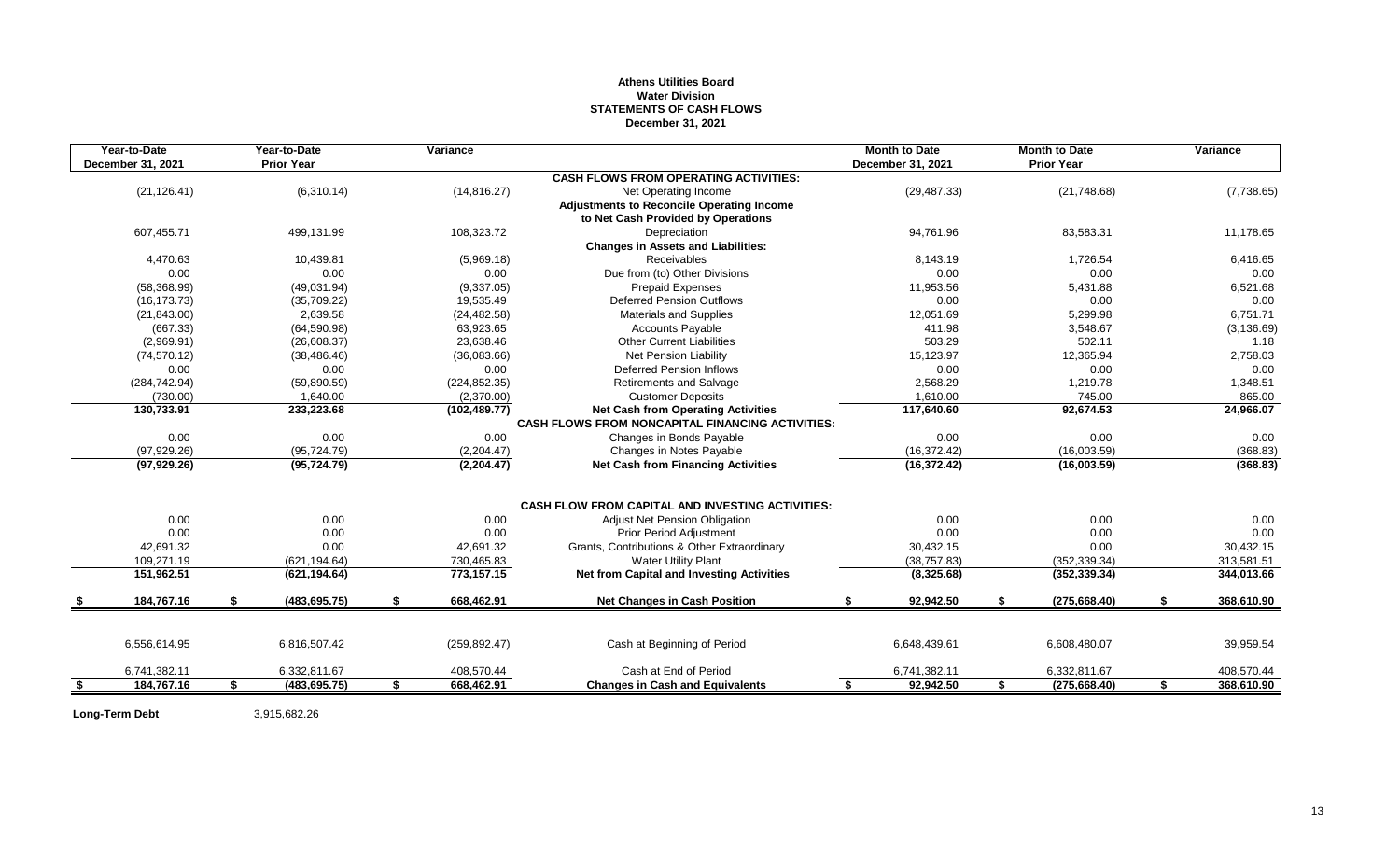## Athens Utilities Board Statistics Report December 31, 2021

| Water:              |         |              |        |            |
|---------------------|---------|--------------|--------|------------|
|                     | Current | <b>Prior</b> |        | # Accounts |
| Number of services: | Month   | Year         | Change | Change     |
| Residential         | 7,176   | 7,097        | 1.11%  | 79 I       |
| Small Commercial    | ,266    | 1,261        | 0.40%  | 5 II       |
| Large Commercial    | 37      | 37           | 0.00%  | 0 II       |
|                     |         |              |        |            |
|                     | 8.479   | 8,395        | 1.00%  | 84         |

| <b>ISales Volumes:</b>   |                   | Current Month     | Year-to-Date |            |                   |           |
|--------------------------|-------------------|-------------------|--------------|------------|-------------------|-----------|
| Gallonsx100              | December 31, 2021 | <b>Prior Year</b> | Change       | 12/31/2021 | <b>Prior Year</b> | Change    |
| Residential              | 269,465           | 258,480           | 4.25%        | 1,690,429  | 1,687,084         | 0.20%     |
| <b>ISmall Commercial</b> | 419,923           | 361,451           | 16.18%       | 2,631,795  | 2,387,430         | $10.24\%$ |
| Large Commercial         | 109,539           | 101.480           | $7.94\%$     | 640.070    | 668,434           | $-4.24%$  |
|                          | 798.927           | 721.411           | 10.75%       | 4.962.294  | 4,742,948         | 4.62%     |

| Employment         |                   |                   |                   |
|--------------------|-------------------|-------------------|-------------------|
|                    | December 31, 2021 | <b>Prior Year</b> | <b>Difference</b> |
| Employee Headcount | 14.00             | 14.00             | 0.00              |
| <b>IFTE</b>        | 15.22             | 14.54             | 0.68              |
| IY-T-D FTE         | 14.73             | 14.6              | 0.13              |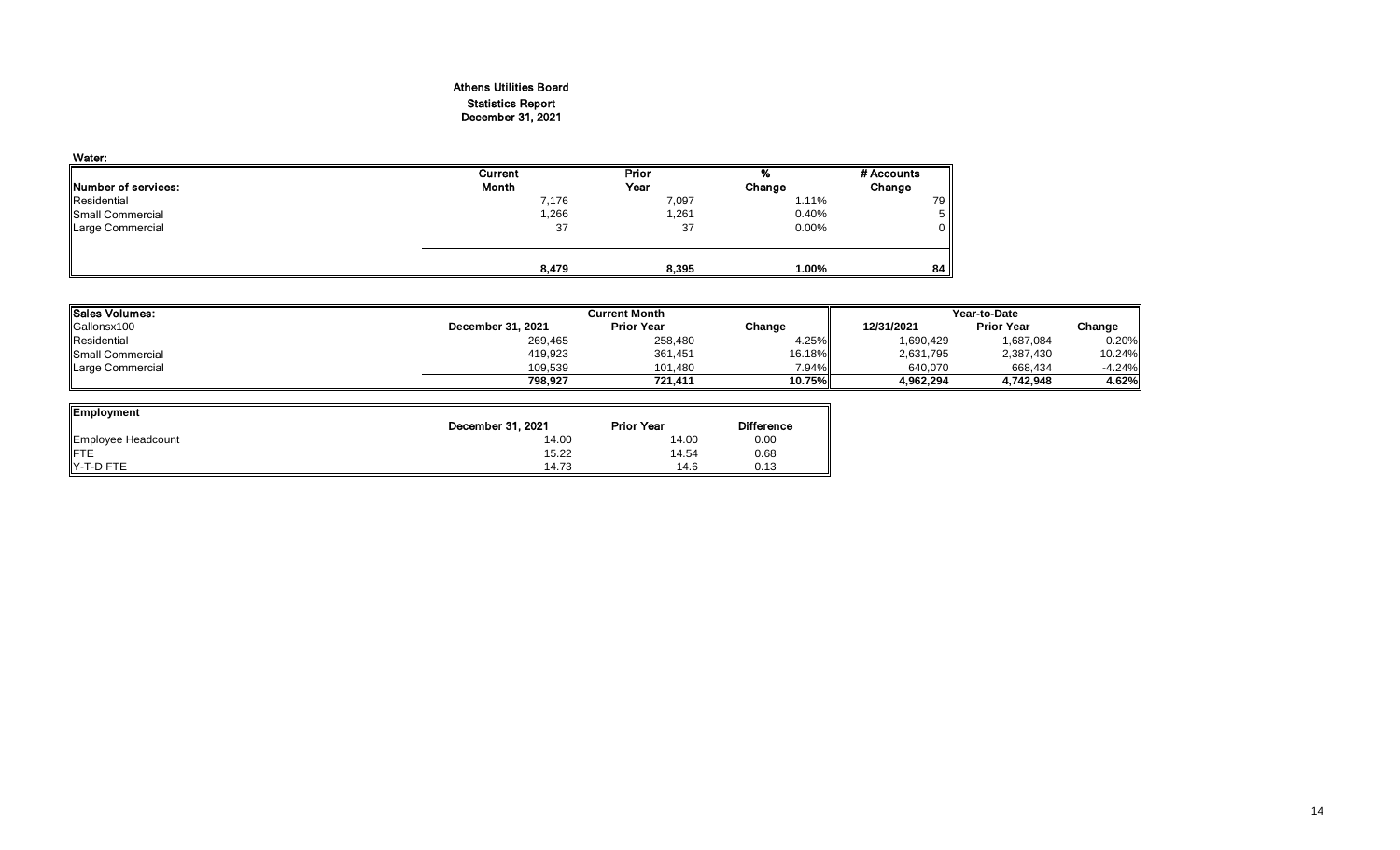|                                                         |                                         | <b>Athens Utilities Board</b><br><b>Water Division</b><br><b>Capital Budget</b><br>Month Ending as of December 31, 2021 |                                                |                                                    |                                          |
|---------------------------------------------------------|-----------------------------------------|-------------------------------------------------------------------------------------------------------------------------|------------------------------------------------|----------------------------------------------------|------------------------------------------|
|                                                         | <b>Budget</b>                           | Actual                                                                                                                  | Variance to date<br>Favorable<br>(Unfavorable) | <b>Estimated</b><br>% Project<br><b>Completion</b> | <b>Percent Budget</b><br><b>Expended</b> |
| <b>Planned Capital Improvements:</b>                    |                                         |                                                                                                                         |                                                |                                                    |                                          |
| Replace Truck 24 (2009 F150)                            | 40,000                                  |                                                                                                                         | 40,000                                         |                                                    |                                          |
| Replace Truck 33 (Meter Reading)                        | 53,000                                  |                                                                                                                         | 53,000                                         |                                                    |                                          |
| Replace Truck 29 (Meter Reading)                        | 53,000                                  |                                                                                                                         | 53,000                                         |                                                    |                                          |
| Congress Pkwy - Phase 2 (Rocky Mount Rd. to Dennis St.) | 446,000                                 |                                                                                                                         | 446,000                                        |                                                    |                                          |
| New Water Well Development                              | 100,000                                 |                                                                                                                         | 100,000                                        |                                                    |                                          |
| Replace recovery pump at WTP                            | 35,000                                  |                                                                                                                         | 35,000                                         |                                                    |                                          |
| Water Plant Building Maint and Lab Equipment            | 50,000                                  |                                                                                                                         | 50,000                                         |                                                    | Continuous                               |
| Meter Change Out (Large, Small and Testing)             | 30,000                                  | 10,401                                                                                                                  | 19,599                                         |                                                    | Continuous                               |
| Reservoir and Pump Maintenance                          | 10,000                                  |                                                                                                                         | 10,000                                         |                                                    | Continuous                               |
| <b>Water Line Extensions</b>                            | 200,000                                 | 39,995                                                                                                                  | 160,005                                        |                                                    | Continuous                               |
| <b>Distribution Rehabilitation</b>                      | 125,000                                 | 49,066                                                                                                                  | 75,934                                         |                                                    | Continuous                               |
| <b>Field and Safety Equipment</b>                       | 25,000                                  | 1,331                                                                                                                   | 23,669                                         |                                                    | Continuous                               |
| <b>Water Services</b>                                   | 160,000                                 | 82,099                                                                                                                  | 77,901                                         |                                                    | Continuous                               |
| Technology (SCADA, Computers)                           | 35,000                                  | 14,140                                                                                                                  | 20,860                                         |                                                    | Continuous                               |
| IT Core (Servers, mainframe, etc.)                      | 20,000                                  |                                                                                                                         | 20,000                                         |                                                    | Continuous                               |
| <b>Total Planned Capital Improvements:</b>              | \$<br>1,382,000 \$                      | 197,033 \$                                                                                                              | 1,184,967                                      |                                                    |                                          |
| <b>Other Assets:</b>                                    |                                         |                                                                                                                         |                                                |                                                    |                                          |
| State Route Highway 30 (FY 2020)                        |                                         | 80,910                                                                                                                  | (80, 910)                                      |                                                    |                                          |
| Other                                                   |                                         |                                                                                                                         |                                                |                                                    |                                          |
| <b>Total Other Assets:</b>                              |                                         | 80,910                                                                                                                  | (80, 910)                                      |                                                    |                                          |
| Totals:                                                 | 1,382,000                               | 277,943 \$<br>- 56                                                                                                      | 1,104,057                                      |                                                    |                                          |
|                                                         | Percentage of Budget Spent Year-to-date |                                                                                                                         | 20.11%                                         | <b>Fiscal Year</b>                                 | 50.00%                                   |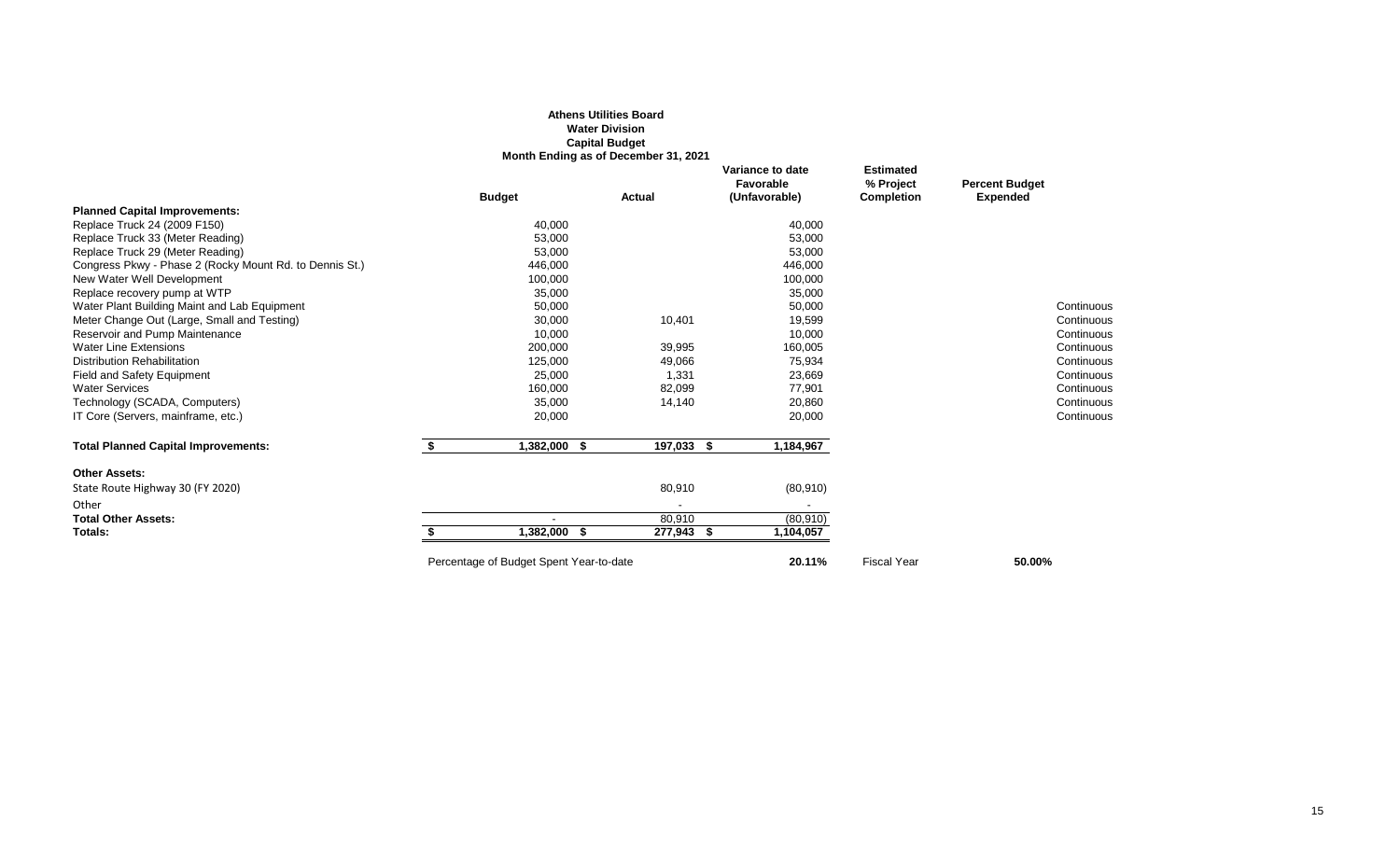#### **ATHENS UTILITIES BOARD GAS DIVISION BALANCE SHEET December 31, 2021**

|      | <b>Current Period</b> | <b>Prior Year</b>   | Change from       |                                                | <b>Current Period</b> | Prior               |    | Change<br>from prior |
|------|-----------------------|---------------------|-------------------|------------------------------------------------|-----------------------|---------------------|----|----------------------|
|      | December 31, 2021     |                     | <b>Prior Year</b> |                                                | December 31, 2021     | Month               |    | <b>Month</b>         |
|      |                       |                     |                   | Assets:                                        |                       |                     |    |                      |
|      | 5,756,454.39          | 5,822,888.09        | (66, 433.70)      | Cash and Cash Equivalents                      | 5,756,454.39          | 5,593,721.41        |    | 162,732.98           |
|      | 867.197.57            | 194.092.80          | 673.104.77        | Receivables                                    | 867.197.57            | 686,436.55          |    | 180,761.02           |
|      | 582.350.09            | 272.165.88          | 310.184.21        | <b>Prepaid Expenses</b>                        | 582.350.09            | 522.493.23          |    | 59,856.86            |
|      | 0.00                  | 0.00                | 0.00              | Gas Unit Loans                                 | 0.00                  | 0.00                |    | 0.00                 |
|      | 140.791.05            | 121.971.27          | 18,819.78         | Materials and Supplies Inventory               | 140.791.05            | 142.379.86          |    | (1,588.81)           |
|      | 7,346,793.10          | 6,411,118.04        | 935,675.06        | <b>Total Current Assets</b>                    | 7,346,793.10          | 6,945,031.05        |    | 401,762.05           |
|      | 24,707,209.14         | 24,318,470.51       | 388,738.63        | Gas Utility Plant, at Cost                     | 24,707,209.14         | 24,669,678.27       |    | 37,530.87            |
|      | (10.748.711.15)       | (10, 155, 108.65)   | (593,602.50)      | Less: Accumulated Depreciation                 | (10.748.711.15)       | (10,683,386.78)     |    | (65, 324.37)         |
|      | 13,958,497.99         | 14,163,361.86       | (204, 863.87)     | <b>Net Gas Utility Plant</b>                   | 13,958,497.99         | 13,986,291.49       |    | (27, 793.50)         |
|      | 402,400.73            | 322,364.59          | 80,036.14         | <b>Deferred Pension Outflows</b>               | 402,400.73            | 402,400.73          |    | 0.00                 |
| - 56 | 21,707,691.82         | \$<br>20,896,844.49 | \$<br>810,847.33  | <b>Total Assets</b>                            | \$<br>21,707,691.82   | \$<br>21,333,723.27 | Ŝ. | 373,968.55           |
|      |                       |                     |                   |                                                |                       |                     |    |                      |
|      |                       |                     |                   | <b>Liabilities and Retained Earnings:</b>      |                       |                     |    |                      |
|      | 0.00                  | 0.00                | 0.00              | Short Term Notes Payable                       | 0.00                  | 0.00                |    | 0.00                 |
|      | 712.766.12            | 365.048.21          | 347.717.91        | <b>Accounts Payable</b>                        | 712.766.12            | 543,950.85          |    | 168,815.27           |
|      | 119,122.98            | 116,037.98          | 3,085.00          | <b>Customer Deposits</b>                       | 119,122.98            | 114,662.98          |    | 4,460.00             |
|      | 126,544.18            | 60.111.11           | 66.433.07         | <b>Accrued Liabilities</b>                     | 126,544.18            | 127,011.95          |    | (467.77)             |
|      | 958,433.28            | 541,197.30          | 417,235.98        | <b>Total Current Liabilities</b>               | 958,433.28            | 785,625.78          |    | 172,807.50           |
|      | 585,103.91            | 473,237.83          | 111,866.08        | <b>Net Pension Liability</b>                   | 585,103.91            | 577,159.11          |    | 7,944.80             |
|      | 16,253.86             | 27.708.77           | (11, 454.91)      | <b>Deferred Pension Inflows</b>                | 16,253.86             | 16,253.86           |    | 0.00                 |
|      | 20,147,900.77         | 19,854,700.59       | 293,200.18        | <b>Net Position</b>                            | 20,147,900.77         | 19,954,684.52       |    | 193,216.25           |
| - 56 | 21.707.691.82         | \$<br>20,896,844.49 | \$<br>810.847.33  | <b>Total Liabilities and Retained Earnings</b> | \$<br>21,707,691.82   | 21,333,723.27       | S. | 373,968.55           |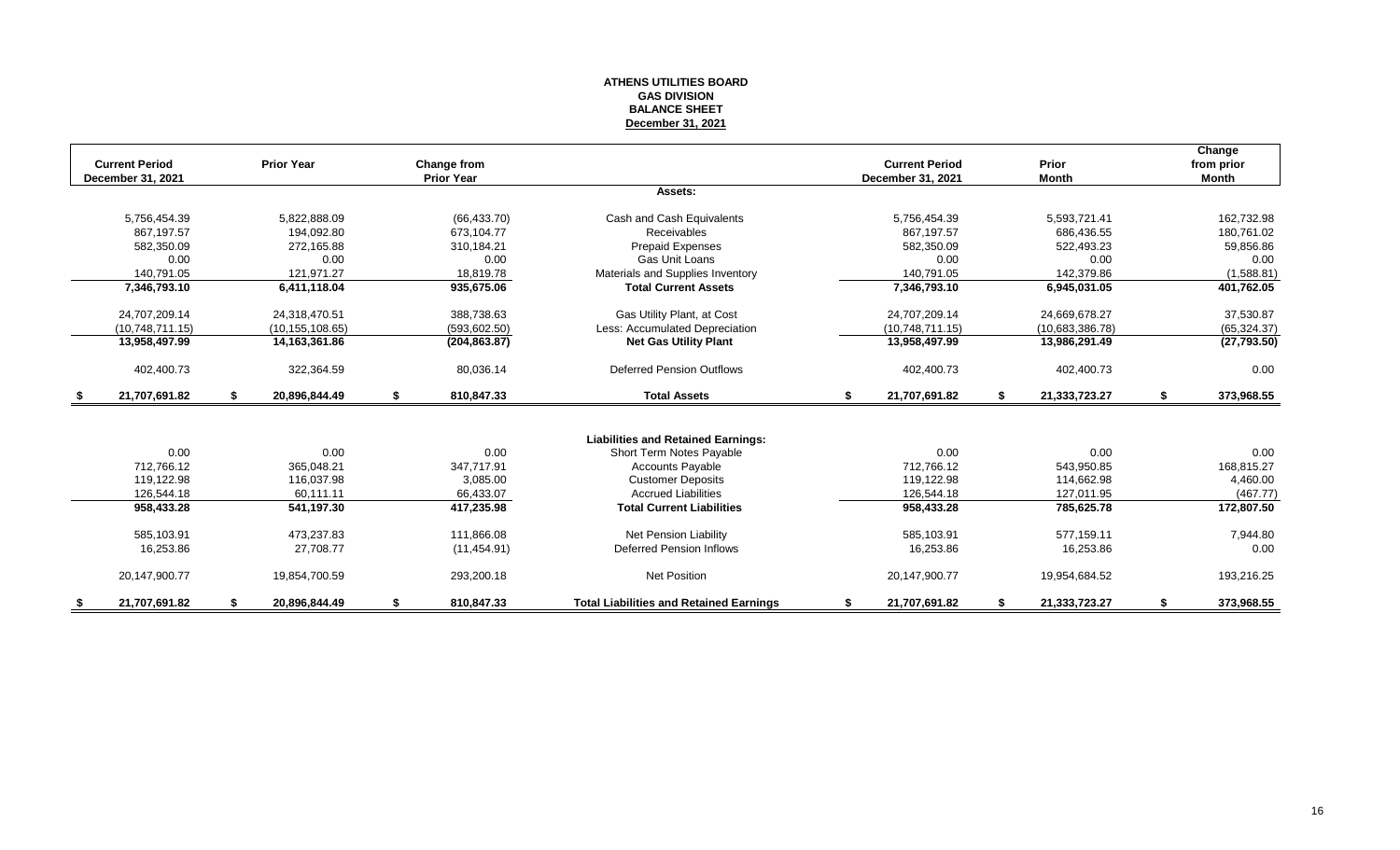## Athens Utilities Board Profit and Loss Statement - Gas December 31, 2021

| Year-to-Date<br>December 31, 2021 | Year-to-Date<br><b>Prior Year</b> | Variance<br>Favorable<br>(Unfavorable) |                                           | Current<br>Month<br>December 31, 2021 | Current<br>Month<br><b>Prior Year</b> | Variance<br>Favorable<br>(Unfavorable) |
|-----------------------------------|-----------------------------------|----------------------------------------|-------------------------------------------|---------------------------------------|---------------------------------------|----------------------------------------|
|                                   |                                   |                                        | <b>REVENUE:</b>                           |                                       |                                       |                                        |
| 852.590.98                        | 620.602.98                        | 231.988.00                             | Residential                               | 424,720.11                            | 286.479.87                            | 138.240.24                             |
| 733,977.60                        | 494,281.64                        | 239,695.96                             | <b>Small Commercial</b>                   | 294,035.39                            | 202,264.27                            | 91,771.12                              |
| 495,363.01                        | 391,838.79                        | 103,524.22                             | Large Commercial                          | 124,251.68                            | 107,961.90                            | 16,289.78                              |
| 942,771.78                        | 544,826.76                        | 397,945.02                             | Interruptible                             | 155,996.16                            | 125,558.01                            | 30,438.15                              |
| 9,200.25                          | 4,320.74                          | 4,879.51                               | <b>CNG</b>                                | 1,784.12                              | 1,570.71                              | 213.41                                 |
| 31,525.44                         | 28,363.25                         | 3,162.19                               | Fees and Other Gas Revenues               | 11,104.56                             | 6,228.63                              | 4,875.93                               |
| 3,065,429.06                      | 2,084,234.16                      | 981,194.90                             | <b>Total Revenue</b>                      | 1,011,892.02                          | 730,063.39                            | 281,828.63                             |
| 2,371,956.08                      | 1,426,425.36                      | (945, 530.72)                          | Purchased supply                          | 566,125.27                            | 463,451.98                            | (102, 673.29)                          |
| 693,472.98                        | 657,808.80                        | 35,664.18                              | <b>Contribution Margin</b>                | 445,766.75                            | 266,611.41                            | 179, 155.34                            |
|                                   |                                   |                                        | <b>OPERATING EXPENSES:</b>                |                                       |                                       |                                        |
| 209,337.89                        | 181,317.71                        | (28,020.18)                            | <b>Distribution Expense</b>               | 51,886.76                             | 45,219.21                             | (6,667.55)                             |
| 179,578.00                        | 181,618.80                        | 2,040.80                               | Customer Service and Customer Acct. Exp.  | 34,916.86                             | 26,537.05                             | (8,379.81)                             |
| 346,821.30                        | 403.121.95                        | 56,300.65                              | Administrative and General Expense        | 55.810.73                             | 56,628.05                             | 817.32                                 |
| 735,737.19                        | 766,058.46                        | 30,321.27                              | <b>Total operating expenses</b>           | 142,614.35                            | 128,384.31                            | (14, 230.04)                           |
|                                   |                                   |                                        | <b>Maintenance Expense</b>                |                                       |                                       |                                        |
| 148,984.41                        | 135,548.36                        | (13, 436.05)                           | <b>Distribution Expense</b>               | 25,933.09                             | 20,101.66                             | (5,831.43)                             |
| 5,716.79                          | 6,910.96                          | 1,194.17                               | Administrative and General Expense        | 305.27                                | 506.06                                | 200.79                                 |
| 154,701.20                        | 142,459.32                        | (12, 241.88)                           | <b>Total Maintenance Expense</b>          | 26,238.36                             | 20,607.72                             | (5,630.64)                             |
|                                   |                                   |                                        | <b>Other Operating Expenses</b>           |                                       |                                       |                                        |
| 379,048.51                        | 329.198.07                        | (49, 850.44)                           | Depreciation                              | 62,173.23                             | 55,084.61                             | (7,088.62)                             |
| 120,565.24                        | 113,707.13                        | (6,858.11)                             | <b>Tax Equivalents</b>                    | 22,423.14                             | 18,979.88                             | (3,443.26)                             |
| 499,613.75                        | 442,905.20                        | (56,708.55)                            | <b>Total Other Operating Expenses</b>     | 84,596.37                             | 74,064.49                             | (10,531.88)                            |
| 3,762,008.22                      | 2,777,848.34                      | (984, 159.88)                          | <b>Operating and Maintenance Expenses</b> | 819,574.35                            | 686,508.50                            | (133,065.85)                           |
| (696, 579.16)                     | (693, 614.18)                     | (2,964.98)                             | <b>Operating Income</b>                   | 192,317.67                            | 43,554.89                             | 148,762.78                             |
| 6,141.63                          | 12,234.21                         | (6,092.58)                             | Other Income                              | 903.42                                | 1,690.53                              | (787.11)                               |
| (690, 437.53)                     | (681, 379.97)                     | (9,057.56)                             | <b>Total Income</b>                       | 193,221.09                            | 45,245.42                             | 147,975.67                             |
| 4,500.20                          | 6,125.56                          | 1,625.36                               | Miscellaneous Income Deductions           | 4.84                                  | 1,380.90                              | 1,376.06                               |
| (694, 937.73)                     | (687, 505.53)                     | (7, 432.20)                            | <b>Net Income Before Extraordinary</b>    | 193,216.25                            | 43,864.52                             | 149,351.73                             |
| 0.00                              | 15,500.00                         | (15,500.00)                            | Grants, Contributions, Extraordinary      | 0.00                                  | 0.00                                  | 0.00                                   |
| (694, 937.73)<br>S                | (672,005.53)                      | (22, 932.20)                           | <b>Change in Net Assets</b>               | 193,216.25<br>S                       | 43,864.52                             | 149,351.73                             |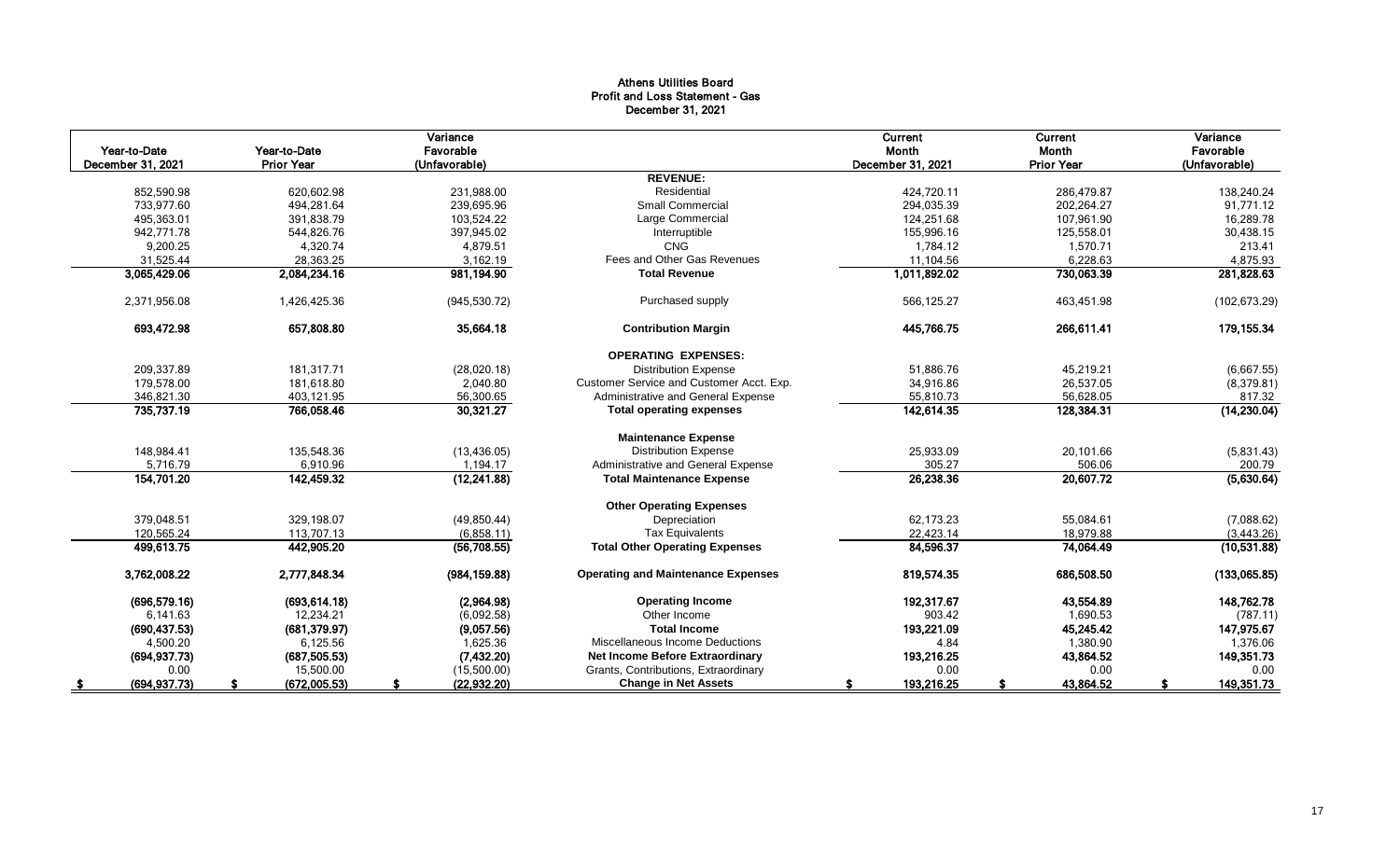## Athens Utilities Board Budget Comparison - Gas December 31, 2021

| Year-to-Date        | Year-to-Date        | $Y-T-D$          | <b>Description</b>                        | <b>Current Month</b> | Monthly         | <b>Budget</b>    |
|---------------------|---------------------|------------------|-------------------------------------------|----------------------|-----------------|------------------|
| December 31, 2021   | <b>Budget</b>       | Variance         |                                           | December 31, 2021    | <b>Budget</b>   | Variance         |
|                     |                     |                  | <b>REVENUE:</b>                           |                      |                 |                  |
| 852,590.98          | 634,513.65          | 218.077.33       | Residential                               | 424,720.11           | 307,930.89      | 116,789.22       |
| 733,977.60          | 513.109.22          | 220.868.38       | <b>Small Commercial</b>                   | 294,035.39           | 195,152.02      | 98,883.37        |
| 495,363.01          | 369,215.65          | 126,147.36       | Large Commercial                          | 124,251.68           | 100,138.29      | 24,113.39        |
| 942.771.78          | 425,592.89          | 517.178.89       | Interruptible                             | 155,996.16           | 82.024.49       | 73,971.67        |
| 9,200.25            | 5,023.55            | 4,176.71         | <b>CNG</b>                                | 1,784.12             | 837.26          | 946.86           |
| 31,525.44           | 32,080.47           | (555.03)         | Fees and Other Gas Revenues               | 11.104.56            | 5,034.37        | 6,070.19         |
| 3,065,429.06        | 1,979,535.42        | 1,085,893.64     | <b>Total Revenue</b>                      | 1,011,892.02         | 691,117.31      | 320,774.71       |
| 2,371,956.08        | 1,451,898.93        | (920, 057.15)    | Purchased supply                          | 566,125.27           | 435,128.99      | (130, 996.28)    |
| 693,472.98          | 527,636.49          | 165,836.49       | <b>Contribution Margin</b>                | 445,766.75           | 255,988.31      | 189,778.44       |
|                     |                     |                  | <b>OPERATING EXPENSES:</b>                |                      |                 |                  |
| 209,337.89          | 205,953.12          | (3,384.77)       | <b>Distribution Expense</b>               | 51,886.76            | 36,414.28       | (15, 472.48)     |
| 179,578.00          | 185,999.39          | 6,421.39         | Cust. Service and Cust. Acct. Expense     | 34,916.86            | 26,639.84       | (8,277.02)       |
| 346,821.30          | 411,346.57          | 64,525.27        | Administrative and General Expense        | 55,810.73            | 69,991.92       | 14,181.19        |
| 735,737.19          | 803,299.08          | 67,561.89        | <b>Total operating expenses</b>           | 142,614.35           | 133,046.04      | (9, 568.31)      |
|                     |                     |                  | <b>Maintenance Expense</b>                |                      |                 |                  |
| 148,984.41          | 134,843.81          | (14, 140.60)     | <b>Distribution Expense</b>               | 25,933.09            | 19,535.61       | (6, 397.48)      |
| 5,716.79            | 5,178.53            | (538.26)         | Administrative and General Expense        | 305.27               | 1,192.42        | 887.15           |
| 154,701.20          | 140,022.34          | (14, 678.86)     | <b>Total Maintenance Expense</b>          | 26,238.36            | 20,728.03       | (5,510.33)       |
|                     |                     |                  | <b>Other Operating Expenses</b>           |                      |                 |                  |
| 379,048.51          | 323,906.54          | (55, 141.97)     | Depreciation                              | 62,173.23            | 55,754.62       | (6,418.61)       |
| 120.565.24          | 109.213.61          | (11, 351.63)     | <b>Tax Equivalents</b>                    | 22.423.14            | 18.464.13       | (3,959.01)       |
| 499,613.75          | 433,120.15          | (66, 493.60)     | <b>Total Other Operating Expenses</b>     | 84,596.37            | 74,218.75       | (10, 377.62)     |
| 3,762,008.22        | 2,828,340.50        | (933, 667.72)    | <b>Operating and Maintenance Expenses</b> | 819,574.35           | 663,121.81      | (156, 452.54)    |
| (696, 579.16)       | (848, 805.08)       | 152,225.92       | <b>Operating Income</b>                   | 192,317.67           | 27,995.50       | 164,322.17       |
| 6,141.63            | 9,499.87            | (3,358.24)       | Other Income                              | 903.42               | 441.58          | 461.84           |
| (690, 437.53)       | (839, 305.20)       | 148,867.67       | <b>Total Income</b>                       | 193,221.09           | 28,437.07       | 164,784.02       |
| 4,500.20            | 8,462.88            | 3,962.68         | Miscellaneous Income Deductions           | 4.84                 | 2,222.99        | 2,218.15         |
| (694, 937.73)       | (847,768.08)        | 152,830.35       | <b>Net Before Extraordinary</b>           | 193,216.25           | 26,214.08       | 167,002.17       |
| 0.00                | 7,750.00            | (7,750.00)       | Grants, Contributions, Extraordinary      | 0.00                 | 1,291.67        | (1,291.67)       |
| (694, 937.73)<br>\$ | (840, 018.08)<br>\$ | 145,080.35<br>\$ | <b>Change in Net Assets</b>               | 193,216.25<br>\$     | 27,505.75<br>\$ | 165,710.50<br>\$ |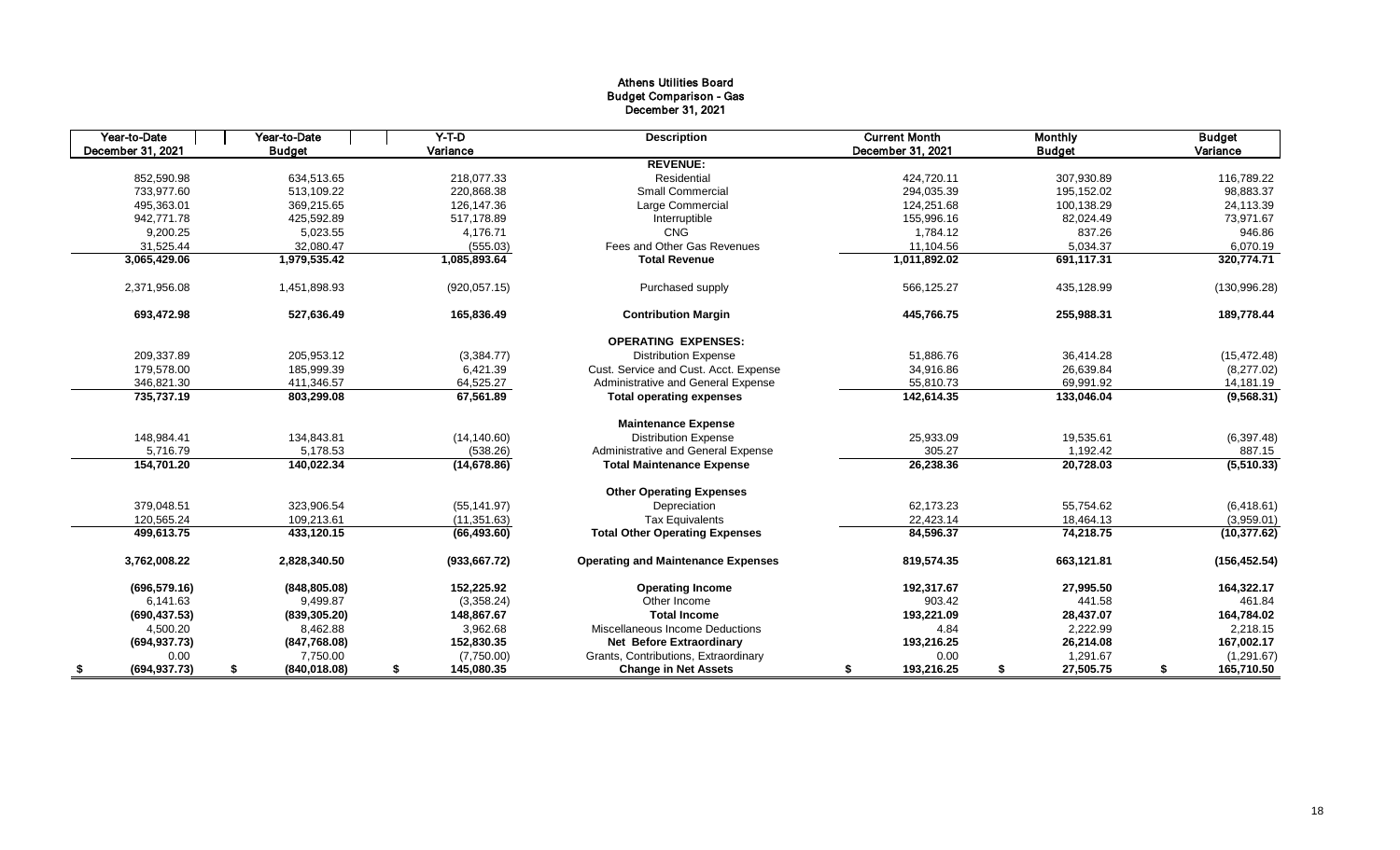## **Athens Utilities Board Gas Division STATEMENTS OF CASH FLOWS December 31, 2021**

|     | Year-to-Date<br>December 31, 2021 | Year-to-Date<br><b>Prior Year</b> | Variance            |                                                              | <b>Month to Date</b><br>December 31, 2021 | <b>Month to Date</b><br><b>Prior Year</b> | Variance          |
|-----|-----------------------------------|-----------------------------------|---------------------|--------------------------------------------------------------|-------------------------------------------|-------------------------------------------|-------------------|
|     |                                   |                                   |                     | <b>CASH FLOWS FROM OPERATING ACTIVITIES:</b>                 |                                           |                                           |                   |
|     | (694, 937.73)                     | (687, 505.53)                     | (7, 432.20)         | Net Operating Income                                         | 193,216.25                                | 43,864.52                                 | 149,351.73        |
|     |                                   |                                   |                     | <b>Adjustments to Reconcile Operating Income</b>             |                                           |                                           |                   |
|     |                                   |                                   |                     | to Net Cash Provided by Operations:                          |                                           |                                           |                   |
|     | 379,048.51                        | 329,198.07                        | 49,850.44           | Depreciation                                                 | 62,173.23                                 | 55,084.61                                 | 7,088.62          |
|     |                                   |                                   |                     | <b>Changes in Assets and Liabilities:</b>                    |                                           |                                           |                   |
|     | (592, 592, 16)                    | 56.688.16                         | (649, 280.32)       | <b>Receivables</b>                                           | (180, 761.02)                             | (585.10)                                  | (180, 175.92)     |
|     | 0.00                              | 0.00                              | 0.00                | Due from (to) Other Divisions                                | 0.00                                      | 0.00                                      | 0.00              |
|     | (373, 576.92)                     | (59, 917.85)                      | (313, 659.07)       | <b>Prepaid Expenses</b>                                      | (59, 856.86)                              | 93,659.26                                 | (153, 516.12)     |
|     | 14,099.18                         | (11, 449.81)                      | 25,548.99           | <b>Deferred Pension Outflows</b>                             | 0.00                                      | 0.00                                      | 0.00              |
|     | 1,779.80                          | 2,115.01                          | (335.21)            | Materials and Supplies                                       | 1,588.81                                  | 3,475.59                                  | (1,886.78)        |
|     | 434,212.98                        | 184,412.92                        | 249,800.06          | <b>Accounts Payable</b>                                      | 168,815.27                                | 48,196.52                                 | 120,618.75        |
|     | 55,929.96                         | (7,767.10)                        | 63,697.06           | <b>Other Current Liabilities</b>                             | (467.77)                                  | 567.73                                    | (1,035.50)        |
|     | 4,580.00                          | 4,980.00                          | (400.00)            | <b>Customer Deposits</b>                                     | 4,460.00                                  | 2,760.00                                  | 1,700.00          |
|     | (61, 767.99)                      | (42, 526.30)                      | (19, 241.69)        | Net Pension Liabilities                                      | 7,944.80                                  | 8,996.01                                  | (1,051.21)        |
|     | 0.00                              | 0.00                              | 0.00                | <b>Deferred Pension Inflows</b>                              | 0.00                                      | 0.00                                      | 0.00              |
|     | 11,524.86                         | 106,543.79                        | (95,018.93)         | <b>Retirements and Salvage</b>                               | 3,151.14                                  | (10, 534.78)                              | 13,685.92         |
|     | 0.00                              | 0.00                              | 0.00                | Gas Unit Loans                                               | 0.00                                      | 0.00                                      | 0.00              |
|     | (821, 699.51)                     | (125, 228.64)                     | (696, 470.87)       | <b>Net Cash from Operating Activities</b>                    | 200,263.85                                | 245,484.36                                | (45, 220.51)      |
|     |                                   |                                   |                     |                                                              |                                           |                                           |                   |
|     |                                   |                                   |                     | CASH FROM CAPITAL AND INVESTING ACTIVITIES:                  |                                           |                                           |                   |
|     | 0.00                              | 0.00                              | 0.00                | Adjust Net Pension Obligation                                | 0.00                                      | 0.00                                      | 0.00              |
|     | 0.00                              | 0.00                              | 0.00                | <b>Prior Period Adjustment</b>                               | 0.00                                      | 0.00                                      | 0.00              |
|     | 0.00                              | 15,500.00                         | (15,500.00)         | Grants, Contributions & Other Extraordinary Income (Expense) | 0.00                                      | 0.00                                      | 0.00              |
|     | (266.646.69)                      | (312, 744.72)                     | 46,098.03           | Changes in Gas Utility Plant                                 | (37,530.87)                               | (78, 180.10)                              | 40,649.23         |
|     | (266, 646.69)                     | (297, 244.72)                     | 30,598.03           | Net Cash from Capital and Related Investing Activities       | (37,530.87)                               | (78, 180.10)                              | 40,649.23         |
|     |                                   |                                   |                     | <b>Cash from Financing Activities</b>                        |                                           |                                           |                   |
|     | 0.00                              | 0.00                              | 0.00                | Short Term Notes Payable                                     | 0.00                                      | 0.00                                      | 0.00              |
| - 5 | (1,088,346.20)                    | \$<br>(422, 473.36)               | \$<br>(665, 872.84) | <b>Net Changes in Cash Position</b>                          | 162,732.98<br>\$                          | \$<br>167,304.26                          | \$<br>(4, 571.28) |
|     |                                   |                                   |                     |                                                              |                                           |                                           |                   |
|     | 6,844,800.59                      | 6,245,361.45                      | 599,439.14          | Cash at Beginning of Period                                  | 5,593,721.41                              | 5,655,583.83                              | (61, 862.42)      |
|     | 5,756,454.39                      | 5,822,888.09                      | (66, 433.70)        | Cash at End of Period                                        | 5,756,454.39                              | 5,822,888.09                              | (66, 433.70)      |
| \$  | (1,088,346.20)                    | \$<br>(422, 473.36)               | \$<br>(665, 872.84) | <b>Changes in Cash and Equivalents</b>                       | 162,732.98<br>\$                          | \$<br>167,304.26                          | \$<br>(4,571.28)  |

**Long-Term Debt** \$0.00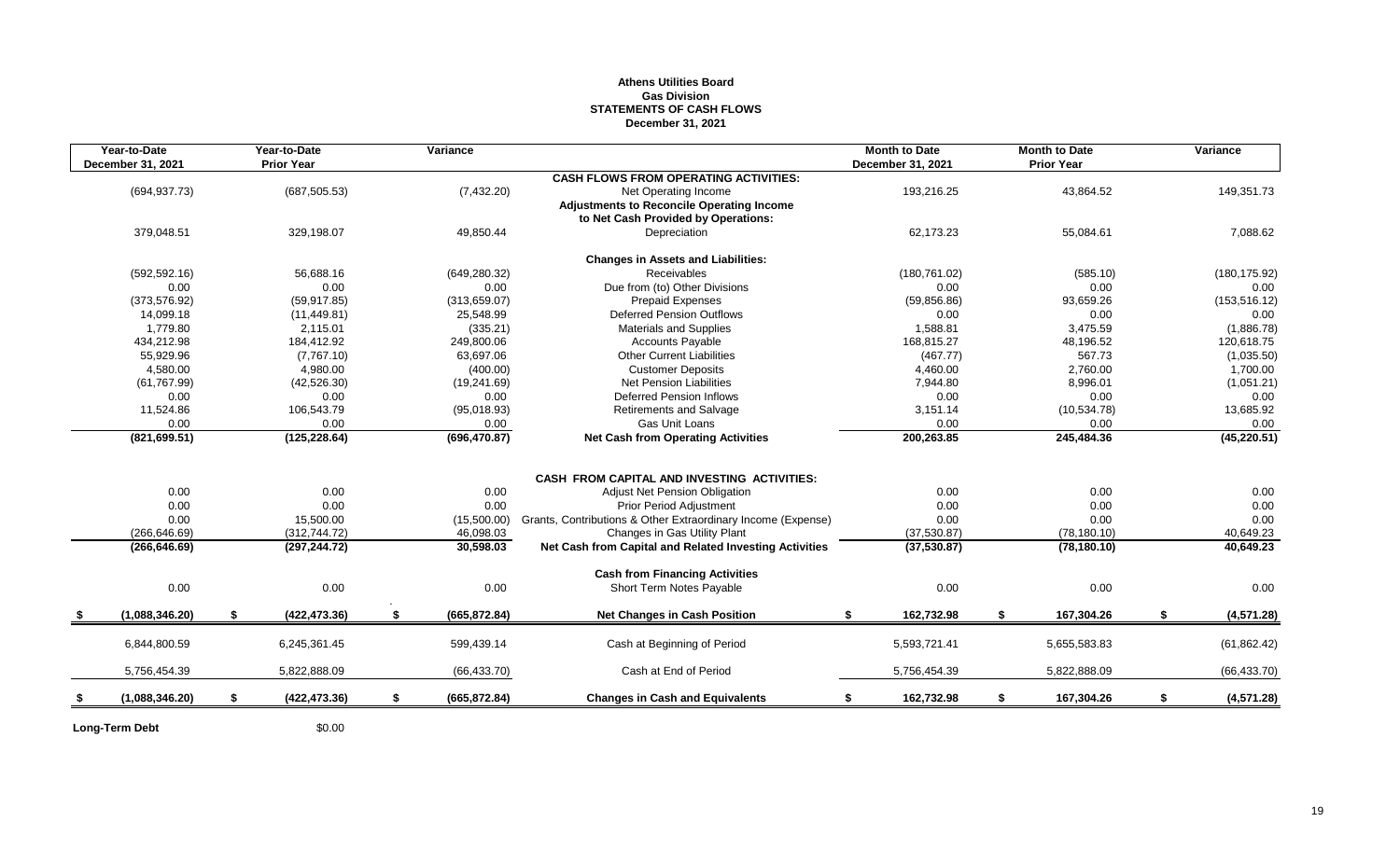## Athens Utilities Board Statistics Report December 31, 2021

| Gas:                       |         |       |          |                 |
|----------------------------|---------|-------|----------|-----------------|
|                            | Current | Prior |          | # Accounts      |
| <b>Number of services:</b> | Month   | Year  | Change   | Change          |
| Residential                | 5,563   | 5,526 | 0.67%    | 37              |
| Small Commercial           | 942     | 926   | 1.73%    | 16 <sub>l</sub> |
| Large Commercial           | 10      | 10    | $0.00\%$ | Οl              |
| Interruptible              |         |       | 0.00%    | 0               |
| <b>CNG</b>                 |         |       | 0.00%    |                 |
|                            |         |       |          |                 |
| Total Services             | 6,522   | 6,469 | 0.82%    | 53              |

| <b>Sales Volumes:</b> |            |                   | Year-to-Date |            |                   |            |
|-----------------------|------------|-------------------|--------------|------------|-------------------|------------|
| <b>Units Sold</b>     | 12/31/2021 | <b>Prior Year</b> | Change       | 12/31/2021 | <b>Prior Year</b> | Change     |
| Residential           | 351,801    | 280,298           | 25.51%       | 582,737    | 526,948           | 10.59%     |
| Small Commercial      | 296,411    | 254,155           | 16.63%       | 700,653    | 621,616           | 12.71%     |
| Large Commercial      | 138,103    | 153,624           | $-10.10%$    | 544,893    | 597,589           | $-8.82\%$  |
| Interruptible         | 233,980    | 251,503           | -6.97%       | 1,407,050  | 1,154,116         | 21.92%     |
| <b>CNG</b>            | .726       | 1.906             | $-9.44%$     | 9.795      | 13.743            | $-28.73\%$ |
|                       | .022.021   | 941,486           | 8.55%        | 3,245,128  | 2,914,012         | 11.36%     |

| Employment         |                   |                   |                   |
|--------------------|-------------------|-------------------|-------------------|
|                    | December 31, 2021 | <b>Prior Year</b> | <b>Difference</b> |
| Employee Headcount | 8.00              | 9.00              | $-1.00$           |
| <b>IFTE</b>        | 8.83              | 9.84              | $-1.01$           |
| IY-T-D FTE         | 8.61              | 10.06             | $-1.45$           |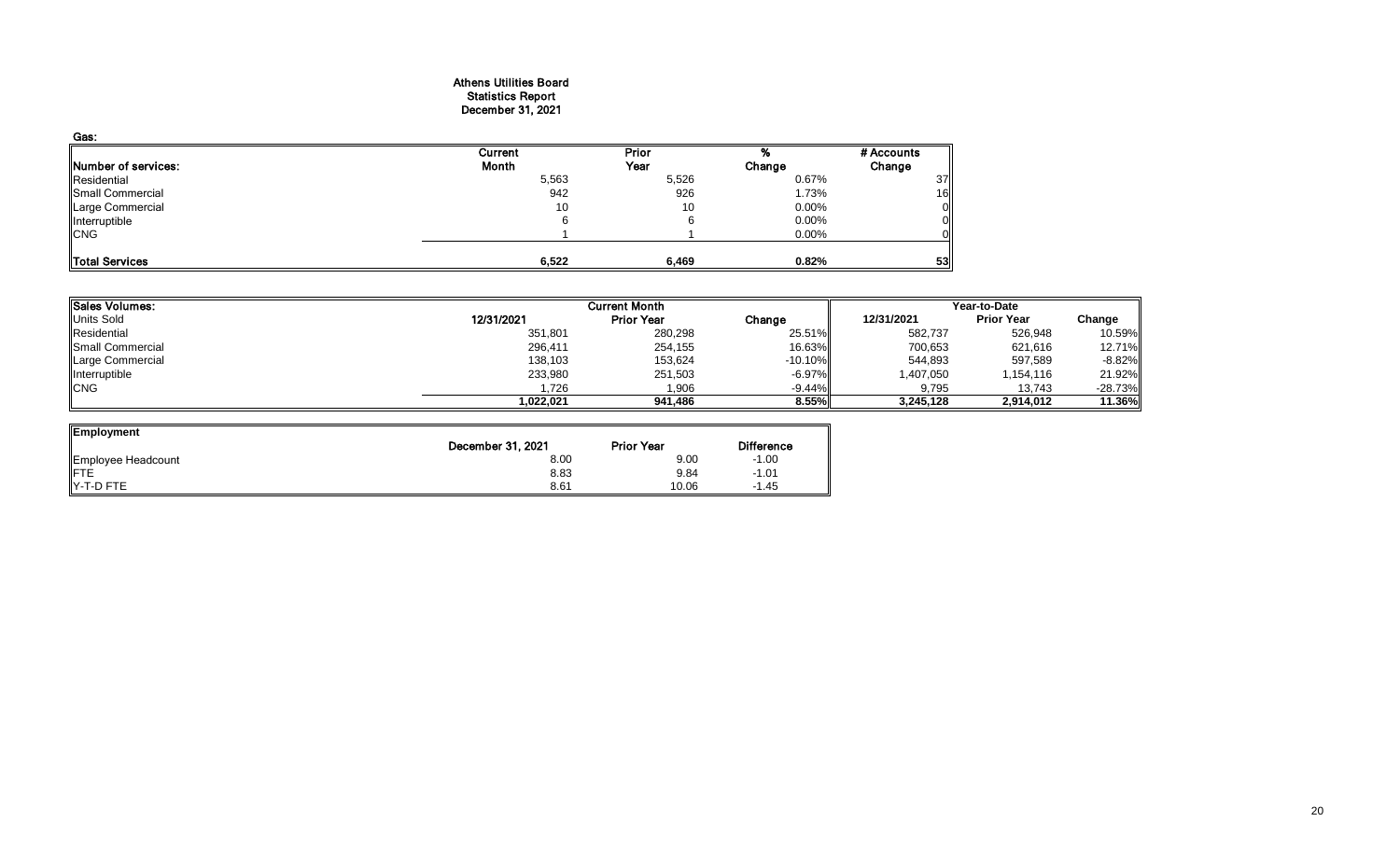|                                             |                                         | <b>Athens Utilities Board</b><br><b>Gas Division</b><br><b>Capital Budget</b><br>Month Ending as of December 31, 2021 |                                                |                                                    |                                          |
|---------------------------------------------|-----------------------------------------|-----------------------------------------------------------------------------------------------------------------------|------------------------------------------------|----------------------------------------------------|------------------------------------------|
|                                             | <b>Budget</b>                           | Actual                                                                                                                | Variance to date<br>Favorable<br>(Unfavorable) | <b>Estimated</b><br>% Project<br><b>Completion</b> | <b>Percent Budget</b><br><b>Expended</b> |
| <b>Planned Capital Improvements:</b>        |                                         |                                                                                                                       |                                                |                                                    |                                          |
| Upgrading Cathodic Protection Field -       | 35,000                                  |                                                                                                                       | 35,000                                         |                                                    |                                          |
| <b>Replace Mechanical Correctors</b>        | 10,000                                  |                                                                                                                       | 10,000                                         |                                                    |                                          |
| Replace Pressue Charts                      | 6,500                                   |                                                                                                                       | 6,500                                          |                                                    |                                          |
| Replace Leak Machines                       | 10,000                                  |                                                                                                                       | 10,000                                         |                                                    |                                          |
| Replace Locating Equipment - Digital        | 5,000                                   |                                                                                                                       | 5,000                                          |                                                    |                                          |
| Replace Locating Equipment - Pipe Horn      | 1,000                                   |                                                                                                                       | 1,000                                          |                                                    |                                          |
| 20% of 5 Year Leak Survey                   | 30,000                                  |                                                                                                                       | 30,000                                         |                                                    |                                          |
| Replace Odorant System - Athens / Riceville | 65,000                                  |                                                                                                                       | 65,000                                         |                                                    |                                          |
| Renovate Cashiering Area                    | 10,000                                  |                                                                                                                       | 10,000                                         |                                                    |                                          |
| System Improvement                          | 60,000                                  | 12,208                                                                                                                | 47,792                                         |                                                    | 20.35% Continuous                        |
| Main                                        | 100,000                                 | 9,760                                                                                                                 | 90,240                                         |                                                    | 9.76% Continuous                         |
| Services                                    | 130,000                                 | 123,529                                                                                                               | 6,471                                          |                                                    | 95.02% Continuous                        |
| IT Core (Servers, mainframe, etc.)          | 20,000                                  | 5,059                                                                                                                 | 14,941                                         |                                                    | 25.29% Continuous                        |
| <b>Total Planned Capital Improvements:</b>  | \$<br>482,500 \$                        | $150,555$ \$                                                                                                          | 331,945                                        |                                                    |                                          |
| <b>Other Assets:</b>                        |                                         |                                                                                                                       |                                                |                                                    |                                          |
| Denso Metering Station                      |                                         | 24,025                                                                                                                | (24, 025)                                      |                                                    |                                          |
| Replace Truck 30 (FY2020)                   | 40,000                                  | 29,201                                                                                                                | 10,799                                         |                                                    |                                          |
| Trencher (FY 2021)                          | 102,000                                 | 91,345                                                                                                                | 10,655                                         |                                                    |                                          |
| <b>CNG Station Replacement</b><br>Other     |                                         | 10,213                                                                                                                | (10, 213)                                      |                                                    |                                          |
| <b>Total Other Assets:</b>                  | S.<br>$\blacksquare$                    | $154,783$ \$                                                                                                          | (12, 783)                                      |                                                    |                                          |
| Totals:                                     | 482,500<br>- \$                         | $305,339$ \$                                                                                                          | 319,161                                        |                                                    |                                          |
|                                             | Percentage of Budget Spent Year-to-date |                                                                                                                       | 63.28%                                         | <b>Fiscal Year</b>                                 | 50.00%                                   |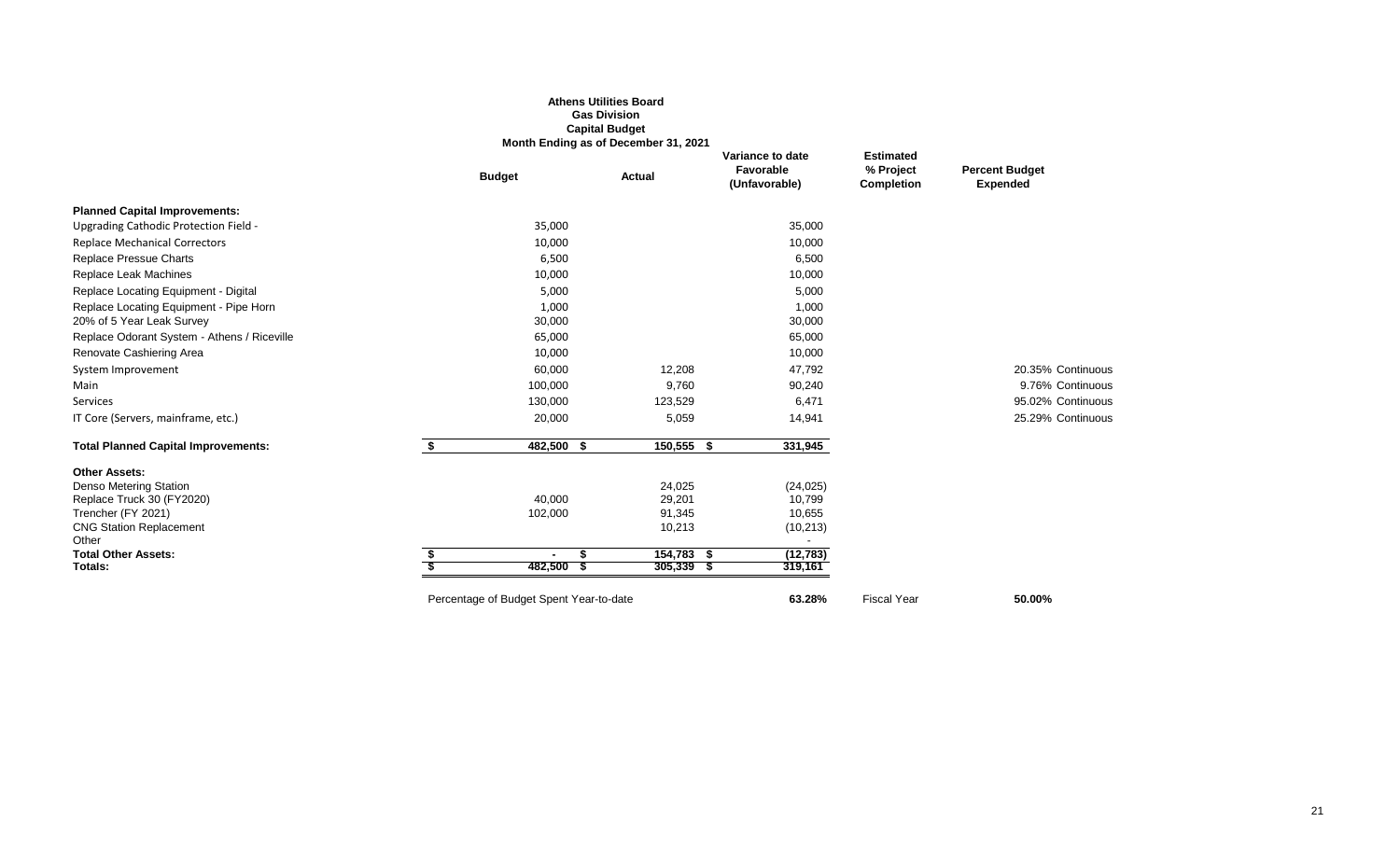#### **ATHENS UTILITIES BOARD WASTEWATER DIVISION BALANCE SHEET December 31, 2021**

| <b>Current Period</b> | <b>Prior Year</b>   | Change from         | December 31, 2021                          | <b>Current Period</b> | Prior               | Change<br>from prior |
|-----------------------|---------------------|---------------------|--------------------------------------------|-----------------------|---------------------|----------------------|
| December 31, 2021     |                     | <b>Prior Year</b>   |                                            | December 31, 2021     | <b>Month</b>        | <b>Month</b>         |
|                       |                     |                     | Assets:                                    |                       |                     |                      |
| 4,923,880.98          | 4,631,655.87        | 292,225.11          | Cash and Cash Equivalents                  | 4,923,880.98          | 4,784,211.92        | 139.669.06           |
| 509,823.29            | 433,509.76          | 76,313.53           | Receivables                                | 509,823.29            | 499.146.83          | 10.676.46            |
| 0.00                  | 0.00                | 0.00                | Short Term Balances Due from Other Div.    | 0.00                  | 0.00                | 0.00                 |
| 96,089.32             | 105,438.56          | (9,349.24)          | <b>Prepaid Expenses</b>                    | 96,089.32             | 112,188.55          | (16,099.23)          |
| 221,157.07            | 228,763.77          | (7,606.70)          | Materials and Supplies Inventory           | 221, 157.07           | 152,332.99          | 68,824.08            |
| 5,750,950.66          | 5,399,367.96        | 351,582.70          | <b>Total Current Assets</b>                | 5,750,950.66          | 5,547,880.29        | 203,070.37           |
| 0.00                  | 0.00                | 0.00                | Bond and Interest Sinking Fund and Reserve | 0.00                  | 0.00                | 0.00                 |
| 0.00                  | 0.00                | 0.00                | Reserve and Other                          | 0.00                  | 0.00                | 0.00                 |
| 0.00                  | 0.00                | 0.00                | <b>Total Restricted Assets</b>             | 0.00                  | 0.00                | 0.00                 |
| 0.00                  | 487,035.37          | (487, 035.37)       | Debt Issue Costs. Net of Amortization      | 0.00                  | 0.00                | 0.00                 |
| 816,357.01            | 0.00                | 816,357.01          | <b>Deferred Pension Outflows</b>           | 816,357.01            | 816,357.01          | 0.00                 |
| 58,367,699.10         | 57,794,959.30       | 572,739.80          | Sewer Utility Plant, at Cost               | 58,367,699.10         | 58,282,841.34       | 84,857.76            |
| (24, 519, 820.90)     | (22,659,788.66)     | (1,860,032.24)      | Less: Accumulated Depreciation             | (24, 519, 820.90)     | (24, 310, 577.76)   | (209, 243.14)        |
| 33,847,878.20         | 35,135,170.64       | (1, 287, 292.44)    | <b>Net Sewer Utility Plant</b>             | 33,847,878.20         | 33,972,263.58       | (124, 385.38)        |
| 34,664,235.21         | 35,622,206.01       | (957, 970.80)       | <b>Total Long Term Assets</b>              | 34,664,235.21         | 34,788,620.59       | (124, 385.38)        |
| 40,415,185.87         | \$<br>41,021,573.97 | \$<br>(606, 388.10) | <b>Total Assets</b>                        | 40,415,185.87<br>\$   | \$<br>40,336,500.88 | \$<br>78.684.99      |
|                       |                     |                     | <b>Liabilities and Retained Earnings:</b>  |                       |                     |                      |
| 19,307.76             | 17,931.33           | 1,376.43            | <b>Accounts Payable</b>                    | 19,307.76             | 32,758.32           | (13, 450.56)         |
| 261.190.37            | 263.320.37          | (2, 130.00)         | <b>Customer Deposits</b>                   | 261.190.37            | 258.940.37          | 2,250.00             |
| 214,097.39            | 173,970.61          | 40,126.78           | <b>Other Current Liabilities</b>           | 214,097.39            | 213,697.24          | 400.15               |
| 494,595.52            | 455,222.31          | 39,373.21           | <b>Total Current Liabilities</b>           | 494,595.52            | 505,395.93          | (10,800.41)          |
| 0.00                  | 0.00                | 0.00                | <b>Bonds Payable</b>                       | 0.00                  | 0.00                | 0.00                 |
| 1,520,217.44          | 1,661,094.34        | (140, 876.90)       | Notes Payable - State of Tennessee         | 1,520,217.44          | 1,532,086.08        | (11, 868.64)         |
| 11,497,481.72         | 12,544,060.89       | (1,046,579.17)      | Notes Payable - Other                      | 11,497,481.72         | 11,497,481.72       | 0.00                 |
| 1,140,698.22          | 666,980.56          | 473,717.66          | Net Pension Liability                      | 1,140,698.22          | 1,120,904.61        | 19,793.61            |
| 31,263.05             | 39,049.73           | (7,786.68)          | <b>Deferred Pension Inflows</b>            | 31,263.05             | 31,263.05           | 0.00                 |
| 14,189,660.43         | 14,911,185.52       | (721, 525.09)       | <b>Total Long Term Liabilities</b>         | 14,189,660.43         | 14, 181, 735. 46    | 7.924.97             |
| 25,730,929.92         | 25,655,166.14       | 75,763.78           | <b>Net Position</b>                        | 25,730,929.92         | 25,649,369.49       | 81,560.43            |
| 40,415,185.87<br>\$   | 41,021,573.97<br>\$ | \$<br>(606, 388.10) | <b>Total Liabilities and Net Assets</b>    | 40,415,185.87<br>\$   | 40,336,500.88<br>\$ | \$<br>78.684.99      |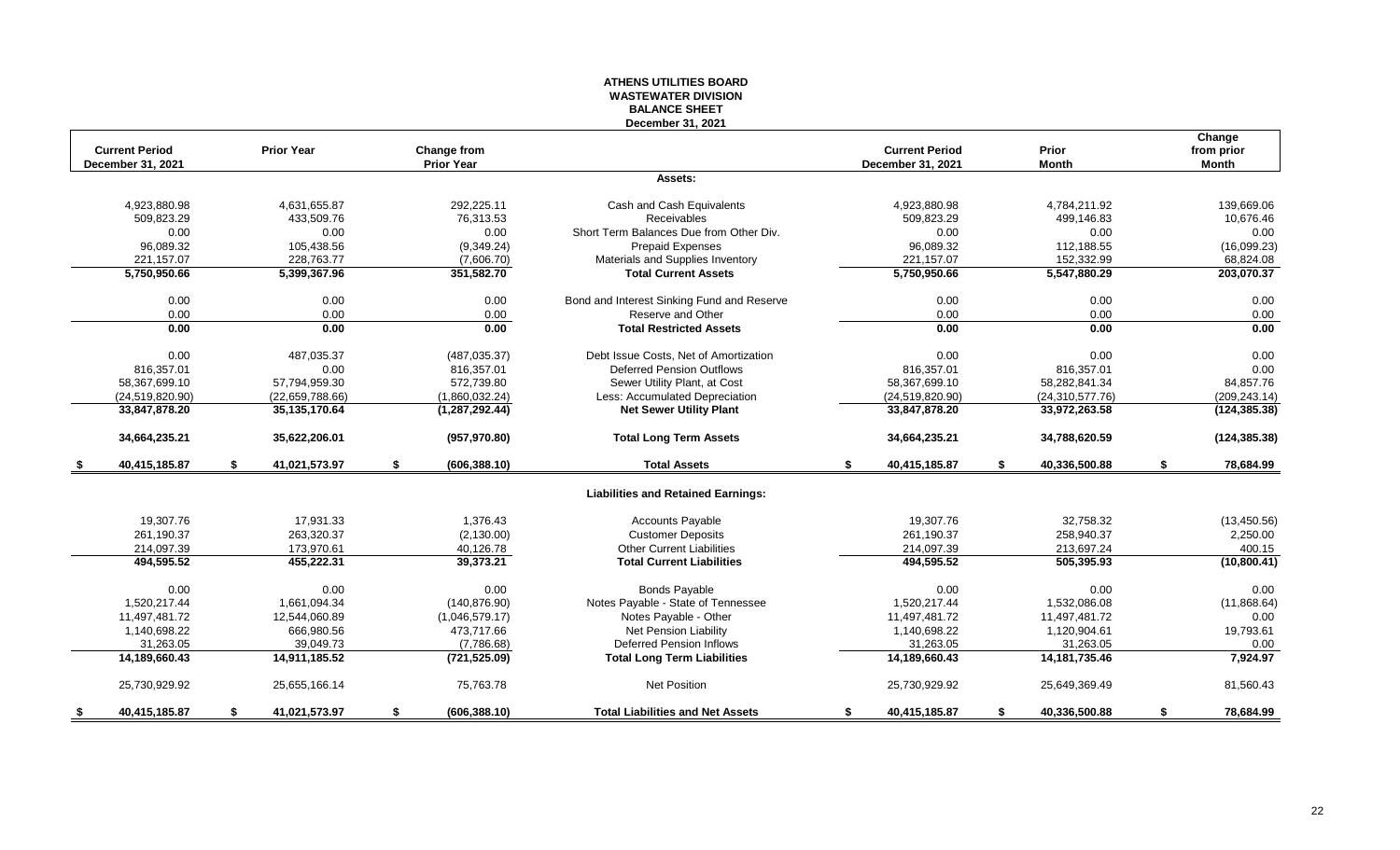## Athens Utilities Board Profit and Loss Statement - Wastewater December 31, 2021

| Year-to-Date<br>December 31, 2021 | Year-to-Date<br><b>Prior Year</b> | Variance<br>Favorable<br>(Unfavorable) |                                            | Current<br>Month<br>December 31, 2021 | Current<br>Month<br><b>Prior Year</b> | Variance<br>Favorable<br>(Unfavorable) |
|-----------------------------------|-----------------------------------|----------------------------------------|--------------------------------------------|---------------------------------------|---------------------------------------|----------------------------------------|
|                                   |                                   |                                        | <b>REVENUE:</b>                            |                                       |                                       |                                        |
| 1,075,041.89                      | 1,081,705.67                      | (6,663.78)                             | Residential                                | 178,334.92                            | 173,671.86                            | 4,663.06                               |
| 979,886.23                        | 871,313.38                        | 108,572.85                             | Small Commercial                           | 160,798.00                            | 136,742.15                            | 24,055.85                              |
| 1,053,613.98                      | 1,288,004.13                      | (234, 390.15)                          | Large Commercial                           | 219,833.95                            | 174,913.58                            | 44,920.37                              |
| 175,609.39                        | 120,223.72                        | 55,385.67                              | Other                                      | 64,258.06                             | 10,435.63                             | 53,822.43                              |
| 3,284,151.49                      | 3,361,246.90                      | (77,095.41)                            | <b>Total Revenue</b>                       | 623,224.93                            | 495,763.22                            | 127,461.71                             |
|                                   |                                   |                                        | <b>OPERATING AND MAINTENANCE EXPENSES:</b> |                                       |                                       |                                        |
| 753,339.25                        | 613,231.32                        | (140, 107.93)                          | Sewer Treatment Plant Expense              | 140,379.07                            | 73,196.07                             | (67, 183.00)                           |
| 36.145.82                         | 34.601.16                         | (1,544.66)                             | <b>Pumping Station Expense</b>             | 6,675.98                              | 5,222.26                              | (1,453.72)                             |
| 136,835.31                        | 158,346.45                        | 21,511.14                              | <b>General Expense</b>                     | 32,939.39                             | 33,818.40                             | 879.01                                 |
| 78,826.64                         | 76,980.00                         | (1,846.64)                             | Cust. Service and Cust. Acct. Expense      | 16,066.53                             | 11,798.71                             | (4, 267.82)                            |
| 479,763.67                        | 517,583.78                        | 37,820.11                              | Administrative and General Expense         | 86,607.93                             | 87,308.32                             | 700.39                                 |
| 1,484,910.69                      | 1,400,742.71                      | (84, 167.98)                           | <b>Total Operating Expenses</b>            | 282,668.90                            | 211,343.76                            | (71, 325.14)                           |
|                                   |                                   |                                        | <b>Maintenance Expense</b>                 |                                       |                                       |                                        |
| 93,415.46                         | 87,681.48                         | (5,733.98)                             | Sewer Treatment Plant Expense              | 12,020.38                             | 8,142.42                              | (3,877.96)                             |
| 90,037.46                         | 40,086.26                         | (49, 951.20)                           | <b>Pumping Station Expense</b>             | 13,714.31                             | 8,625.48                              | (5,088.83)                             |
| 144,398.03                        | 141,897.59                        | (2,500.44)                             | <b>General Expense</b>                     | 25,635.66                             | 27,671.21                             | 2,035.55                               |
| 1,536.88                          | 3,325.91                          | 1,789.03                               | Administrative and General Expense         | 160.71                                | 272.29                                | 111.58                                 |
| 329,387.83                        | 272,991.24                        | (56, 396.59)                           | <b>Total Maintenance Expense</b>           | 51,531.06                             | 44,711.40                             | (6,819.66)                             |
|                                   |                                   |                                        | <b>Other Operating Expenses</b>            |                                       |                                       |                                        |
| 1,218,793.74                      | 1,134,521.69                      | (84, 272.05)                           | Depreciation                               | 203,181.30                            | 190,306.85                            | (12, 874.45)                           |
| 1,218,793.74                      | 1,134,521.69                      | (84, 272.05)                           | <b>Total Other Operating Expenses</b>      | 203, 181.30                           | 190,306.85                            | (12, 874.45)                           |
| 3.033.092.26                      | 2,808,255.64                      | (224.836.62)                           | <b>Operating and Maintenance Expenses</b>  | 537,381.26                            | 446,362.01                            | (91,019.25)                            |
| 251,059.23                        | 552,991.26                        | (301, 932.03)                          | <b>Operating Income</b>                    | 85,843.67                             | 49.401.21                             | 36,442.46                              |
| 5,295.87                          | (26, 829.24)                      | 32,125.11                              | Other Income                               | 1.017.26                              | 1.274.34                              | (257.08)                               |
| 256,355.10                        | 526,162.02                        | (269, 806.92)                          | <b>Total Income</b>                        | 86,860.93                             | 50,675.55                             | 36,185.38                              |
| 4,398.01                          | 4,536.50                          | 138.49                                 | Other Expense                              | 0.00                                  | 0.00                                  | 0.00                                   |
| 251,957.09                        | 521,625.52                        | (269, 668.43)                          | Net Income Before Debt Expense             | 86,860.93                             | 50,675.55                             | 36,185.38                              |
|                                   |                                   |                                        | <b>DEBT RELATED EXPENSES:</b>              |                                       |                                       |                                        |
| 0.00                              | 0.00                              | 0.00                                   | Amortization of Debt Discount              | 0.00                                  | 0.00                                  | 0.00                                   |
| 0.00                              | 0.00                              | 0.00                                   | <b>Bond Interest</b>                       | 0.00                                  | 0.00                                  | 0.00                                   |
| 29,703.78                         | 39,385.01                         | 9,681.23                               | <b>Other Debt Interest</b>                 | 5,300.50                              | 7,776.11                              | 2,475.61                               |
| 29,703.78                         | 39,385.01                         | 9,681.23                               | <b>Total debt related expenses</b>         | 5,300.50                              | 7,776.11                              | 2,475.61                               |
| 222.253.31                        | 482.240.51                        | (259, 987.20)                          | <b>Net Before Extraordinary</b>            | 81,560.43                             | 42.899.44                             | 38,660.99                              |
| (6,693.14)                        | 26,710.10                         | (33, 403.24)                           | Grants, Contributions, Extraordinary       | 0.00                                  | 0.00                                  | 0.00                                   |
| 215,560.17<br>- \$                | 508,950.61<br>S                   | (293, 390.44)<br>S                     | <b>Change in Net Assets</b>                | 81,560.43<br>S                        | 42,899.44<br>\$                       | 38,660.99<br>S                         |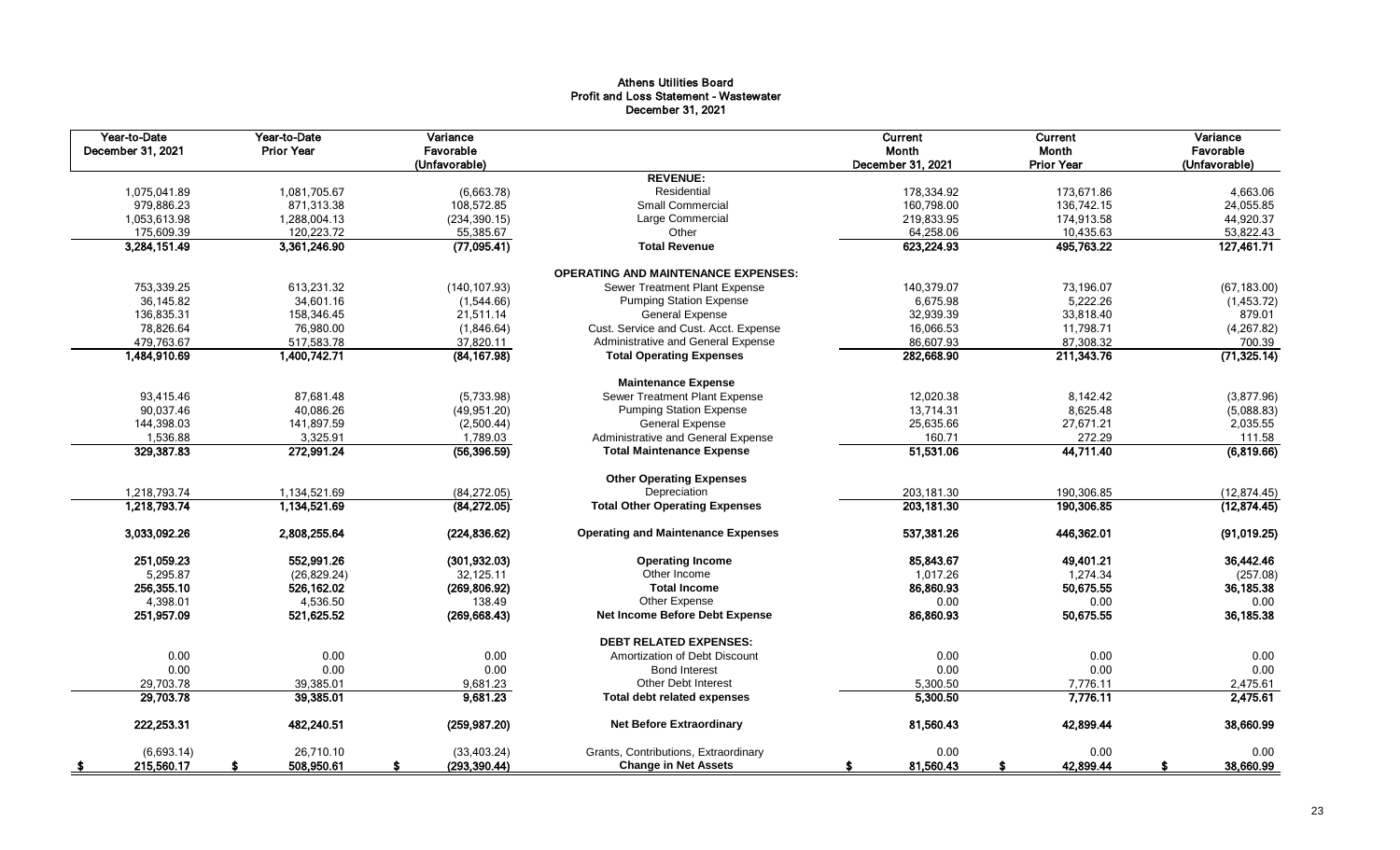## Athens Utilities Board Budget Comparison - Wastewater December 31, 2021

| Year-to-Date<br>December 31, 2021 | Year-to-Date<br><b>Budget</b> | $Y-T-D$<br>Variance | <b>Description</b>                          | <b>Current Month</b><br>December 31, 2021 | <b>Monthly</b><br><b>Budget</b> | <b>Budget</b><br>Variance |
|-----------------------------------|-------------------------------|---------------------|---------------------------------------------|-------------------------------------------|---------------------------------|---------------------------|
|                                   |                               |                     |                                             |                                           |                                 |                           |
|                                   |                               |                     | <b>REVENUE:</b>                             |                                           |                                 |                           |
| 1,075,041.89                      | 1,066,240.18                  | 8.801.71            | Residential                                 | 178.334.92                                | 174.682.84                      | 3,652.08                  |
| 979,886.23                        | 887,060.22                    | 92,826.01           | <b>Small Commercial</b>                     | 160,798.00                                | 144,642.85                      | 16, 155. 15               |
| 1,053,613.98                      | 1,172,085.23                  | (118, 471.25)       | Large Commercial                            | 219,833.95                                | 206,056.92                      | 13,777.03                 |
| 175,609.39                        | 120,166.95                    | 55,442.44           | Other                                       | 64,258.06                                 | 13,652.83                       | 50,605.23                 |
| 3,284,151.49                      | 3,245,552.57                  | 38,598.92           | <b>Total Revenue</b>                        | 623,224.93                                | 539,035.44                      | 84,189.49                 |
|                                   |                               |                     | <b>OPERATING AND MAINTENANCE EXPENSES:</b>  |                                           |                                 |                           |
| 753,339.25                        | 701,246.04                    | (52,093.21)         | Sewer Treatment Plant Expense               | 140,379.07                                | 109,818.42                      | (30, 560.65)              |
| 36,145.82                         | 44.879.74                     | 8,733.92            | <b>Pumping Station Expense</b>              | 6,675.98                                  | 7,531.51                        | 855.53                    |
| 136,835.31                        | 160,667.29                    | 23,831.98           | <b>General Expense</b>                      | 32,939.39                                 | 27,918.48                       | (5,020.91)                |
| 78,826.64                         | 79,645.29                     | 818.65              | Customer Service and Customer Acct. Expense | 16,066.53                                 | 19,137.44                       | 3,070.91                  |
| 479,763.67                        | 544,228.40                    | 64,464.73           | Administrative and General Expense          | 86,607.93                                 | 91,695.53                       | 5,087.60                  |
| 1,484,910.69                      | 1,530,666.77                  | 45,756.08           | <b>Total Operating Expenses</b>             | 282,668.90                                | 256,101.38                      | (26, 567.52)              |
|                                   |                               |                     | <b>Maintenance Expense</b>                  |                                           |                                 |                           |
| 93,415.46                         | 98,177.61                     | 4,762.15            | Sewer Treatment Plant Expense               | 12,020.38                                 | 16,482.27                       | 4,461.89                  |
| 90,037.46                         | 41,357.82                     | (48, 679.64)        | <b>Pumping Station Expense</b>              | 13,714.31                                 | 6,949.85                        | (6,764.46)                |
| 144,398.03                        | 162,927.43                    | 18,529.40           | <b>General Expense</b>                      | 25,635.66                                 | 33,733.71                       | 8,098.05                  |
| 1,536.88                          | 2,438.08                      | 901.20              | Administrative and General Expense          | 160.71                                    | 389.19                          | 228.48                    |
| 329,387.83                        | 304,900.94                    | (24, 486.89)        | <b>Total Maintenance Expense</b>            | 51,531.06                                 | 57,555.02                       | 6,023.96                  |
|                                   |                               |                     | <b>Other Operating Expenses</b>             |                                           |                                 |                           |
| 1,218,793.74                      | 1,050,297.88                  | (168, 495.86)       | Depreciation                                | 203,181.30                                | 176,256.15                      | (26, 925.15)              |
| 1,218,793.74                      | 1,050,297.88                  | (168, 495.86)       | <b>Total Other Operating Expenses</b>       | 203,181.30                                | 176,256.15                      | (26, 925.15)              |
| 3,033,092.26                      | 2,885,865.58                  | (147, 226.68)       | <b>Operating and Maintenance Expenses</b>   | 537,381.26                                | 489,912.54                      | (47, 468.72)              |
|                                   |                               |                     |                                             |                                           |                                 |                           |
| 251,059.23                        | 359,686.99                    | (108, 627.76)       | <b>Operating Income</b>                     | 85,843.67                                 | 49,122.89                       | 36,720.78                 |
| 5,295.87                          | (9,015.65)                    | 14,311.52           | Other Income                                | 1,017.26                                  | (1,004.52)                      | 2,021.78                  |
| 256,355.10                        | 350,671.34                    | (94, 316.24)        | <b>Total Income</b>                         | 86.860.93                                 | 48,118.38                       | 38,742.55                 |
| 4,398.01                          | 5,250.18                      | 852.17              | Other Expense                               | 0.00                                      | 27.85                           | 27.85                     |
| 251,957.09                        | 345,421.15                    | (93, 464.06)        | Net Income Before Debt Expense              | 86,860.93                                 | 48,090.53                       | 38,770.40                 |
|                                   |                               |                     | <b>DEBT RELATED EXPENSES:</b>               |                                           |                                 |                           |
| 0.00                              | 0.00                          | 0.00                | Amortization of Debt Discount               | 0.00                                      | 0.00                            | 0.00                      |
| 0.00                              | 0.00                          | 0.00                | <b>Bond Interest</b>                        | 0.00                                      | 0.00                            | 0.00                      |
| 29,703.78                         | 66,445.00                     | 36,741.22           | <b>Other Debt Interest</b>                  | 5,300.50                                  | 11,604.83                       | 6,304.33                  |
| 29,703.78                         | 66,445.00                     | 36,741.22           | <b>Total debt related expenses</b>          | 5,300.50                                  | 11,604.83                       | 6,304.33                  |
| 222,253.31                        | 278,976.16                    | (56, 722.85)        | <b>Net Before Extraordinary</b>             | 81,560.43                                 | 36,485.70                       | 45,074.73                 |
| (6,693.14)                        | 300.186.25                    | (306, 879.39)       | Grants, Contributions, Extraordinary        | 0.00                                      | 50,031.04                       | (50,031.04)               |
| 215,560.17<br>- \$                | 579,162.41<br>S               | (363, 602.24)<br>\$ | <b>Change in Net Assets</b>                 | 81,560.43<br>\$                           | 86,516.74<br>\$                 | (4,956.31)<br>S           |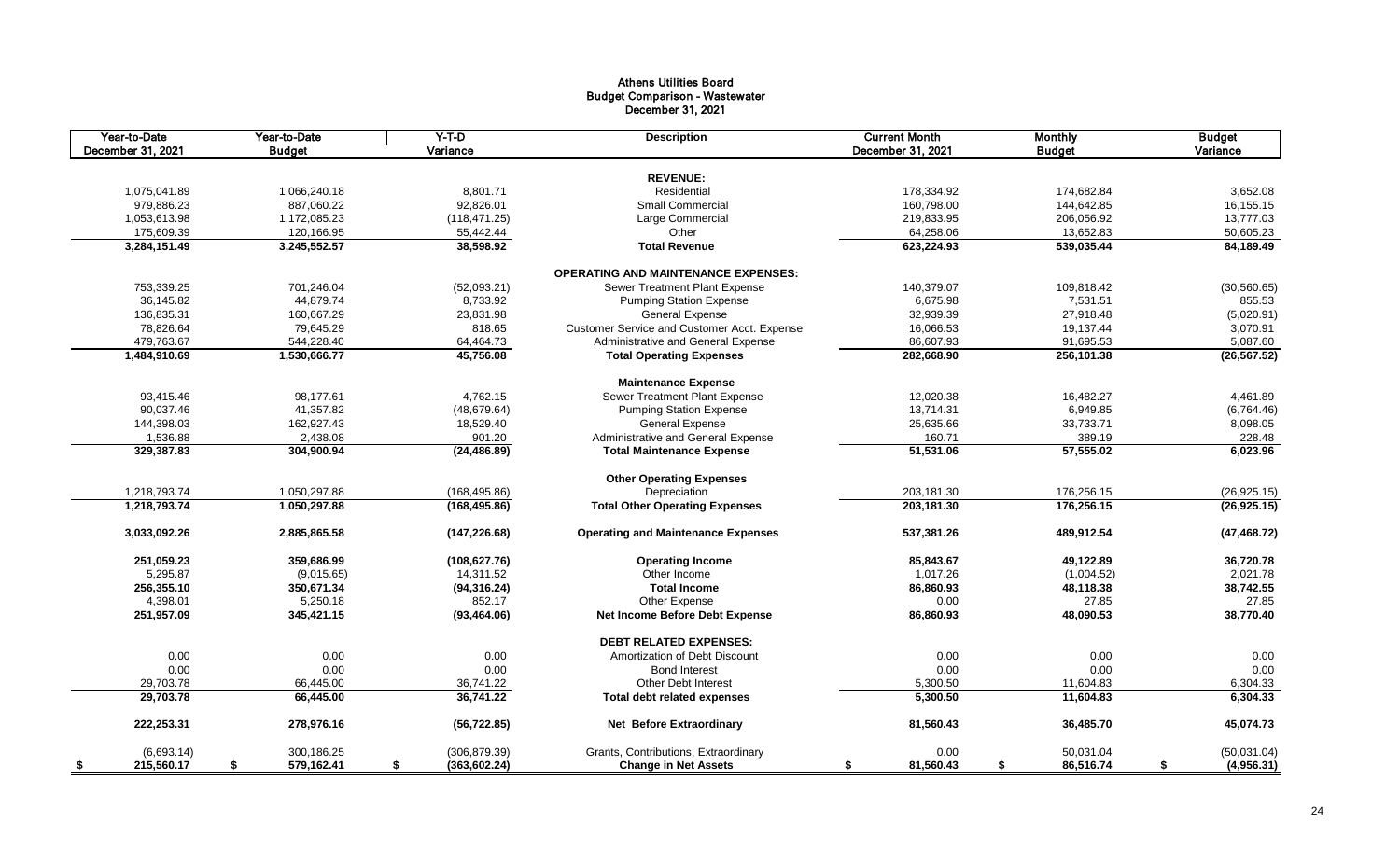### **Athens Utilities Board Wastewater Division STATEMENTS OF CASH FLOWS December 31, 2021**

|      | Year-to-Date<br>Year-to-Date<br>Variance<br><b>Prior Year</b><br>December 31, 2021 |    | PCCCIIIDCI JI. ZUZI | <b>Month to Date</b><br>December 31, 2021 | <b>Month to Date</b><br><b>Prior Year</b>                       |                                       | Variance |              |                    |
|------|------------------------------------------------------------------------------------|----|---------------------|-------------------------------------------|-----------------------------------------------------------------|---------------------------------------|----------|--------------|--------------------|
|      |                                                                                    |    |                     |                                           | <b>CASH FLOWS FROM OPERATING ACTIVITIES:</b>                    |                                       |          |              |                    |
|      | 222,253.31                                                                         |    | 482,240.51          | (259, 987.20)                             | Net Operating Income                                            | 81,560.43                             |          | 42,899.44    | 38,660.99          |
|      |                                                                                    |    |                     |                                           | <b>Adjustments to Reconcile Operating Income</b>                |                                       |          |              |                    |
|      |                                                                                    |    |                     |                                           | to Net Cash Provided by Operations:                             |                                       |          |              |                    |
|      | 1,218,793.74                                                                       |    | 1,134,521.69        | 84,272.05                                 | Depreciation                                                    | 203,181.30                            |          | 190,306.85   | 12,874.45          |
|      |                                                                                    |    |                     |                                           | <b>Changes in Assets and Liabilities:</b>                       |                                       |          |              |                    |
|      | (70, 371.76)                                                                       |    | 113,866.27          | (184, 238.03)                             | <b>Accounts Receivable</b>                                      | (10,676.46)                           |          | 3,786.15     | (14, 462.61)       |
|      | 371.70                                                                             |    | 0.00                | 371.70                                    | Due from (to) Other Divisions                                   | 0.00                                  |          | 0.00         | 0.00               |
|      | 0.00                                                                               |    | 0.00                | 0.00                                      | Short Term Notes to Other Divisions                             | 0.00                                  |          | 0.00         | 0.00               |
|      | (87, 272.11)                                                                       |    | (88, 450.38)        | 1.178.27                                  | <b>Prepaid Expenses</b>                                         | 16.099.23                             |          | 13.291.21    | 2,808.02           |
|      | (15, 251.32)                                                                       |    | (48, 157.85)        | 32,906.53                                 | <b>Deferred Pension Outflows</b>                                | 0.00                                  |          | 0.00         | 0.00               |
|      | (17, 212.45)                                                                       |    | 15,376.06           | (32, 588.51)                              | Materials and Supplies                                          | (68, 824.08)                          |          | 6,086.55     | (74, 910.63)       |
|      | (27,072.08)                                                                        |    | (60, 565.30)        | 33,493.22                                 | <b>Accounts Payable</b>                                         | (13, 450.56)                          |          | (67, 395.59) | 53.945.03          |
|      | (2, 153.51)                                                                        |    | (2,622.92)          | 469.41                                    | <b>Accrued Liabilities</b>                                      | 400.15                                |          | 352.32       | 47.83              |
|      | 40,818.01                                                                          |    | (219, 601.01)       | 260,419.02                                | <b>Retirements and Salvage</b>                                  | 6,061.84                              |          | (97, 929.52) | 103,991.36         |
|      | (205.00)                                                                           |    | 700.00              | (905.00)                                  | <b>Customer Deposits</b>                                        | 2,250.00                              |          | 760.00       | 1,490.00           |
|      | (103, 510.36)                                                                      |    | (59, 881.32)        | (43,629.04)                               | Net Pension Liability                                           | 19,793.61                             |          | 18,006.53    | 1,787.08           |
|      | 0.00                                                                               |    | 0.00                | 0.00                                      | <b>Deferred Pension Inflows</b>                                 | 0.00                                  |          | 0.00         | 0.00               |
|      | 1,159,188.17                                                                       |    | 1,267,425.75        | (108, 237.58)                             | <b>Total Cash from Operating Activities</b>                     | 236,395.46                            |          | 110,163.94   | 126,231.52         |
|      |                                                                                    |    |                     |                                           |                                                                 |                                       |          |              |                    |
|      |                                                                                    |    |                     |                                           | <b>CASH FLOWS FROM NONCAPITAL FINANCING ACTIVITIES:</b>         |                                       |          |              |                    |
|      | 0.00                                                                               |    | 0.00                | 0.00                                      | Changes in Bonds payable                                        | 0.00                                  |          | 0.00         | 0.00               |
|      | (70, 858.89)                                                                       |    | (69, 187, 10)       | (1,671.79)                                | Changes in Notes Payable                                        | (11,868.64)                           |          | (11,588.62)  | (280.02)           |
|      | (70, 858.89)                                                                       |    | (69, 187.10)        | (1,671.79)                                | <b>Total Cash from Noncapital Financing Activities</b>          | (11,868.64)                           |          | (11, 588.62) | (280.02)           |
|      |                                                                                    |    |                     |                                           | <b>CASH FROM INVESTING ACTIVITIES:</b>                          |                                       |          |              |                    |
|      | 0.00                                                                               |    | 0.00                | 0.00                                      | <b>Prior Period Adjustment</b>                                  | 0.00                                  |          | 0.00         | 0.00               |
|      | (6,693.14)                                                                         |    | 26,710.10           | (33, 403.24)                              | <b>Grants Contributions &amp; Other Extraordinary</b>           | 0.00                                  |          | 0.00         | 0.00               |
|      | 0.00                                                                               |    | 0.00                | 0.00                                      | Adjust Net Pension Obligation                                   | 0.00                                  |          | 0.00         | 0.00               |
|      | (591.990.01)                                                                       |    | (1.112.733.63)      | 520,743.62                                | Changes in Sewer Utility Plant                                  | (84, 857.76)                          |          | 53,091.48    | (137, 949.24)      |
|      | (598, 683.15)                                                                      |    | (1,086,023.53)      | 487,340.38                                | <b>Total Cash from Capital and Related Investing Activities</b> | (84, 857.76)                          |          | 53,091.48    | (137, 949.24)      |
|      | 489,646.13                                                                         | \$ | 112,215.12          | \$<br>377,431.01                          | <b>Net Changes in Cash Position</b>                             | 139,669.06                            | \$       | 151,666.80   | (11, 997.74)       |
|      |                                                                                    |    |                     |                                           |                                                                 |                                       |          |              |                    |
|      | 4,434,234.85                                                                       |    | 4,519,440.75        | (85, 205.90)                              | Cash at Beginning of Period                                     | 4,784,211.92                          |          | 4,479,989.07 | 304,222.85         |
|      | 4,923,880.98                                                                       |    | 4,631,655.87        | 292,225.11                                | Cash at End of Period                                           | 4,923,880.98                          |          | 4,631,655.87 | 292,225.11         |
| - \$ | 489.646.13                                                                         | \$ | 112,215.12          | \$<br>377,431.01                          | <b>Changes in Cash and Equivalents</b>                          | $\overline{\mathbf{s}}$<br>139,669.06 | Ŝ.       | 151.666.80   | \$<br>(11, 997.74) |

**Long-Term Debt** \$13,017,699.16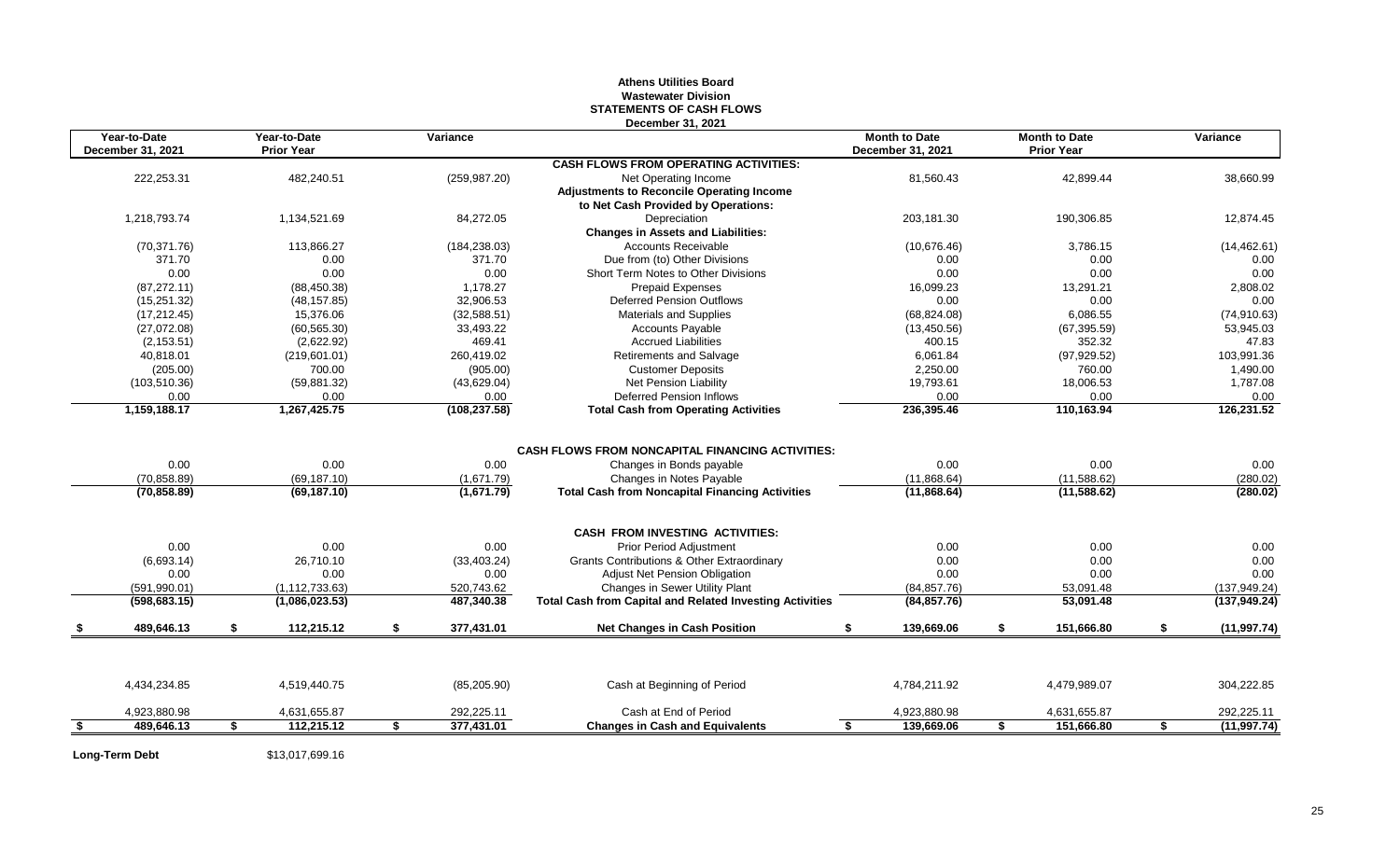#### Athens Utilities Board Statistics Report December 31, 2021

## Wastewater:

| wasiewalei.                 |         |       |          |                 |
|-----------------------------|---------|-------|----------|-----------------|
|                             | Current | Prior |          | # Accounts      |
| <b>INumber of services:</b> | Month   | Year  | Change   | Change          |
| Residential - Inside City   | 4,414   | 4,387 | 0.62%    | 27 I            |
| Residential - Outside City  |         |       | 2.82%    |                 |
| Commercial - Inside City    | 941     | 938   | 0.32%    | 3ІІ             |
| Commercial - Outside City   |         |       | $0.00\%$ |                 |
| <b>Total Services</b>       | 5.432   | 5,400 | 0.59%    | 32 <sub>1</sub> |

| <b>ISales Volumes:</b>     |            | <b>Current Month</b> | Year-to-Date |            |                   |           |
|----------------------------|------------|----------------------|--------------|------------|-------------------|-----------|
| Gallonsx100                | 12/31/2021 | <b>Prior Year</b>    | Change       | 12/31/2021 | <b>Prior Year</b> | Change    |
| Residential - Inside City  | 157,091    | 146.742              | $7.05\%$     | 945,203    | 949.456           | $-0.45\%$ |
| Residential - Outside City | 3,007      | 2,109                | 42.58%       | 18,618     | 19.404            | $-4.05%$  |
| Commercial - Inside City   | 227,535    | 203,167              | 11.99%       | .400,441   | 1,276,167         | 9.74%     |
| Commercial - Outside City  | 10.119     | 10,271               | $-1.48%$     | 55.045     | 45.290            | 21.54%    |
|                            | 397.752    | 362.289              | 9.79%        | 2,419,307  | 2,290,317         | 5.63%     |

| Employment         |                          |                   |                   |
|--------------------|--------------------------|-------------------|-------------------|
|                    | <b>December 31, 2021</b> | <b>Prior Year</b> | <b>Difference</b> |
| Employee Headcount | 18.00                    | 18.00             | 0.00              |
| <b>IFTE</b>        | 19.57                    | 19.53             | 0.04              |
| IY-T-D FTE         | 18.93                    | 19.61             | $-0.68$           |

| Total Company Employment |                   |                   |                   |
|--------------------------|-------------------|-------------------|-------------------|
|                          | December 31, 2021 | <b>Prior Year</b> | <b>Difference</b> |
| Company Total Headcount: | 98.00             | 100.00            | $-2.00$           |
| Company Total FTE        | 112.31            | 107.84            | 4.47              |
| Company Y-T-D FTE        | 107.17            | 107.44            | $-0.27$           |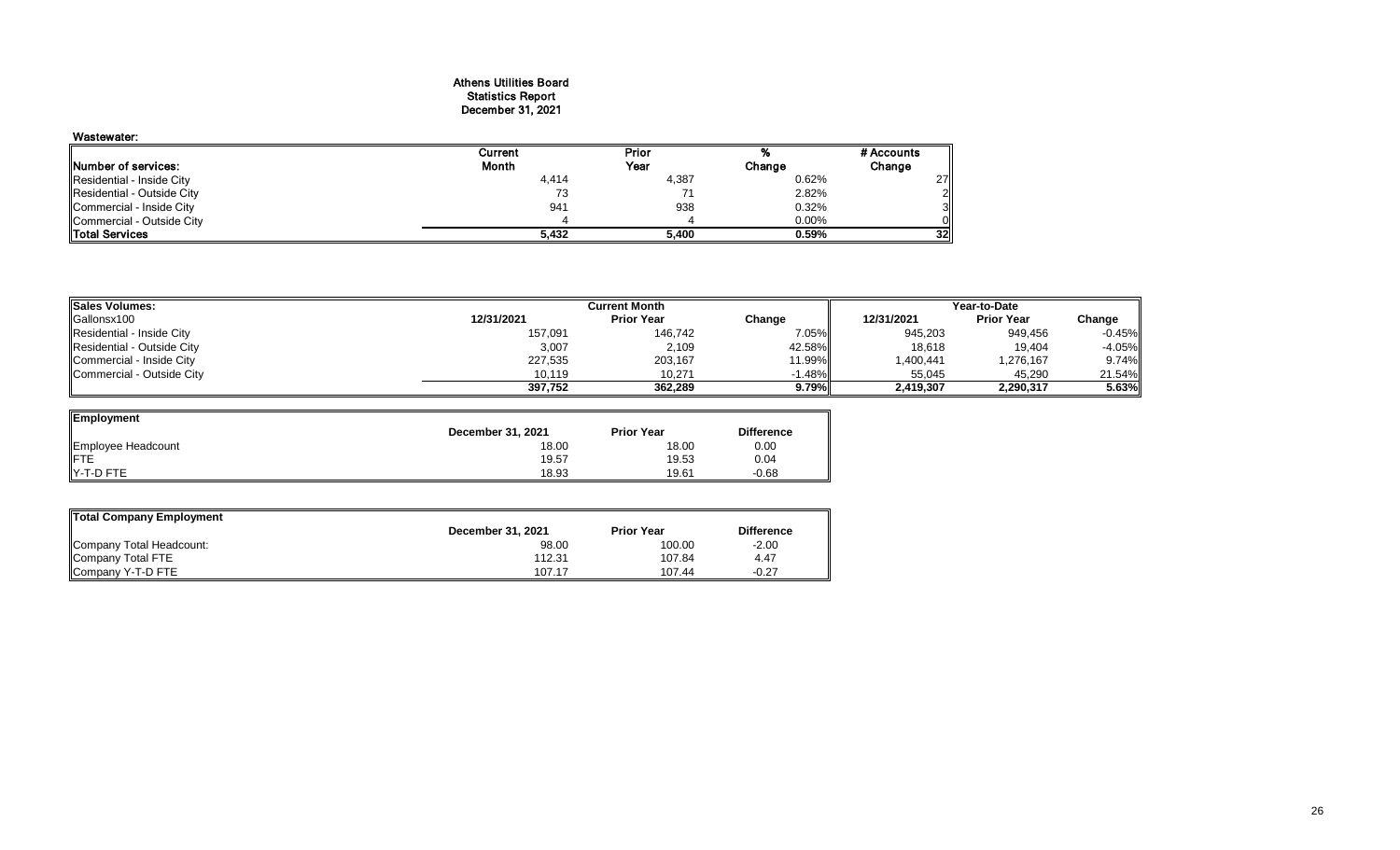### **Athens Utilities Board Wastewater Division Capital Budget Month Ending as of December 31, 2021**

|                                                        |                         | <b>Budget</b>                           | Actual     | Favorable<br>(Unfavorable) | % Project<br>Completion | <b>Percent Budget</b><br><b>Expended</b> |
|--------------------------------------------------------|-------------------------|-----------------------------------------|------------|----------------------------|-------------------------|------------------------------------------|
| <b>Planned Capital Improvements:</b>                   |                         |                                         |            |                            |                         |                                          |
| Replace Oostanaula Plant Truck #41 (2012)              |                         | 40,000                                  |            | 40,000                     |                         |                                          |
| Replace Maint Truck #51 (2015 F250)                    |                         | 45,000                                  |            | 45,000                     |                         |                                          |
| Replace Oost. WW Plant Cart (2016)                     |                         | 15,000                                  |            | 15,000                     |                         |                                          |
| Replace Cedar Springs Pump Station                     |                         | 750,000                                 | 6,570      | 743,430                    |                         | 0.88%                                    |
| Sterling Road PS Reno (pump #1 and flow ctrls)         |                         | 75,000                                  |            | 75,000                     |                         |                                          |
| <b>Emergency Generator Sterling Rd</b>                 |                         | 175,000                                 |            | 175,000                    |                         |                                          |
| Cedar Springs PS Force Main (dedicated line to WWTP)** |                         | 450,000                                 |            | 450,000                    |                         |                                          |
| NMC WWTP UV Bulbs                                      |                         | 15,000                                  |            | 15,000                     |                         |                                          |
| Replace Clarifier Brush System - Oostanaula            |                         | 55,000                                  | 76,500     | (21,500)                   |                         | 139.09%                                  |
| Oostanaula WWTP Refurbishment                          |                         | 125,000                                 | 36,479     | 88,521                     |                         | 29.18% Continuous                        |
| NMC WWTP Refurbishment                                 |                         | 100,000                                 | 738        | 99,262                     |                         | 0.74% Continuous                         |
| Admin and Operators Buildings Maint. - Oost.           |                         | 10,000                                  |            | 10,000                     |                         | Continuous                               |
| <b>Laboratory Equipment</b>                            |                         | 15,000                                  | 1,619      | 13,381                     |                         | 10.79% Continuous                        |
| <b>Lift Station Rehabilitation</b>                     |                         | 35,000                                  |            | 35,000                     |                         | Continuous                               |
| Field and Safety Equipment                             |                         | 15,000                                  | 4,143      | 10,857                     |                         | 27.62% Continuous                        |
| <b>Collection System Rehab</b>                         |                         | 500,000                                 | 183,619    | 316,381                    |                         | 36.72% Continuous                        |
| <b>Material Donations</b>                              |                         | 5,000                                   | 802        | 4,198                      |                         | 16.04% Continuous                        |
| Technology (SCADA, Computers)                          |                         | 35,000                                  | 8,578      | 26,422                     |                         | 24.51% Continuous                        |
| Services                                               |                         | 200,000                                 | 109,516    | 90,484                     |                         | 54.76% Continuous                        |
| Extensions                                             |                         | 25,000                                  | 5,389      | 19,611                     |                         | 21.55% Continuous                        |
| <b>Grinder Pump Core Replacements</b>                  |                         | 140,000                                 | 26,191     | 113,809                    |                         | 18.71% Continuous                        |
| Manhole Rehabilitation                                 |                         | 12,000                                  | 8,146      | 3,854                      |                         | 67.88% Continuous                        |
| <b>Rehabilitation of Services</b>                      |                         | 75,000                                  | 42,800     | 32,200                     |                         | 57.07% Continuous                        |
| IT Core (Servers, mainframe, etc.)                     |                         | 20,000                                  |            | 20,000                     |                         | Continuous                               |
| <b>Total Planned Capital Improvements:</b>             | \$                      | 2,932,000 \$                            | 511,088 \$ | 2,420,912                  |                         |                                          |
| <b>Other Assets:</b>                                   |                         |                                         |            |                            |                         |                                          |
| TK 21 Repair                                           |                         |                                         | 2,671      | (2,671)                    |                         |                                          |
| Other                                                  |                         |                                         |            |                            |                         |                                          |
| <b>Total Other Assets</b>                              | \$                      | - \$                                    | $2,671$ \$ | (2,671)                    |                         |                                          |
| <b>Totals:</b>                                         | $\overline{\mathbf{s}}$ | 2.932.000 \$                            | 513,759 \$ | 2,418,241                  |                         |                                          |
|                                                        |                         | Percentage of Budget Spent Year-to-date |            | 17.52%                     | <b>Fiscal Year</b>      | 50.00%                                   |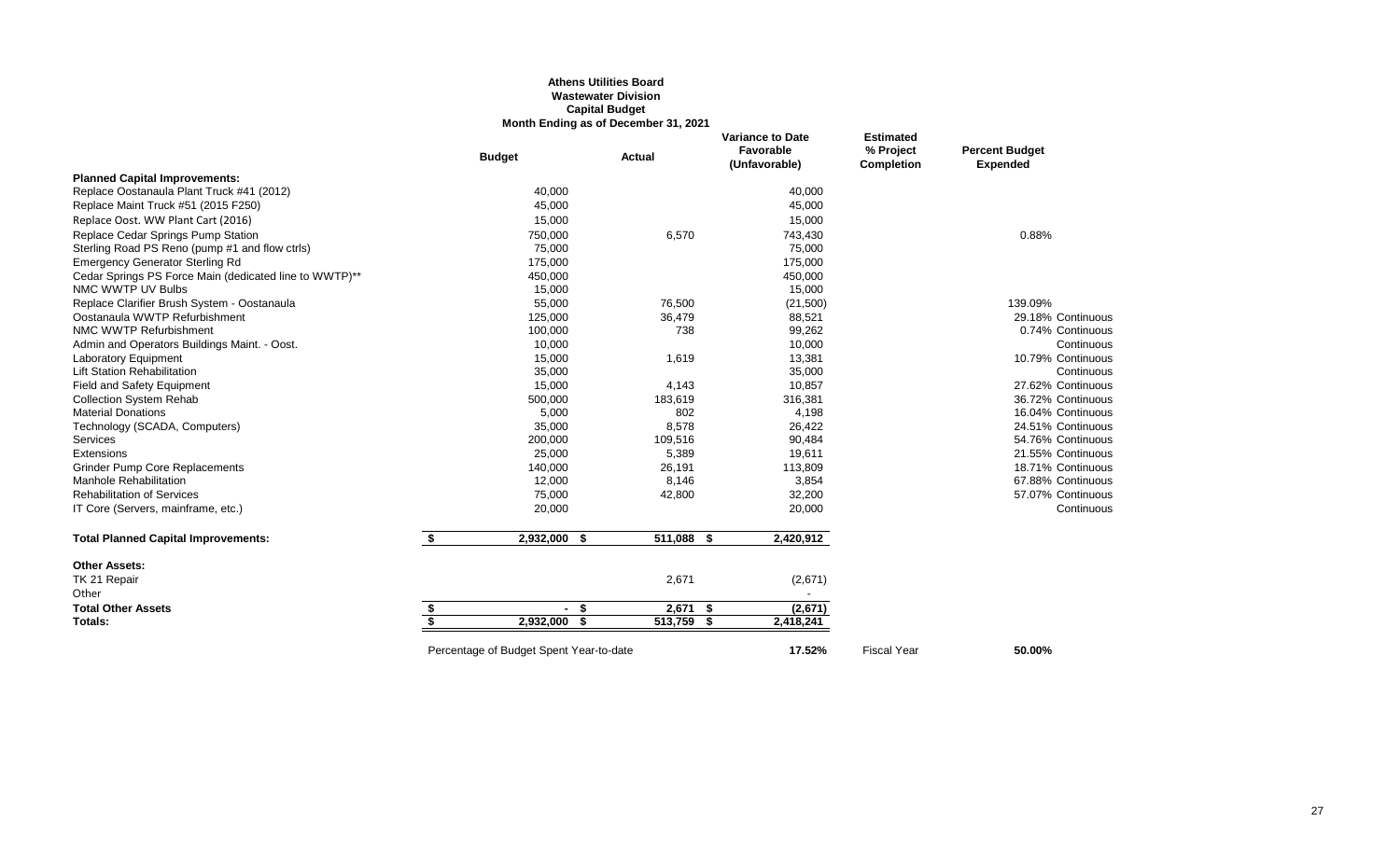|                                            |                                   |                                  | <b>ATHENS UTILITIES BOARD</b>                    |                                                  |     |                |                               |
|--------------------------------------------|-----------------------------------|----------------------------------|--------------------------------------------------|--------------------------------------------------|-----|----------------|-------------------------------|
|                                            |                                   |                                  | <b>FIBER</b>                                     |                                                  |     |                |                               |
|                                            |                                   |                                  | <b>BALANCE SHEET</b>                             |                                                  |     |                |                               |
|                                            |                                   |                                  | December 31, 2021                                |                                                  |     |                |                               |
| <b>Current Period</b><br>December 31, 2021 | Year-to-Date<br><b>Prior Year</b> | Change from<br><b>Prior Year</b> |                                                  | <b>Current Period</b><br><b>January 31, 2016</b> |     | Prior<br>Month | Change<br>from prior<br>Month |
|                                            |                                   |                                  | <b>Assets</b>                                    |                                                  |     |                |                               |
| 225,298.89                                 | 123,228.61                        | 102,070.28                       | Fiber Utility Plant, at Cost                     | 225,298.89                                       |     | 222,269.35     | 3,029.54                      |
| 54,312.95                                  | 42,962.63                         | 11,350.32                        | Less: Accumulated Depreciation                   | 54,312.95                                        |     | 53,242.75      | 1,070.20                      |
| 170,985.94                                 | 80,265.98                         | 90,719.96                        | <b>Net Fiber Utility Plant</b>                   | 170,985.94                                       |     | 169,026.60     | 1,959.34                      |
|                                            |                                   |                                  | <b>Current Assets</b>                            |                                                  |     |                |                               |
| 218,412.56                                 | 219,889.81                        | (1,477.25)                       | Cash                                             | 218,412.56                                       |     | 219,400.85     | (988.29)                      |
| 2,335.00                                   | 185.00                            | 2,150.00                         | <b>Accounts Receivable</b>                       | 2,335.00                                         |     | 335.00         | 2,000.00                      |
| 220,747.56                                 | 220,074.81                        | 672.75                           | <b>Total Current Assets</b>                      | 220,747.56                                       |     | 219,735.85     | 1,011.71                      |
| 391,733.50                                 | 300,340.79                        | 91,392.71                        | <b>Total Assets</b>                              | 391,733.50                                       |     | 388,762.45     | 2,971.05                      |
|                                            |                                   |                                  |                                                  |                                                  |     |                |                               |
|                                            | $\overline{\phantom{a}}$          |                                  | <b>Liabilities</b><br>Payable to Other Divisions |                                                  |     |                |                               |
| 391,733.50                                 | 300,340.79                        | 91,392.71                        | Net Position                                     | 391,733.50                                       |     | 388,762.45     | 2,971.05                      |
| 391,733.50                                 | \$<br>300,340.79                  | \$<br>91,392.71                  | <b>Total Liabilities and Retained Earnings</b>   | \$<br>391,733.50                                 | \$. | 388,762.45     | \$<br>2,971.05                |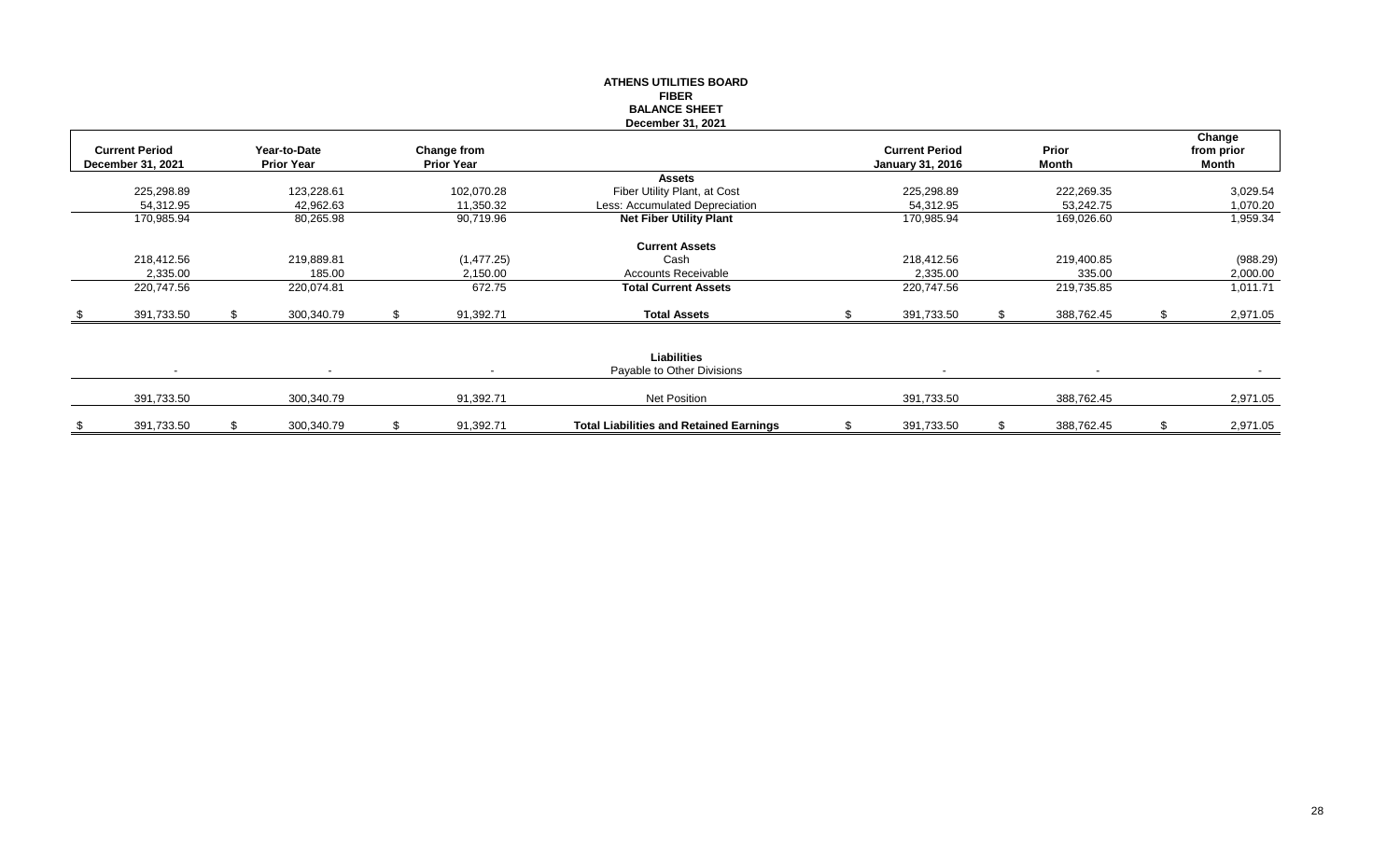|                                   |                                   |                                        | December 31, 2021                                                   |   |                                       |    |                                       |                            |
|-----------------------------------|-----------------------------------|----------------------------------------|---------------------------------------------------------------------|---|---------------------------------------|----|---------------------------------------|----------------------------|
| Year-to-Date<br>December 31, 2021 | Year-to-Date<br><b>Prior Year</b> | Variance<br>Favorable<br>(Unfavorable) |                                                                     |   | Current<br>Month<br>December 31, 2021 |    | Current<br>Month<br><b>Prior Year</b> |                            |
| 57,614.00                         | 62,644.00                         | (5,030.00)                             | Revenue                                                             |   | 8,669.00                              |    | 10,349.00                             | (1,680.00)                 |
|                                   |                                   |                                        | <b>Operating and Maintenance Expenses</b>                           |   |                                       |    |                                       |                            |
| 3,412.11                          | 2,233.45                          | (1, 178.66)                            | Overhead Line Expense                                               |   | 1,173.90                              |    | 137.56                                | (1,036.34)                 |
| 8,881.42                          | 1,986.42                          | (6,895.00)                             | Administrative and General Expense                                  |   | 331.07                                |    | 331.07                                |                            |
| 18,013.90                         | 24,591.94                         | 6,578.04                               | Telecom Expense                                                     |   | 3,173.00                              |    | 4,952.62                              | 1,779.62                   |
| \$<br>30,307.43                   | \$<br>28,811.81                   | \$<br>(1,495.62)                       | <b>Total Operating and Maintenance Expenses</b>                     |   | 4,677.97                              | Ъ  | 5,421.25                              | \$<br>743.28               |
| 258.11                            | 395.36                            | (137.25)                               | Interest Income                                                     |   | 50.22                                 |    | 67.61                                 | (17.39)                    |
|                                   |                                   |                                        | <b>Other Operating Expense</b>                                      |   |                                       |    |                                       |                            |
| 6,421.20                          | 3,560.94                          | (2,860.26)                             | <b>Depreciation Expense</b>                                         |   | 1,070.20                              |    | 593.49                                | (476.71)                   |
| 21,143.48                         | 30,666.61                         | (9,523.13)                             | <b>Net Before Extraordinary</b>                                     |   | 2,971.05                              |    | 4,401.87                              | (1,430.82)                 |
| \$<br>34,144.54<br>55,288.02      | \$<br>30,666.61                   | \$<br>34.144.54<br>24,621.41           | Grants, Contributions, Extraordinary<br><b>Change in Net Assets</b> | ъ | $\overline{\phantom{a}}$<br>2,971.05  | \$ | 4,401.87                              | \$<br>$\sim$<br>(1,430.82) |

## Athens Utilities Board Profit and Loss Statement - Fiber